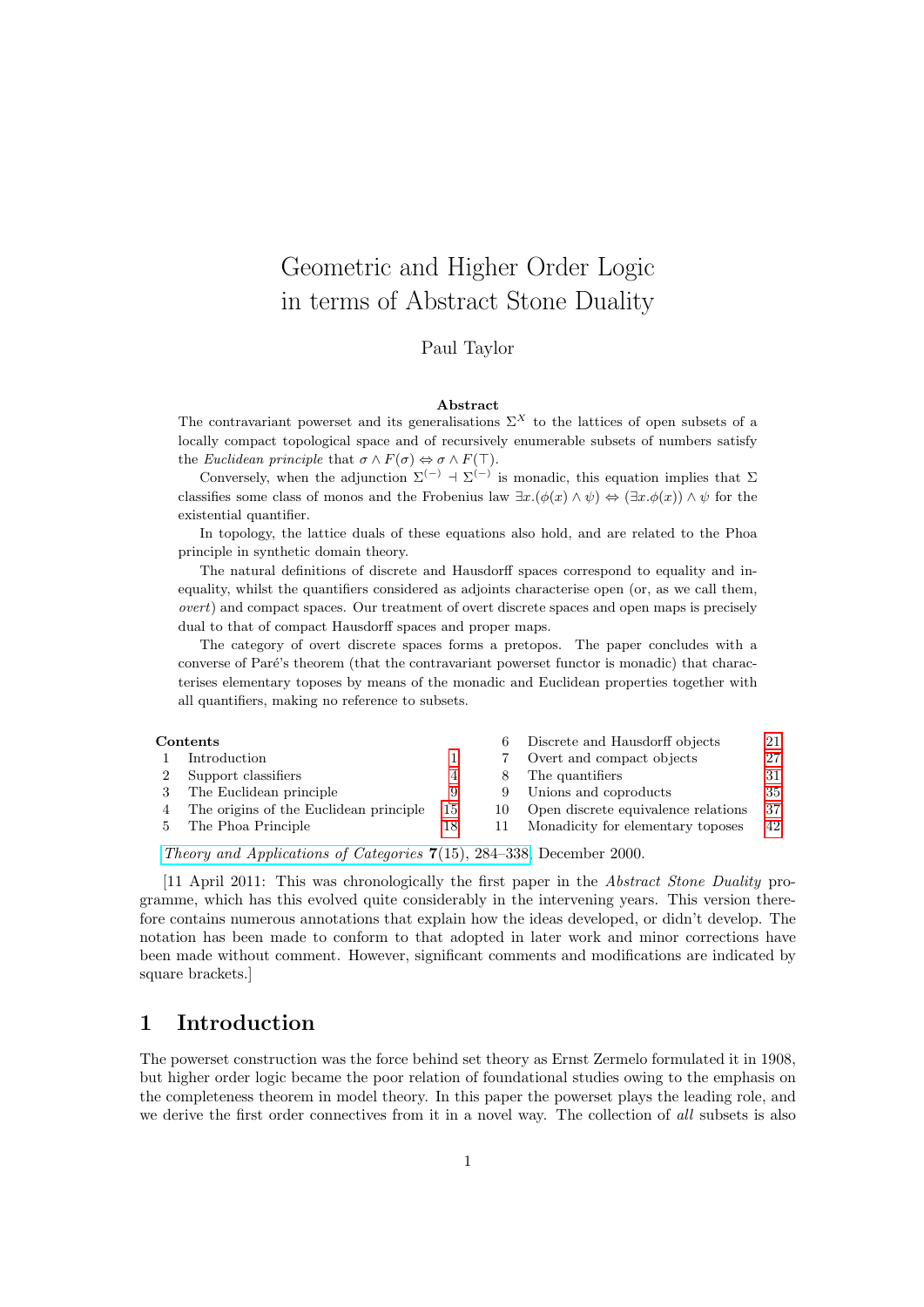treated in the same way as the collections of open and recursively enumerable subsets in topology and recursion theory. The underlying formulation in which we do this is a category with a "truth values" object  $\Sigma$  for which the adjunction  $\Sigma^{(-)}$  +  $\Sigma^{(-)}$  is monadic. Robert Paré proved in 1974 that any elementary topos has this property, whilst the category LKLoc of locally compact locales has it too ( $\S$ [O 5.10](http://PaulTaylor.EU/ASD/foufct/sigsplit#LKLoc) and [Theorem B 3.11](http://PaulTaylor.EU/ASD/subasd/spatial#LKLoc monadic)<sup>[1](#page-1-0)</sup>). [\[B\]](#page-48-0) explains how this is an abstraction of Stone duality.

Gerhard Gentzen's natural deduction was the first *principled* treatment of the logical connectives, and Per Martin-Löf used the Curry–Howard isomorphism to extend it in a principled way to type constructors [\[ML84\]](#page-47-0). However, the natural conclusion of such an approach is to say that the existential quantifier is the same as the dependent sum, i.e. that a proof of  $\exists x.\phi(x)$  must always provide a *witness*: a particular a for which  $\phi(a)$  holds.

This conflicts with geometrical usage, in which we may say that the Möbius band has two edges, or a complex number two square roots, locally but not globally, i.e. there exists an isomorphism between  $2 \equiv 1 + 1$  and the set of edges or roots on some open subspace [\[Tay99,](#page-47-1) §2.4]. Similarly, interprovable propositions are, for Martin-Löf's followers, *isomorphic* types, not equal ones, and their account of the powerset is a bureaucratic one: a structure within which to record the histories of formation and proof of the proposition–types [op. cit., §9.5].

The way in which category theory defines the powerset is not, perhaps, based so firmly on a logical creed as is Martin-Löf type theory, in that it describes *provability* rather than *proof*, but it was at least designed for the intuitions of geometry and symmetry. This notion — the subobject classifier in an elementary topos, which is readily generalised to the classifier  $\Sigma$  for open subsets  $(the Sierpiński space)$  and recursively enumerable ones — then obeys the curious equation

 $\sigma \wedge F(\sigma) \Leftrightarrow \sigma \wedge F(\top)$  for all  $\sigma \in \Sigma$  and  $F : \Sigma \to \Sigma$ ,

which we call the **Euclidean principle**. The Frobenius law, which is part of the categorical formulation of the (geometrical) existential quantifier and was so called by Bill Lawvere, is an automatic corollary of the Euclidean principle. From this we develop the connectives of first order categorical logic, in particular stable effective quotients of equivalence relations.

Whilst set theory and topology have common historical roots [\[Hau14\]](#page-46-0), the motivation for a common treatment of the kind that we envisage is Marshall Stone's dictum that we should "always topologize" mathematical objects, even though they may have been introduced entirely in terms of discrete ideas [\[Joh82,](#page-46-1) Introduction]. For example, the automorphisms of the algebraic closure of  $\mathbb Q$  form, not an *infinite discrete* (Galois) group, but a *compact topological* group. Similarly, the powerset of even a discrete set is not itself a discrete set, but a non-Hausdorff topological lattice. (Steven Vickers has taken the same motivation in a different direction [\[Vic98\]](#page-47-2).)

The types in our logic are therefore to be spaces. The topological structure is an indissoluble part of what it is to be a space: it is not a set of points together with a topology, any more than chipboard (which is made of sawdust and glue) is wood.

When we bring (not necessarily Martin-Löf) type theory together with categorical logic [\[Tay99\]](#page-47-1). logical notions such as the *quantifiers* acquire meanings in categories other than Set. In particular, with the internal lattice  $\Sigma^X$  in place of the powerset of X, the internal adjunctions  $\exists$ <sub>X</sub>  $\exists$   $\subseteq$ <sup>1</sup>  $\forall$ <sub>X</sub>, where they exist, suggest interpretations of the quantifiers. We shall find that they obey the usual logical rules, but in the topological setting they also say that the space  $X$  is respectively *overt* (a word that we propose to replace one of the meanings of *open*) or *compact*.

It is well known that the recursively enumerable subsets of  $\mathbb N$  almost form a topology, since we may form finite intersections and *certain* infinitary unions of "open" subsets. However, the unification of topology with recursion theory, *i.e.* making precise Dana Scott's thesis that *continuity* approximates the notion of computability, involves a revolutionary change, because the classical

<span id="page-1-0"></span><sup>&</sup>lt;sup>1</sup>The letters denote the other papers in the ASD programme.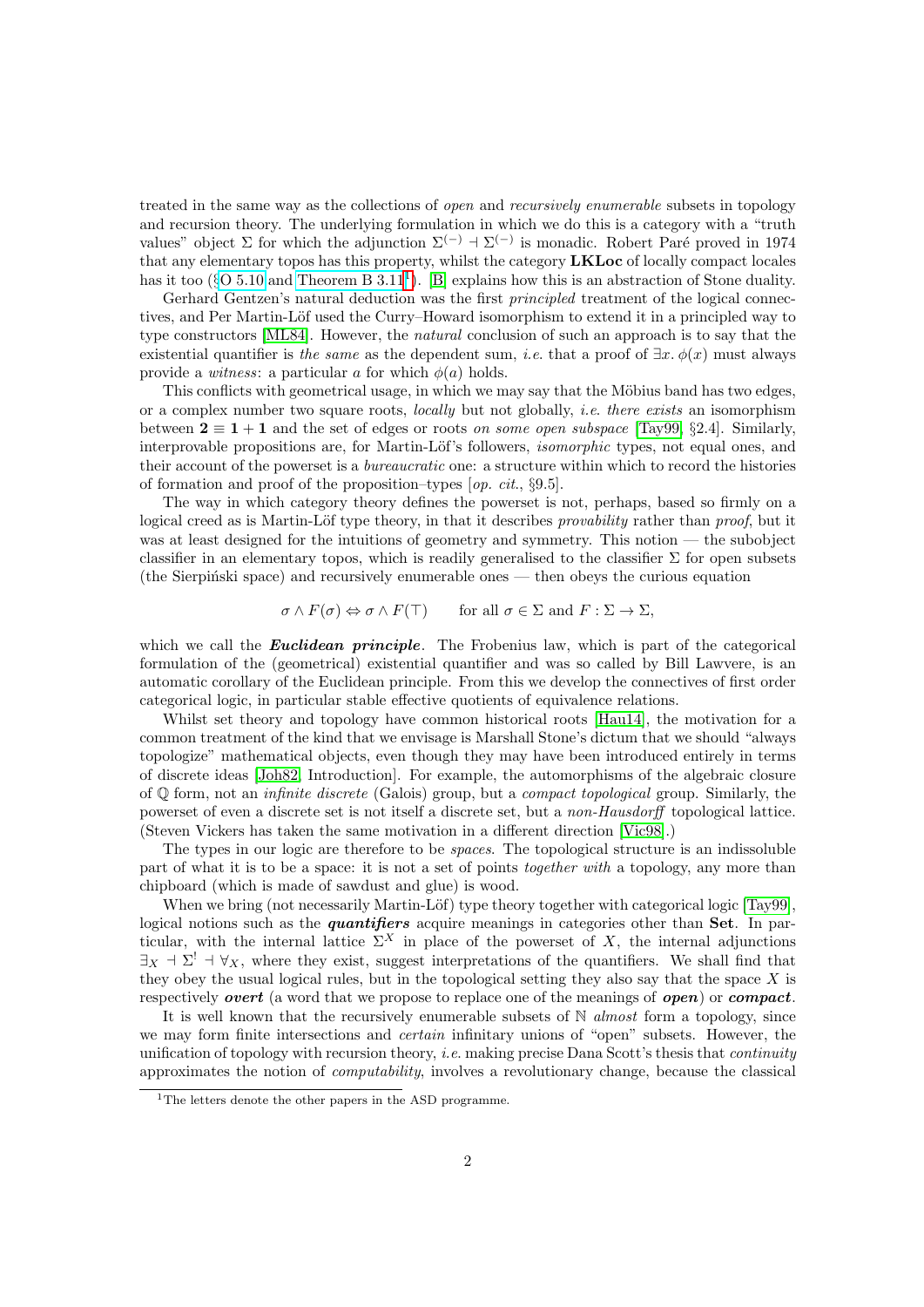axiomatisation of (the frame of open subsets of) a topological space demands that we may form arbitrary unions.

The usual procedure for turning a base (something, like this "topology" on N, that partially satisfies the axioms for a topological space) into a topology would make *every* subset of  $N$  open, losing all recursive information. In particular, in topology an open subspace is *glued* to its closed complement by means of a comma square construction that is due to Michael Artin, but this doesn't work for recursively enumerable subsets and their complements [\[D,](#page-48-1) Section 4].

Although they are in many respects more constructive, the modern re-axiomatisations of topology in terms of open subsets — the theory of frames or locales [\[Joh82\]](#page-46-1) that came out of topos theory [\[Joh77\]](#page-46-2), and Giovanni Sambin's formal topology [\[Sam87\]](#page-47-3) motivated by Martin-Löf type theory — have exactly the same fault as Bourbaki's [\[Bou66\]](#page-45-0).

The *finite* meets and joins in the theory of frames present no problem, so what we need is a new way of handling the "purely infinitary" directed joins. Here we use an idea to which Scott's name has become firmly attached (though it goes back to the Rice–Shapiro and Myhill–Shepherdson theorems of 1955), that directed joins define a topology. However, we turn this idea on its head: by treating frames, not as infinitary algebras over **Set**, but as finitary ones over **Sp** (*i.e.* as topological lattices, cf. topological groups) we can use topology in place of the troublesome directed joins, whenever they are genuinely needed. (Nevertheless, substantial re-working of general topology is needed to eliminate the use of interiors, Heyting implication, direct images, nuclei and injectivity.)

We do this by postulating that, for the category  $\mathcal C$  of spaces, the adjunction



be monadic, i.e. C<sup>op</sup> is equivalent to the category of Eilenberg–Moore algebras and homomorphisms over  $\mathcal C$ . In practice, this is used in the form of Jon Beck's theorem about U-split coequalisers. The way in which this expresses both Stone duality and the axiom of comprehension is explored in Sections [B 1](http://PaulTaylor.EU/ASD/subasd/subsptop#closed subspace) and [B 8.](http://PaulTaylor.EU/ASD/subasd/compreh) The concrete topological model of this situation is the category of locally compact spaces (or locales) and continuous maps.

But this category does not have all equalisers, pullbacks and coequalisers. The impact of this on logic is that we must also reconsider the notions of **equality** and inequality, which we define by saying that the diagonal subspace is respectively open or closed, *i.e.* that the space is **discrete** or Hausdorff .

[It will emerge later in the ASD programme that we cannot, after all, do without equalisers and pullbacks, especially when we consider recursion in [\[E,](#page-48-2) Section 2].]

Computational considerations also urge such a point of view. Two data structures may represent the same thing in some ethereal mathematical sense, for example in that they encode functions that produce the same result for every possible input value. However, as we are unable to test them against every input, such an equality may be outside our mortal grasp. A similar argument applies to inequality or distinguishing between the two data structures, in particular real numbers. Equality and inequality, therefore, are additional structure that a space may or may not possess.

Now that equality is no longer to be taken for granted as has traditionally been done in pure mathematics, there are repercussions for category theory. Specifically, Peter Freyd's unification of products, kernels and projective limits into the single notion of limit in a category [\[Fre66b\]](#page-46-3) breaks down, because the non-discrete types of diagram depend on equality. This entails a rootand-branch revision of categorical logic, which has traditionally relied very heavily on the universal availability of pullbacks. In fact, most of this work has already been done in categorical type theory [\[Tay99,](#page-47-1) Chapters VIII and IX].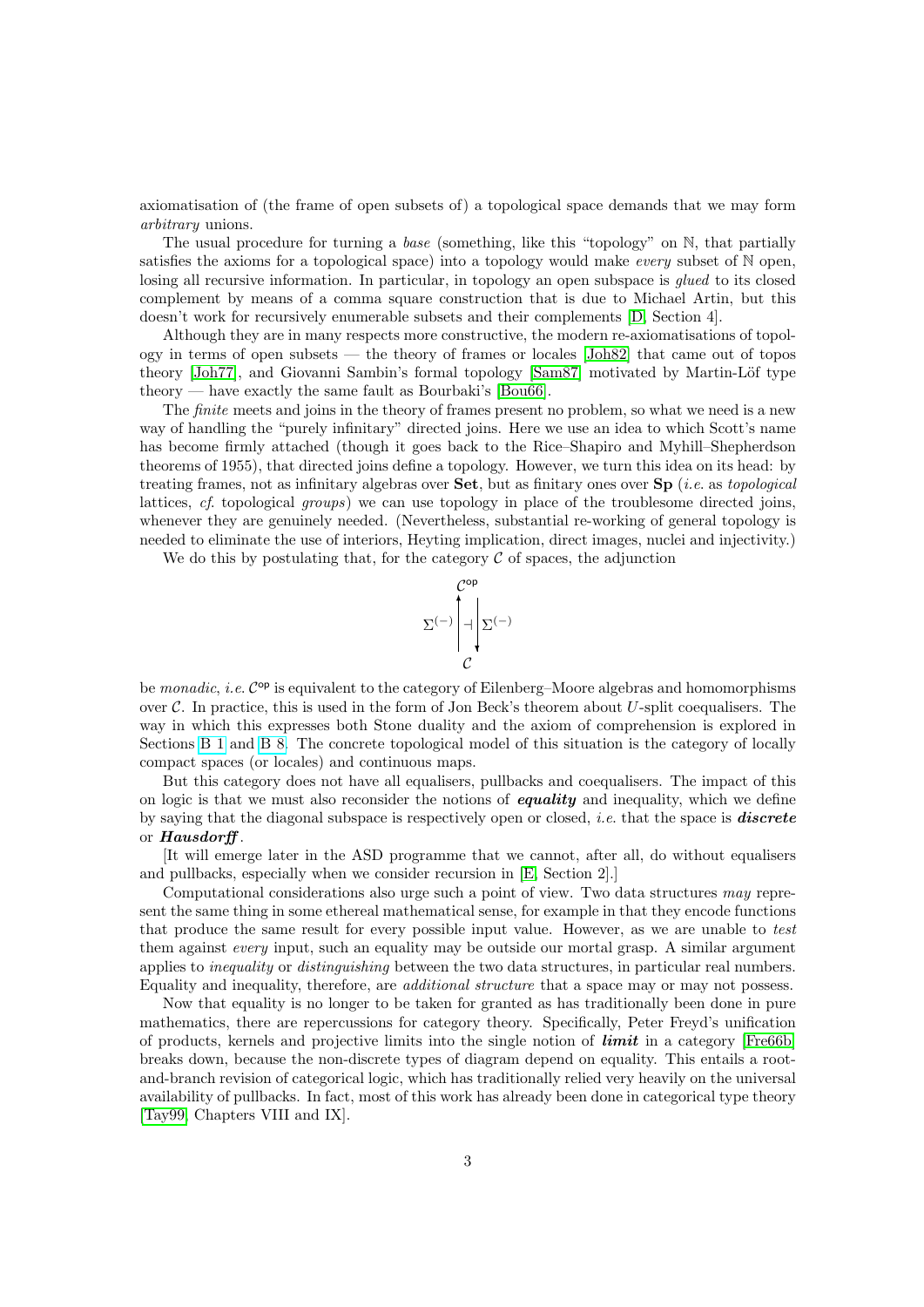The duality between equality and inequality (which also relates *conjunction* to *disjunction* and universal to existential quantification) is the characteristic feature of classical logic: for all its other merits, intuitionistic logic loses it. However, we find that it reappears in topology and recursion: for everything that we have to say in this paper about conjunction, equality, existential quantification, open subsets and overt spaces, we find exactly analogous results for disjunction, inequality, universal quantification, closed sets and compact spaces.

This symmetry is a *constructive theorem* (for **LKLoc**): as a result of Scott continuity, the Euclidean principle implies its lattice dual. Together with monotonicity (the finitary part of Scott continuity), the two Euclidean principles amount to the **Phoa<sup>[2](#page-3-1)</sup>** principle that has arisen in synthetic domain theory [\[Pho90a,](#page-47-4) [Hyl91,](#page-46-4) [Tay91\]](#page-47-5). These are also theorems in the free model of the other axioms. In view of their novelty and unusual form, connections to the Markov principle and several other things have deliberately been left as loose ends.

Whilst Scott continuity is obviously an important motivating principle, the Phoa principle alone has been enough to develop quite a lot of general topology, keeping the open–closed symmetry a precise one so far.

In particular we have a *completely symmetrical* treatment of *open* and *proper maps*, including the dual Frobenius law identified by Japie Vermeulen. Currently it only deals with inclusions and product projections, but the analogue and lattice dual of André Joyal and Myles Tierney's "linear algebra" for locales [\[JT84\]](#page-46-5) will be developed in future work.

The topics in general topology that we discuss in the body of the paper converge on a treatment of overt discrete spaces (classically, these are sets with the discrete topology), showing that they form a **pretopos**. That is, they admit cartesian products, disjoint unions, quotients of equivalence relations and relational algebra. [Assuming Scott continuity, they also admit free monoids and so form an arithmetic universe [\[E\]](#page-48-2).]

The whole of the paper therefore concerns the logic of the category of sets, even though much of it is written in topological language: what we say about the subcategory of overt discrete spaces is immediately applicable to the *whole* category when this is **Set** or an elementary topos. In this sense, we have a new account of some of the early work on elementary toposes, in particular that they satisfy Jean Giraud's axioms, i.e. that any topos is also what we now call a pretopos.

The distinction between topology and set theory turns out, therefore, to be measured by the strength of the quantifiers that they admit. The paper concludes with a new characterisation of elementary toposes that is based, like Paré's theorem, on monadicity of the contravariant powerset, but which makes no reference whatever to subsets.

# <span id="page-3-0"></span>2 Support classifiers

We begin with the way in which powersets are defined in topos theory, *i.e.* using the subobject classifier (Section [11\)](#page-41-0) and exponentials, but expressed in a slightly more flexible way. We may arrive at the same definitions from type-theoretic considerations [\[Tay99,](#page-47-1) §9.5]. But, whereas the uniqueness of the characteristic map  $\phi$  is a moot point in that discipline, it is essential to this paper.

The subobject classifier was originally defined by Bill Lawvere in 1969, and the basic theory of elementary toposes was developed in collaboration with Myles Tierney during the following year [\[Law71,](#page-46-6) [Law00\]](#page-46-7). Giuseppe Rosolini generalised the definition to classes of supports [\[Ros86\]](#page-47-6) and developed a theory of partial maps, but the Frobenius law (Propositions [3.11,](#page-13-0) [8.2](#page-30-1) and [10.13\)](#page-40-0) is

<span id="page-3-1"></span><sup>&</sup>lt;sup>2</sup>This is an aspirated p, not an f. Wes Phoa told me that his name should be pronounced like the French word poire, *i.e. pwahr*, though maybe this is only helpful to the southern English and his fellow Australians as there is no final r.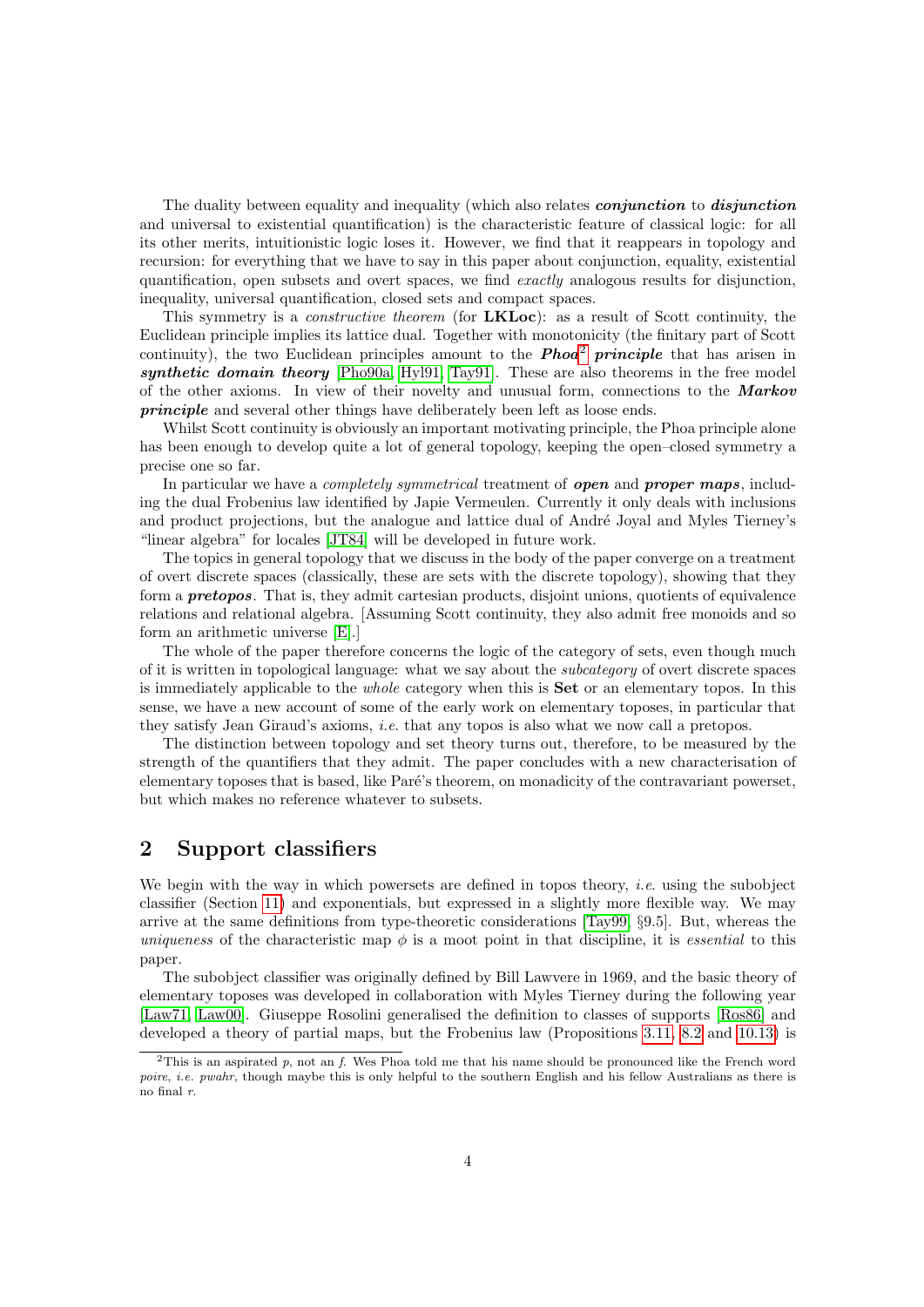also required for relational algebra.

**Definition 2.1** A class M of morphisms (written  $\rightarrow$ ) of any category C, such that

- (a) all isomorphisms are in  $\mathcal{M}$ ,
- (b) all M-maps are mono, so  $i \in \mathcal{M}$  must satisfy  $i \circ a = i \circ b \Rightarrow a = b$ ,
- (c) if  $i : X \hookrightarrow Y$  and  $j : Y \hookrightarrow Z$  are in M then so is j  $\circ i$ , and



(d) if  $i: U \hookrightarrow X$  is in M and  $f: Y \to X$  is any map in C then the pullback  $f^*i: V \hookrightarrow Y$  exists in  $\mathcal C$  and belongs to  $\mathcal M$ ,

<span id="page-4-0"></span>is called a class of supports or a dominion.

**Definition 2.2** An M-map  $\top : 1 \to \Sigma$  is called a *support classifier* or a *dominance* (for M) if for every M-map  $i: U \hookrightarrow X$  there is a unique **characteristic map**  $\phi: X \to \Sigma$  making the square a pullback:



Set-theoretically, U is obtained from  $\phi$  as  $\{x : X \mid \phi[x]\}$  by the axiom of **comprehension** (separation or subset-selection), though we shall find the abbreviation  $[\phi] \hookrightarrow X$  convenient here. Because of the topological intuition we call  $i: U \hookrightarrow X$  (the inclusion of) an *open subset*. (We shall write  $\longrightarrow$  for closed subsets and  $\rightarrow$  for  $\Sigma$ -split ones.)

Notice that this pullback is also an equaliser

$$
U \xrightarrow{i} X \xrightarrow{\top} \Sigma.
$$

The relationship between the axiom of comprehension and the monadic ideas of this paper is explored in [Section B 8,](http://PaulTaylor.EU/ASD/subasd/compreh) which also sets out the  $\lambda$ -calculus that we need in a more explicitly symbolic fashion.

Remark 2.3 This classification property deals only with a *single* subobject of (or predicate on) X, but in practice we need to consider Γ-indexed families of subobjects, or predicates containing parameters  $\vec{z}$  whose types form the context Γ. These may equivalently be seen as binary relations  $\Gamma \to X$  or as subobjects of  $\Gamma \times X$ , which are classified by maps  $\Gamma \times X \to \Sigma$ . We would like these to be given by maps from Γ, *i.e.* by *generalised* elements of the *internal* object of maps  $X \to \Sigma$ . Hence we want to use the exponential  $\Sigma^X$ . In Set, this is the same as the powerset  $\mathcal{P}(X)$ . To summarise, there is a correspondence amongst

$$
i_{\vec{z}}: U_{\vec{z}} \hookrightarrow X
$$
,  $\phi_{\vec{z}}[x]$ ,  $\phi: \Gamma \times X \to \Sigma$  and  $\tilde{\phi}: \Gamma \to \Sigma^X \equiv \mathcal{P}(X)$ 

where  $\tilde{\phi}(\vec{z})$  is the subset  $U_{\vec{z}}$  for  $(\vec{z}) \in \Gamma$ .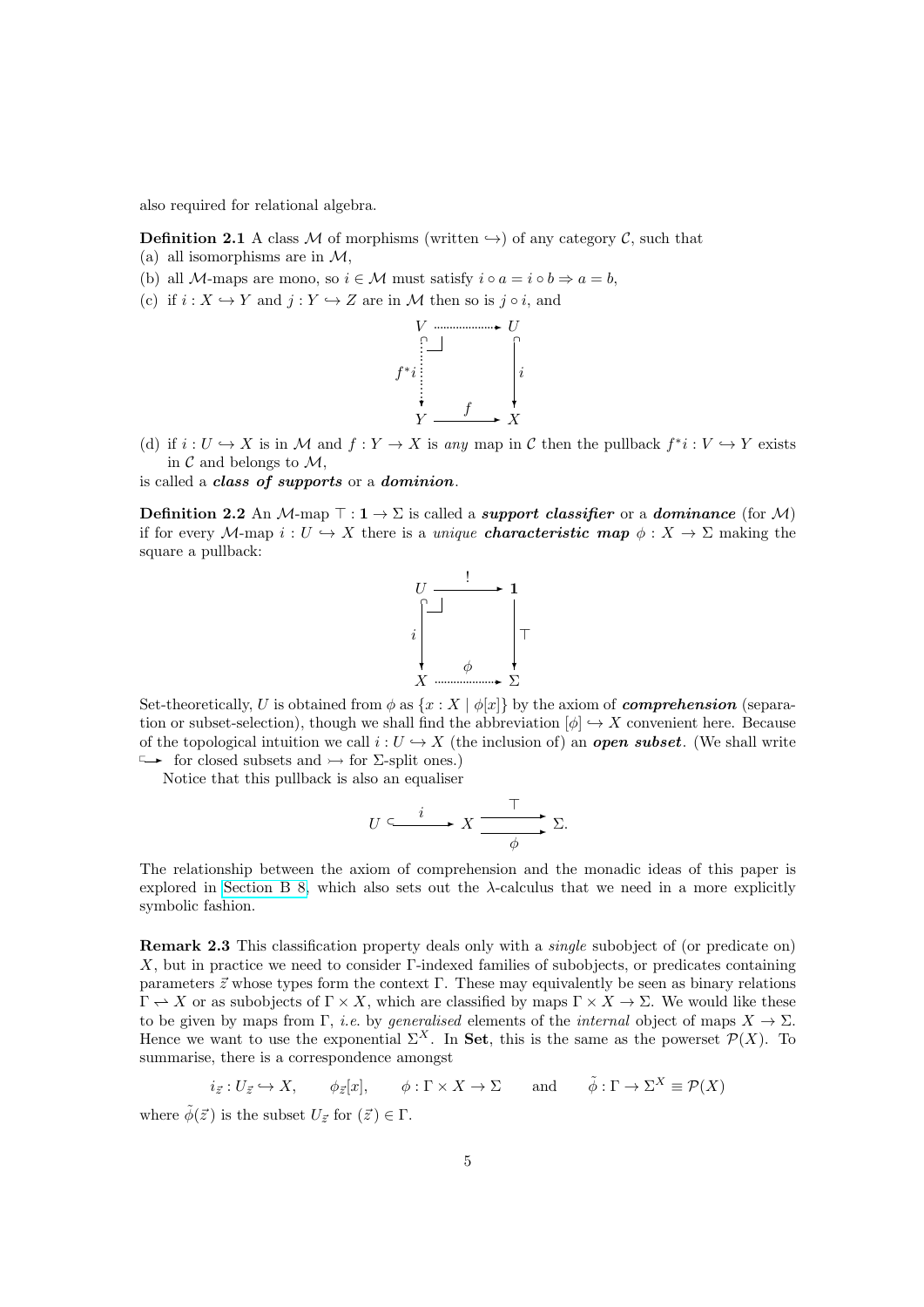**Remark 2.4** We do not intend  $\mathcal{C}$  to be cartesian closed, because this does not follow from our axioms and we want to use the category of locally compact spaces as an example. Recall that to say that the exponential  $Y^X$  exists in a category C (as a property of these objects individually) means that the functor  $C(- \times X, Y) : C^{op} \to \mathbf{Set}$  is representable, *i.e.* it is naturally isomorphic to  $\mathcal{C}(-, Z)$  for some object Z, which we rename  $Z \equiv Y^X$ . For this to be meaningful, all binary products  $\Gamma \times X$  must first exist in  $\mathcal{C}$ .

Notice that we ask for exponentials of the form  $Y^X$  for all X and fixed Y, whereas the word exponentiability refers to a property of a particular object  $X$  for arbitrary  $Y$ . Peter Freyd [\[FS90\]](#page-46-8) has used the word baseable for the property that we require of  $\Sigma$ , but recognising the meaning of that word out of context depends on already knowing its association with exponents, whereas exponentiating suggests its own meaning more readily. (The word exponent seems to have come from the French exposant [\[Bar88\]](#page-45-1).)

<span id="page-5-0"></span>**Remark 2.5** We shall make use of the  $\lambda$ -calculus to define morphisms to and from exponentials such as these. However, since we are only assuming the existence of  $\Sigma^X$ , and not cartesian closure, the body of any  $\lambda$ -expression that we use must be of type  $\Sigma$ , or some other provably exponentiating object, such as a retract of  $\Sigma^{Y}$ . The *range*, *i.e.* the type of the bound variable, is arbitrary (cf. Definition [7.7\)](#page-27-0).

[The restricted  $\lambda$ -calculus that we require, *i.e.* with just  $\Sigma^{Y}$  instead of general exponentials, is sketched in [Section A 2.](http://PaulTaylor.EU/ASD/sobsc/restrlambda)]

We leave it to the reader, making use of some account of  $\lambda$ -calculus and cartesian closed categories such as [\[Tay99,](#page-47-1) §4.7], to rewrite juxtapositions like  $\phi(fy)$  categorically in terms of evaluation (ev :  $\Sigma^X \times X \to \Sigma$ ), and  $\lambda$ -abstractions as adjoint transpositions. When we write  $x \in X$ ,  $\phi \in \Sigma^X$  etc., we mean generalised elements, i.e. C-morphisms  $x : \Gamma \to X$  and  $\phi : \Gamma \to \Sigma^X$ , or expressions of type X or  $\Sigma^X$  involving parameters whose types form an unspecified context Γ; to make Γ explicit in our categorical expressions often involves forming products of various objects with Γ. On the other hand, when we write  $f: X \to Y$ , it is sufficient for our purposes to regard this as a particular  $C$ -morphism, *i.e.* a *global* element of its hom-set, though in most cases parametrisation is possible by reading f as a morphism  $\Gamma \times X \to Y$ . At first we need to make the parametrising object explicit (calling it  $X$ ), as we are considering a new logical principle, but from Section [6](#page-20-0) it will slip into the background.

Symbolically, our  $\lambda$ -calculus is peculiar only in that there is a restriction on the applicability of the  $(\rightarrow)$ -formation rule; such a calculus has been set out by Henk Barendregt [\[Bar92,](#page-45-2) §5.2], although this is vastly more complicated than we actually need here. We shall instead adopt a much simpler notational convention: lower case Greek letters, capital italics,  $\Sigma^{(-)} \equiv (-)^*$  and the logical connectives and quantifiers denote terms of exponentiating type (*predicates*), whilst lower case italics denote terms of non-exponentiating type (individuals and functions). The capital italics could be thought of as "generalised quantifiers".

The objects, unlike the morphisms, are never parametric in this paper (except in Proposition [5.4\)](#page-18-0).

[We also refer to an equation between  $\lambda$ -terms as a *statement*.]

**Remark 2.6** As exponentials are defined by a universal property, the assignment  $X \mapsto \Sigma^X$ extends to a contravariant endofunctor,  $\Sigma^{(-)}$  :  $\mathcal{C} \to \mathcal{C}^{\text{op}}$ . It takes  $f: Y \to X$  to

$$
\Sigma^f : \Sigma^X \to \Sigma^Y \quad \text{by} \quad \Sigma^f(\phi) \equiv \phi \circ f \equiv f \, ; \phi \equiv \lambda y. \, \phi(fy).
$$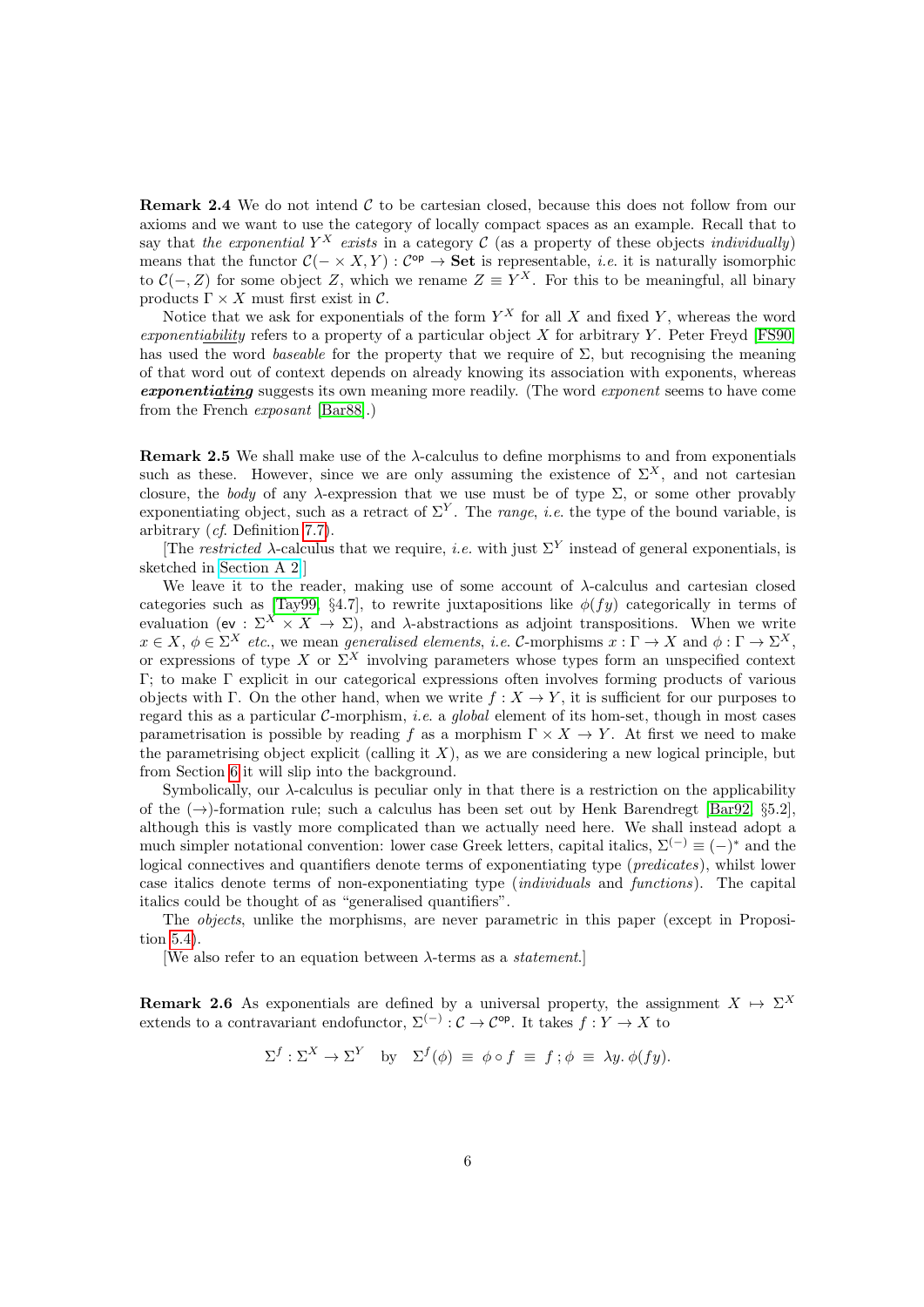The effect of  $\Sigma^f$  is to form the pullback or inverse image along f:



**Remark 2.7** Returning to the powerset, we write  $\mathsf{Sub}_{\mathcal{M}}(X)$  for the collection of isomorphism classes of M-maps into  $X \in ob\mathcal{C}$ . Then Definition [2.2](#page-4-0) says that the contravariant functor  $Sub_\mathcal{M}$ :  $\mathcal{C}^{\text{op}} \to \mathbf{Set}$  is representable, *i.e.* that it is naturally isomorphic to  $\mathcal{C}(-,\Sigma)$  for some object  $\Sigma$ . As a special case of the conditions on  $M$ , the pullback (intersection) of any two  $M$ -maps into X exists, and the composite across the pullback square is in  $M$ , so  $\mathsf{Sub}_{\mathcal{M}}(X)$  is a semilattice. In fact,  $\mathsf{Sub}_{\mathcal{M}}(-)$  is a presheaf of semilattices on the category C, so  $\mathcal{C}(-, \Sigma)$  is an internal semilattice in the topos of presheaves [\[Fre66a\]](#page-46-9). Since the Yoneda embedding is full and faithful and preserves products,  $\Sigma$  was already an internal semilattice in  $\mathcal{C}$ .

It is well known that this argument makes unnecessary use of the category of sets, which it is the whole point of this paper to avoid (there are also size conditions on  $\mathcal{C}$ ), although we may suppose instead that  $\mathcal C$  is an internal category in some pretopos. However, it is not difficult to disentangle this result from the sheaf theory and prove it directly instead. (The details of this proof would be a useful exercise in diagram-chasing for new students of category theory.)

<span id="page-6-0"></span>**Proposition 2.8** Any dominance  $\Sigma$  carries a ∧-semilattice structure, and pullback along  $\{\top\} \hookrightarrow \Sigma$ induces an external semilattice isomorphism  $[\ ]: \mathcal{C}(X,\Sigma) \to \mathsf{Sub}_{\mathcal{M}}(X).$ 



Moreover, each  $\Sigma^X$  is an internal ∧-semilattice and each  $\Sigma^f$  is a semilattice homomorphism. (We shall consider the existence and preservation of joins in Section [9.](#page-34-0))

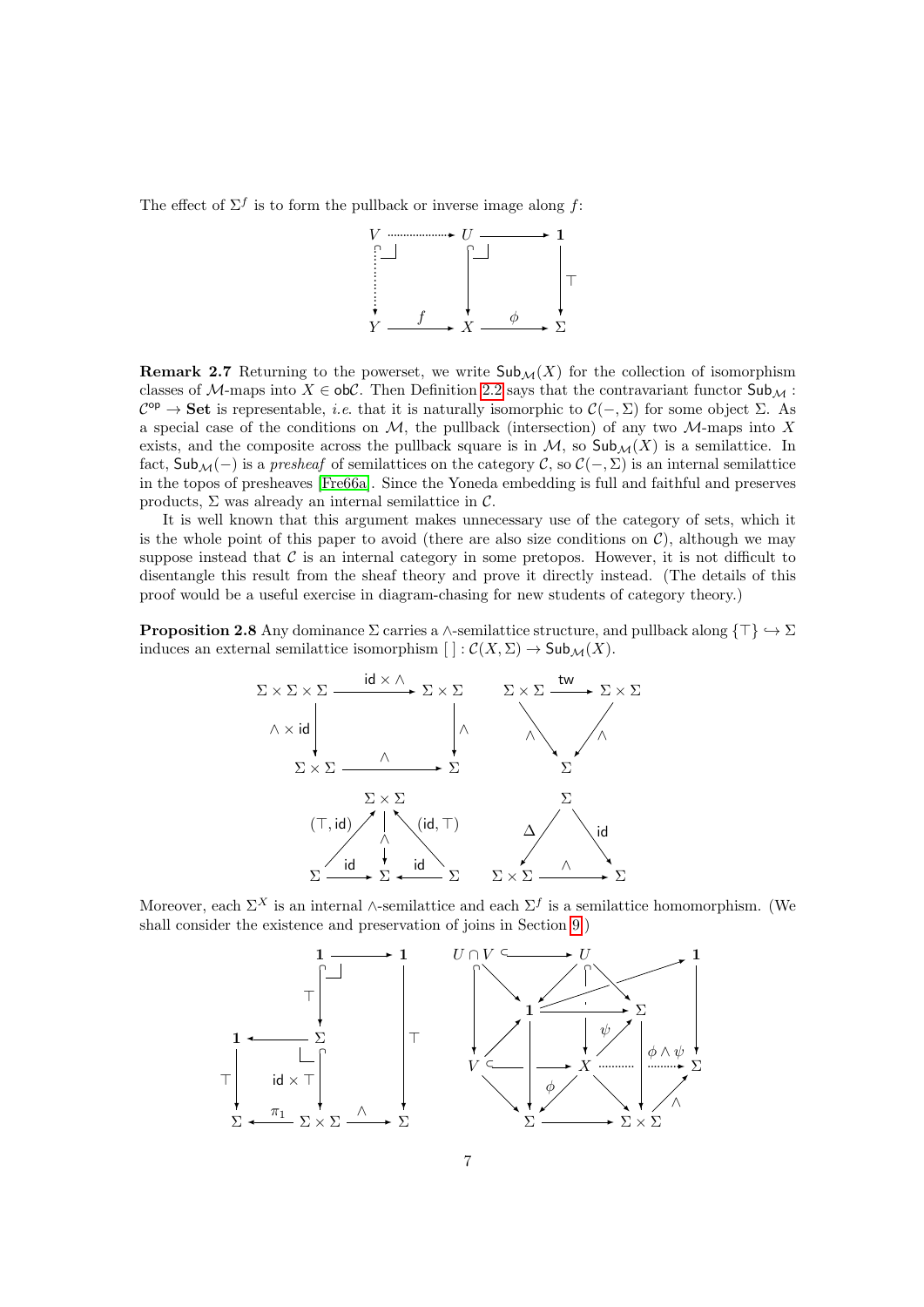**Proof** The fifth diagram defines  $\land$  as *sequential and* in terms of composition in M; manipulation of the pullbacks in the sixth establishes the relationship with intersection. By construing the monos  $\{(\top, \top) \} \hookrightarrow \Sigma \times \Sigma$  and  $\{(\top, \top, \top) \} \hookrightarrow \Sigma \times \Sigma \times \Sigma$  as pullbacks in various ways, the semilattice laws follow from the uniqueness of their characteristic maps. These laws are expressed by the four commutative diagrams above involving products, i.e.  $\Sigma$  is an internal semilattice. Moreover,  $\Sigma^X$  is also an internal semilattice because the functor  $(-)^X$  (that is defined for powers of Σ and all maps between them) preserves products and these commutative diagrams. Similarly,  $\Sigma^f$  is a homomorphism because  $(-)^f$  is a natural transformation.

Remark 2.9 In the next section we give a new characterisation of support classifiers as semilattices satisfying a further equation (the Euclidean principle), rather than by means of a class of supports. This characterisation depends on another hypothesis, that the adjunction

$$
\Sigma^{(-)}\dashv\Sigma^{(-)}
$$

(which is defined for any exponentiating object  $\Sigma$ ) be **monadic**. The way in which this hypothesis is an abstract form of Stone duality is explored in [Examples B 1.](http://PaulTaylor.EU/ASD/subasd/subsptop#closed subspace) In many cases the category  $\mathcal C$  that first comes to mind does not have the monadic property, but [\[B\]](#page-48-0) constructs the *monadic* completion  $\overline{C}$  of any category C with an exponentiating object  $\Sigma$ . In fact  $\overline{C}$  is the opposite of the category Alg of Eilenberg–Moore algebras for the monad.

Ultimately our interest is in developing some mathematics according to a new system of axioms, *i.e.* in the free model (Remark [3.8,](#page-11-0) Theorem [4.2\)](#page-14-1), but first we introduce the concrete situations on which the intuitions are based. They and Example [4.5](#page-15-0) also provide examples and counterexamples to gauge the force of the Euclidean and monadic principles. Even when  $\mathcal C$  is not monadic, its properties are usually close enough to our requirements to throw light on the concepts, without shifting attention to the more complicated  $\overline{C}$ .

[In fact most of the results of this paper can be developed in the similar but alternative framework of equideductive logic, without the monadic principle [\[DD\]](#page-48-3).]

#### Examples 2.10

- (a) Let C be Set or any elementary topos, and  $\Sigma \equiv \Omega$  its subobject classifier, which is an internal Heyting algebra; classically, it is the two-element set. So  $\Sigma^X = \mathcal{P}(X)$  is the powerset of X and  $M$  consists of all monos: 1–1 functions or (up to isomorphism) subset inclusions. All objects are compact, overt and discrete in the sense of Sections  $6-8$ . Section [11](#page-41-0) proves Paré's theorem, that the adjunction  $\Sigma^{(-)} \dashv \Sigma^{(-)}$  is monadic.
- <span id="page-7-1"></span>(b) Let C be any topos and  $\Sigma = \Omega_i$  be defined by some Lawvere–Tierney topology j, so M consists of the j-closed monos  $[LR75]$  [\[Joh77,](#page-46-2) Chapter 3] [\[BW85,](#page-45-3) §6.1]. The full subcategory  $\mathcal{E}_i$  of j-sheaves is reflective in  $\mathcal{E}_i$ , and the sheaves are the replete objects [\[BR98\]](#page-45-4). Restricted to  $\mathcal{E}_j$ , the adjunction is monadic, and  $\mathcal{E}_j$  is the monadic completion of  $\mathcal{E}_i$ .

#### <span id="page-7-0"></span>Examples 2.11

(a) Let  $\Sigma$  be the Sierpinski space, which, classically, has one open and one closed point; the open point classifies the class  $M$  of open inclusions. Then the lattice of open subsets of any topological space  $X$ , itself equipped with the Scott topology, has the universal property of the exponential  $\Sigma^X$  so long as we restrict attention to the category C of locally compact sober spaces (LKSp) or locales (LKLoc) and continuous maps [\[Joh82,](#page-46-1) §VII 4.7ff]. In this case the topology is a continuous lattice [\[GHK](#page-46-10)<sup>+</sup>80]. A function between such lattices is a morphism in the category, *i.e.* it is continuous with respect to this (Scott) topology, iff it preserves directed joins [\[Joh82,](#page-46-1) Proposition II 1.10].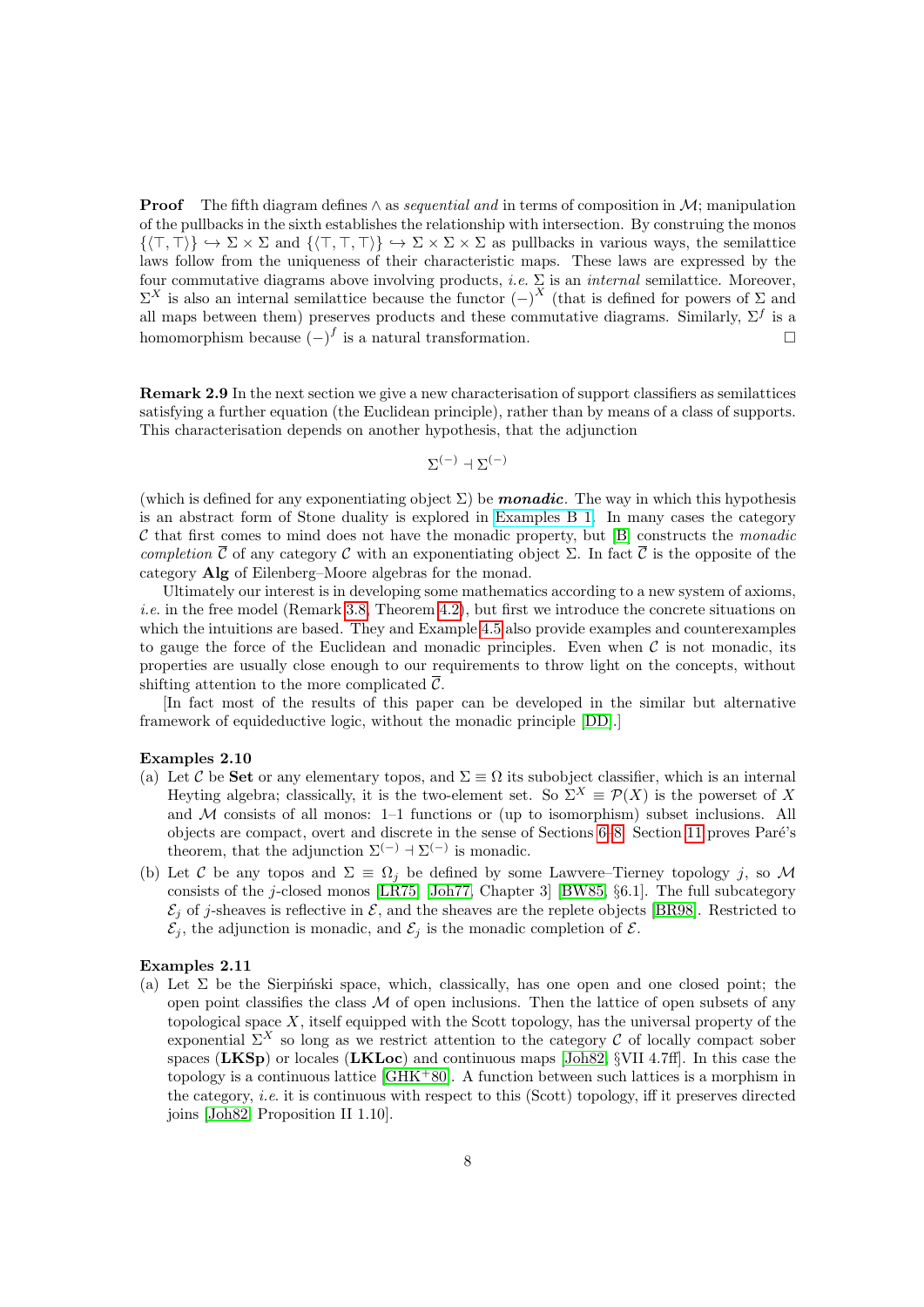With excluded middle, all objects are overt, but (unlike Set) LKSp and LKLoc are not cartesian closed, complete or cocomplete. For **LKLoc**, the adjunction  $\Sigma^{(-)}$  +  $\Sigma^{(-)}$  is monadic  $(\S$ [O 5.10](http://PaulTaylor.EU/ASD/foufct/sigsplit#LKLoc) and [Theorem B 3.11\)](http://PaulTaylor.EU/ASD/subasd/spatial#LKLoc monadic), as it is for **LKSp**, assuming the axiom of choice.

- (b) Let  $\mathcal C$  be the category **Cont** of continuous lattices and functions that preserve directed joins, and  $\Sigma$  be the Sierpinski space; then  $\Sigma^X$  is the lattice of Scott-open subsets of X. In this case  $\Sigma^{(-)}$  is not monadic, but **LKLoc** is its monadic completion  $(\overline{C})$ . As **Cont** is cartesian closed but LKLoc is not, this shows that the construction of  $\overline{C}$  from C in [Section B 4](http://PaulTaylor.EU/ASD/subasd/adding) does not preserve cartesian closure. For trivial reasons, all objects of Cont are overt and compact.
- (c) In these examples we may instead take  $M$  to be the class of inclusions of *closed* subsets, except that now the closed point  $\perp$  of the Sierpiński space performs the role of  $\top$  in Definition [2.2](#page-4-0) (Corollary [5.5ff](#page-18-1)).

It is by regarding (locally compact) frames as finitary algebras over the category of spaces (in which directed joins are "part of the wallpaper"), rather than as infinitary ones over the category of sets, that we achieve complete open–closed duality for the ideas discussed in this paper.

#### <span id="page-8-3"></span>Examples 2.12

- (a) Let C be **Pos** and  $\Sigma \equiv \Upsilon \equiv \Omega$  be the subobject classifier (regarded classically as the poset  $\perp \leq \top$ , so  $\Upsilon^X$  is the lattice of upper sets, cf. the notation for the Alexandroff topology in [\[Joh82,](#page-46-1) §II 1.8]. The category  $\mathcal C$  is cartesian closed and has equalisers and coequalisers. Although  $\mathcal{C} \to \overline{\mathcal{C}}$  is (classically) full and faithful, the real unit interval [0, 1] is an algebra that is not the lattice of upper sets of any poset [\[FW90,](#page-46-11) Example 9], see also [Example B 3.12.](http://PaulTaylor.EU/ASD/subasd/spatial#unit interval)
- (b) The algebras for the monad are completely distributive lattices, but the intuitionistic definition of the latter is itself a research issue [\[FW90\]](#page-46-11), so we assume excluded middle in our discussion of this example. Nevertheless, Francisco Marmolejo, Robert Rosebrugh and Richard Wood have shown that the opposite of the category of *constructively* completely distributive lattices is monadic [\[MRW02\]](#page-47-8). Classically, this category is equivalent to the category of continuous dcpos and essential Scott-continuous maps, i.e. those for which the inverse image preserves arbitrary meets as well as joins [\[Joh82,](#page-46-1) §VII.2]. All objects are overt and compact, whilst Set is embedded as the full subcategory of discrete objects (Example [6.14\)](#page-25-0).

In any given category, there may be many classes  $M$  of supports, each class possibly being classified by some object  $\Sigma_M$ .

<span id="page-8-2"></span>Remark 2.13 Many of the ideas in this paper evolved from *synthetic domain theory*, a model of which is a topos (with a classifier  $\Omega$  for all monos) that also has a classifier  $\Sigma$  for *recursively* enumerable subsets [\[Ros86,](#page-47-6) [Pho90a,](#page-47-4) [Pho90b,](#page-47-9) [Hyl91,](#page-46-4) [Tay91,](#page-47-5) [FR97,](#page-46-12) [BR98\]](#page-45-4). In this case,  $\Sigma$  is a subsemilattice of Ω. Such models exist wherein the full subcategory of replete objects satisfies the monadicity property discussed in this paper for  $\Sigma$  [\[Theorem I 15.10\]](http://PaulTaylor.EU/ASD/dedras/othertheories#Eff^A), in addition to that for the whole category for  $\Omega$  [\[RT98\]](#page-47-10).

# <span id="page-8-0"></span>3 The Euclidean principle

We now give a new characterisation of dominances in terms of the object  $\Sigma$  (and its powers) alone, without any reference to subsets. These are supplied by the monadic assumption, which therefore somehow plays the role of the axiom of comprehension. [This role is formalised in [Section B 8.](http://PaulTaylor.EU/ASD/subasd/compreh)]

<span id="page-8-1"></span>**Proposition 3.1** In any dominance  $\Sigma$ , the *Euclidean principle* 

$$
\phi(x) \land F(x, \phi(x)) \iff \phi(x) \land F(x, \top)
$$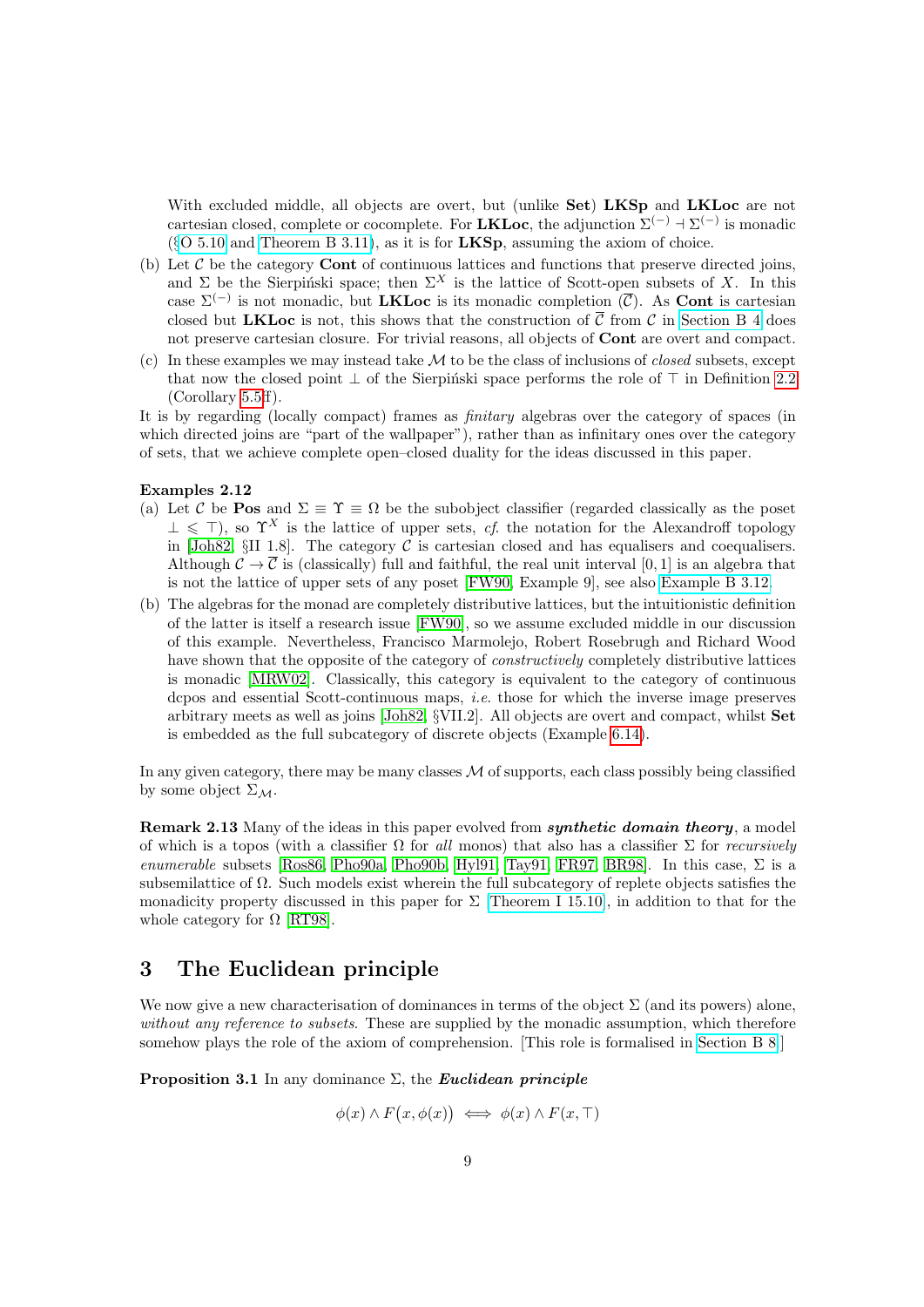holds for all  $\phi: X \to \Sigma$  and  $F: X \times \Sigma \to \Sigma$ .



**Proof** The composites  $[\phi] \hookrightarrow X \rightrightarrows X \times \Sigma \rightarrow \Sigma$  are equal by the construction of  $[\phi] \hookrightarrow X$ , so their pullbacks  $[\phi] \cap [F\top]$  and  $[\phi] \cap [F\phi]$  along  $\top$  are isomorphic, *i.e.* equal as subobjects of  $[\phi]$ , and so of X. Since  $\left[\right] : \mathcal{C}(X,\Sigma) \to \mathsf{Sub}_{\mathcal{M}}(X)$  preserves  $\cap$ , these subobjects are  $\left[\phi \wedge F\top\right]$  and  $\left[\phi \wedge F\phi\right]$ respectively. But then, by the uniqueness of the characteristic map, the equation holds.  $\Box$ 

Another construction that we can do with a dominance will turn out to be the existential quantifier. [For this reason the letter  $E$  was used for it in the published version of this section, but this has been changed to  $I$  here because of the convention that was adopted later in the ASD programme of using E for a nucleus.]

<span id="page-9-0"></span>**Lemma 3.2** Using Definition [2.2,](#page-4-0) let  $i: U \hookrightarrow X$  be the mono classified by  $\phi: X \to \Sigma$ . Then the idempotent  $(-) \wedge \phi$  on  $\Sigma^X$  splits into a homomorphism  $\Sigma^i$  and another map  $I : \Sigma^U \rightarrow \Sigma^X$  with  $\Sigma^i \cdot I = \mathsf{id}_{\Sigma^U} \text{ and } I \cdot \Sigma^i = (-) \wedge \phi : \Sigma^X \to \Sigma^X.$ 



**Proof** Let V and W be the middle and left pullbacks in the top row, and let  $\tilde{I}$  be the classifying map for  $V \hookrightarrow X \times \Sigma^U$ , so the big square is also a pullback.

Now consider how  $V \hookrightarrow U \times \Sigma^U$  is classified by maps targeted at the lower right corner. One classifier is id  $\circ$  ev<sub>U</sub>. However, whilst V was defined as the pullback of  $\tilde{I}$  against  $\top$ , it is also the pullback of the composite  $\tilde{I} \circ (i \times id)$  against  $\top$ , where the relevant triangle commutes because  $i \times i$ d is mono. Hence  $\hat{I} \circ (i \times id)$  also classifies V. By uniqueness, the trapezium commutes, and the exponential transposes are  $\Sigma^i \cdot I = id$ .

The composite along the bottom is the transpose of  $I \cdot \Sigma^i$ . The lower left square is a pullback, so the whole diagram is a pullback and W is  $\{(x,\psi) \in X \times \Sigma^X \mid I(\Sigma^i \psi)(x)\}\)$ . However, using the smaller pullback rectangle, it is  $\{(x, \psi) | x \in U \wedge \psi(x)\}\$ , where  $(x \in U)$  means  $\phi(x)$ . Again by uniqueness of (pullbacks and) the classifier, these are equal, so  $I \cdot \Sigma^i = (-) \wedge \phi$ .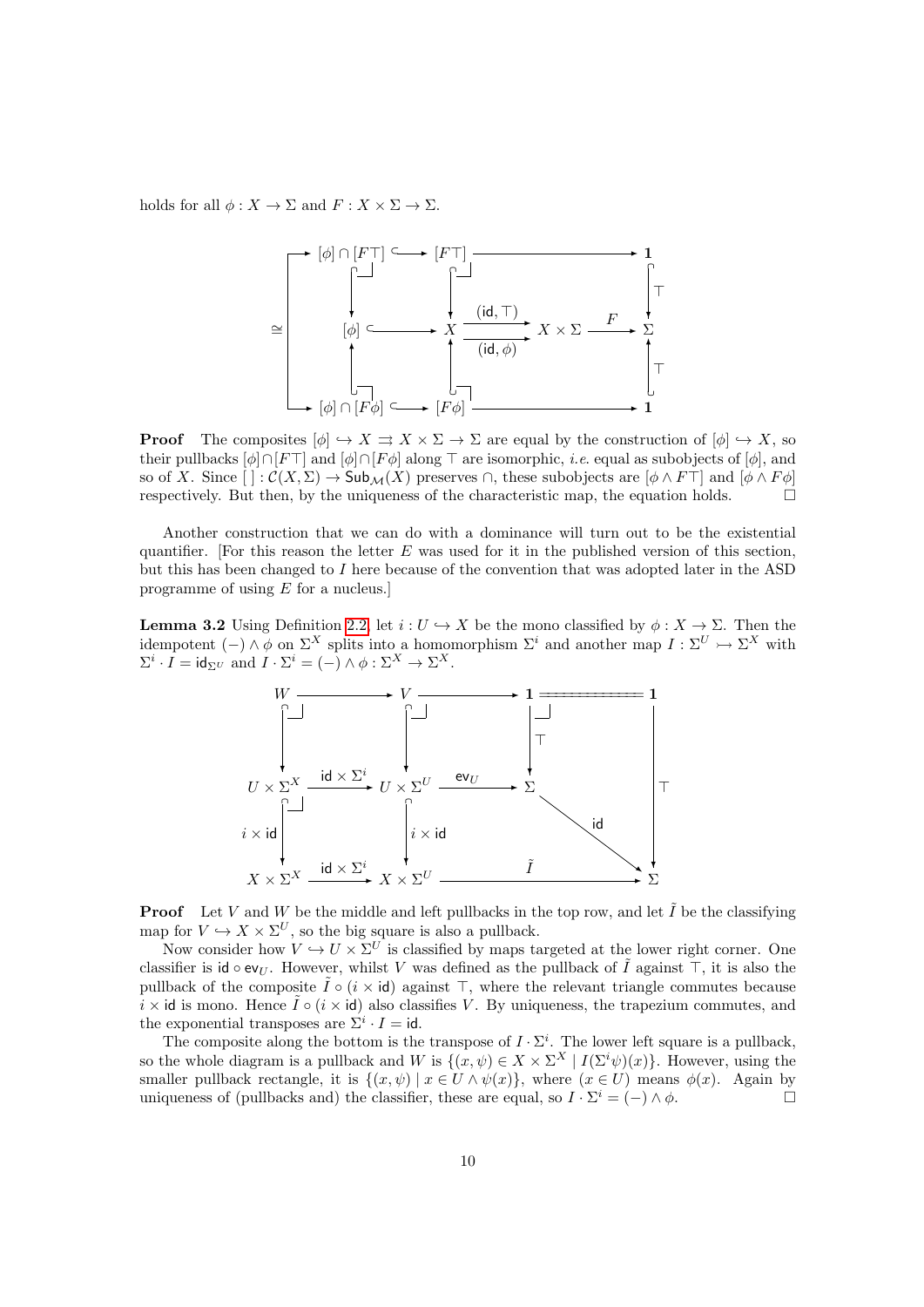The significance of the Euclidean principle and the map  $I$  is that they provide an example of the condition in the theorem of Jon Beck that characterises up to equivalence the adjunction between the free algebra and underlying set functors for the category of algebras of a monad [\[Mac71,](#page-47-11) §IV 7] [\[BW85,](#page-45-3) §3.3] [\[Tay99,](#page-47-1) §7.5]. Although the public objective of the theory of monads is as a way of handling infinitary algebra, this condition will turn out to be more important in Abstract Stone Duality than the notion of algebra.

<span id="page-10-0"></span>**Lemma 3.3** Let  $\Sigma$  be an exponentiating semilattice that satisfies the Euclidean principle (*i.e.* the conclusion of Proposition [3.1\)](#page-8-1). Then the parallel pair  $(u, v)$  in the middle of that diagram,

$$
U \equiv [\phi] \xrightarrow{i} X \xrightarrow{u: x \mapsto \langle x, \top \rangle} X \times \Sigma
$$
  

$$
\Sigma^{i} \xrightarrow{J: \psi \mapsto \lambda x \sigma. \sigma \wedge \psi x} \Sigma^{X \times \Sigma}
$$
  

$$
\Sigma^{U} \xrightarrow{T} \Sigma^{X} \xrightarrow{J: \psi \mapsto \lambda x \sigma. \sigma \wedge \psi x} \Sigma^{X \times \Sigma}
$$

is  $\Sigma$ -split in the sense that there is a map J as shown such that

 $(J\psi)(ux) \Leftrightarrow \psi(x)$  and  $J(F \circ u)(vx) \Leftrightarrow J(F \circ v)(vx)$ 

for all  $x \in X$ ,  $\psi \in \Sigma^X$  and  $F \in \Sigma^{X \times \Sigma}$ . (We just mark u with a hook as a reminder that these equations are not symmetrical in  $u$  and  $v$ .

**Proof** For  $\psi \in \Sigma^X$ , we have  $(J\psi)(ux) \Leftrightarrow \top \wedge \psi(x) \Leftrightarrow \psi(x)$  and  $(J\psi)(vx) \Leftrightarrow \phi(x) \wedge \psi(x)$ . Hence  $J(F \circ u)(vx) \Leftrightarrow \phi(x) \wedge F(x, \top)$  and  $J(F \circ v)(vx) \Leftrightarrow \phi(x) \wedge F(x, \phi(x))$ , which are equal by the Euclidean principle.

**Remark 3.4** The map I defined in Lemma [3.2](#page-9-0) is the fifth one needed (together with  $\Sigma^u$  and  $\Sigma^v$ ) to make the lower diagram in Lemma [3.3](#page-10-0) a split coequaliser.

$$
\mathrm{id}_{\Sigma^U} = \Sigma^i \cdot I \qquad I \cdot \Sigma^i = (-) \wedge \phi = \Sigma^v \cdot J.
$$

[The term  $E \equiv I \cdot \Sigma^i \equiv \lambda \psi \cdot \psi \wedge \phi$  is a nucleus [\(Definition B 4.3](http://PaulTaylor.EU/ASD/subasd/adding#nucleus) and §[O 8.3\)](http://PaulTaylor.EU/ASD/foufct/phoa#Euclid=nucleus):

$$
E(\lambda x. \mathcal{F}(\lambda \psi. \psi x)) = \lambda x. \phi x \wedge \mathcal{F}(\lambda \psi. \psi x)
$$
  
=  $\lambda x. \phi x \wedge \mathcal{F}(\lambda \psi. \psi x \wedge \phi x)$   
=  $E(\lambda x. \mathcal{F}(\lambda \psi. \psi x))$ 

using the Euclidean principle with  $\sigma \equiv \phi x$ . Then

$$
U \equiv \{ X \mid E \} \qquad \text{and} \qquad x \in U \dashv \vdash \phi x \Leftrightarrow \top \dashv \vdash \forall \psi. \ E \psi x \Leftrightarrow \psi x
$$

<span id="page-10-1"></span>in the notation of [Section B 8.](http://PaulTaylor.EU/ASD/subasd/compreh)]  $\Box$ 

**Remark 3.5** Since  $\Sigma$  is a semilattice, it carries an internal order relation. Some morphisms are monotone with respect to this order, but others may not be. The order also extends pointwise to an order on morphisms between (retracts of) powers of  $\Sigma$ . We shall discuss monotonicity, and some other ways of defining order relations, in Section [5.](#page-17-0)

The order also allows us to talk of such morphisms as being **adjoint**,  $L \dashv R$ .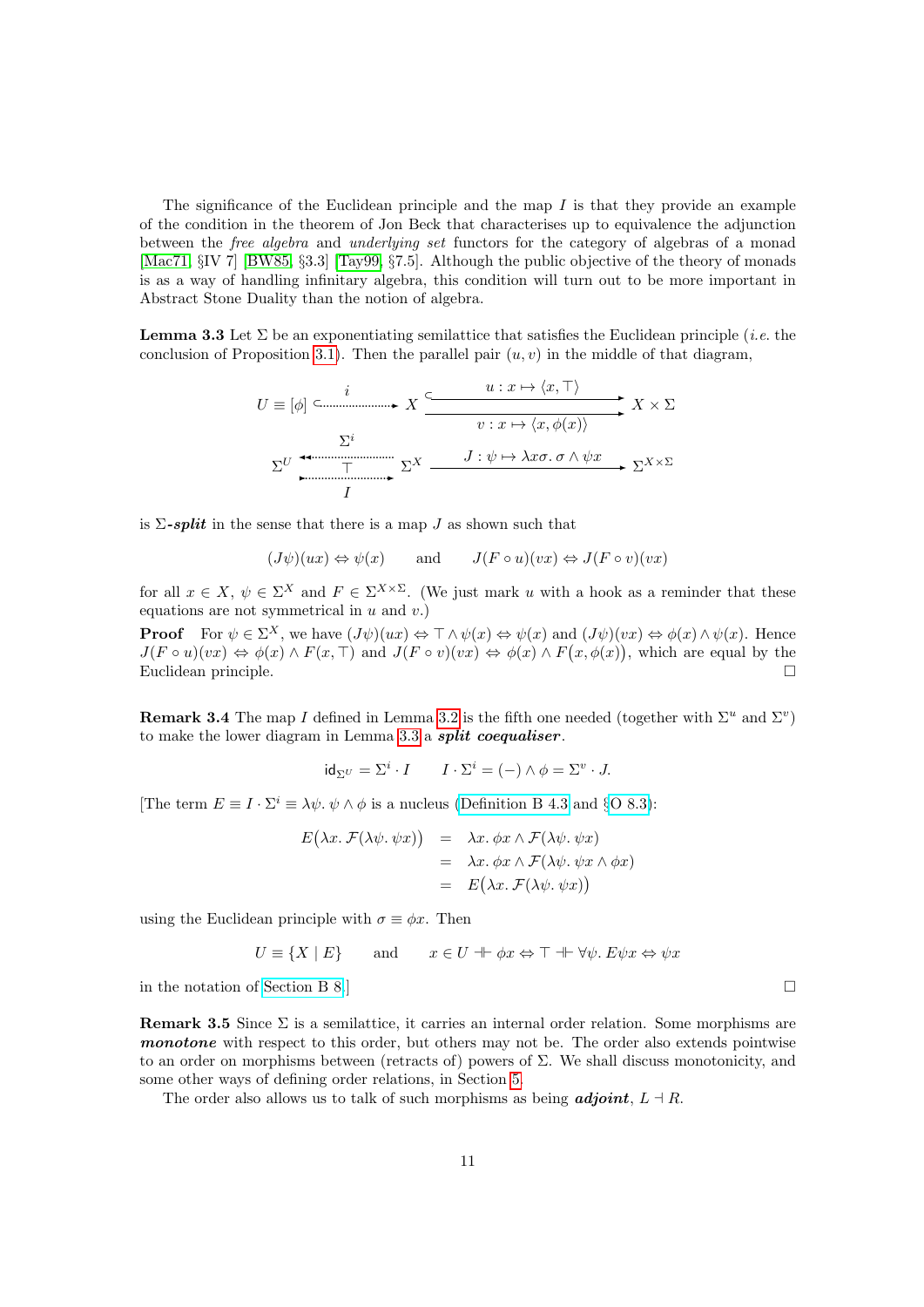When the definition of adjunction is formulated as the solution of a universal property, the adjoint is automatically a functor. However, the definition that is most useful to us is the one that uses the internal order relation and the structure of the category directly, namely

$$
\mathsf{id} \leqslant R \cdot L \qquad L \cdot R \leqslant \mathsf{id},
$$

which does not itself force  $L$  and  $R$  to be monotone. So we say so, even though we have no intention of considering non-monotone adjunctions. This point is significant in Lemma [3.7](#page-11-1) in particular. To repeat Proposition [2.8,](#page-6-0)

<span id="page-11-3"></span>**Lemma 3.6** For any object Z, the functor  $(-)^Z$  (defined on the full subcategory of retracts of powers of an exponentiating semilattice  $\Sigma$ ) preserves the semilattice structure, and hence the order (*i.e.* it is monotone or order-enriched) and adjointness  $(L^Z + R^Z)$ .

<span id="page-11-1"></span>**Lemma 3.7** Let  $P: A \to S$  be a homomorphism between internal semilattices and  $I: S \to A$ another morphism such that  $\mathsf{id}_S = P \cdot I$ . Then the following are equivalent:

(a)  $I \cdot P = (-) \wedge \phi$  for some  $\phi : \mathbf{1} \to A$ ;

(b)  $I$  is monotone and satisfies the **Frobenius law**,

$$
I(\theta) \wedge \psi = I(\theta \wedge P\psi) \quad \text{for all } \theta \in S, \ \psi \in A;
$$

(c) [P and I define an isomorphism  $A \cong S \downarrow \phi \equiv {\psi : S \mid \psi \leq \phi}.$ ]

In this case, I preserves binary  $\wedge$ , so it is monotone, and  $I \dashv P$ . Since the [order relation  $\leq$ derived from a semilattice structure is antisymmetric [i.e.  $\phi \leq \psi$ ,  $\psi \leq \phi \vdash \phi = \psi$ ], adjoints are unique, so each of P, I and  $\phi$  uniquely determines the other two. (See Definition [10.4](#page-37-0) for when I preserves  $\top$ .)

**Proof**  $[a\Rightarrow b]$   $I(\theta) \land \psi = I \cdot P \cdot I(\theta) \land \psi = (I\theta \land \phi) \land \psi$ , whilst

$$
I(\theta \wedge P\psi) = I(P \cdot I(\theta) \wedge P\psi) = I \cdot P(I(\theta) \wedge \psi) = (I\theta \wedge \psi) \wedge \phi
$$

since  $P$  preserves ∧.

 $[a \leftarrow b]$   $I \cdot P(\psi) = I(\top \wedge P \psi) = I(\top) \wedge \psi$ , so  $\phi = I(\top)$ .

In particular,  $I(\theta_1) \wedge I(\theta_2) = I(\theta_1 \wedge P \cdot I(\theta_2)) = I(\theta_1 \wedge \theta_2)$ . Finally,  $I \dashv P$  because  $\mathsf{id}_S \leqslant P \cdot I$ and  $I \cdot P \leq \mathsf{id}_A$ .

Now we apply the monadic property to logic for the first time.

<span id="page-11-0"></span>**Remark 3.8** Instead of taking the class  $M$  of monos as fundamental, from now on we shall assume that

- (a) the category  $\mathcal C$  has finite products and splittings of idempotents:
- (b)  $\Sigma$  is an exponentiating object;
- (c) the adjunction  $\Sigma^{(-)} \to \Sigma^{(-)}$  is monadic;
- (d)  $(\Sigma, \top, \wedge)$  is an internal semilattice and
- <span id="page-11-2"></span>(e) it satisfies the Euclidean principle.

**Lemma 3.9** With the assumptions in Remark [3.8,](#page-11-0) let  $\phi: X \to \Sigma$  in C. Then

- (a) the pullback  $i: U \hookrightarrow X$  of  $\top : \mathbf{1} \to \Sigma$  against  $\phi$  exists in C;
- (b) there is a map  $I : \Sigma^U \to \Sigma^X$  such that  $\mathrm{id}_{\Sigma^U} = \Sigma^i \cdot I$  and  $I \cdot \Sigma^i = (-) \wedge \phi : \Sigma^X \to \Sigma^X$ ;
- (c) the classifying map  $\phi: X \to \Sigma$  is uniquely determined by *i*;
- (d) if  $i: V \hookrightarrow U$  is also open then so is the composite  $V \hookrightarrow U \hookrightarrow X$ .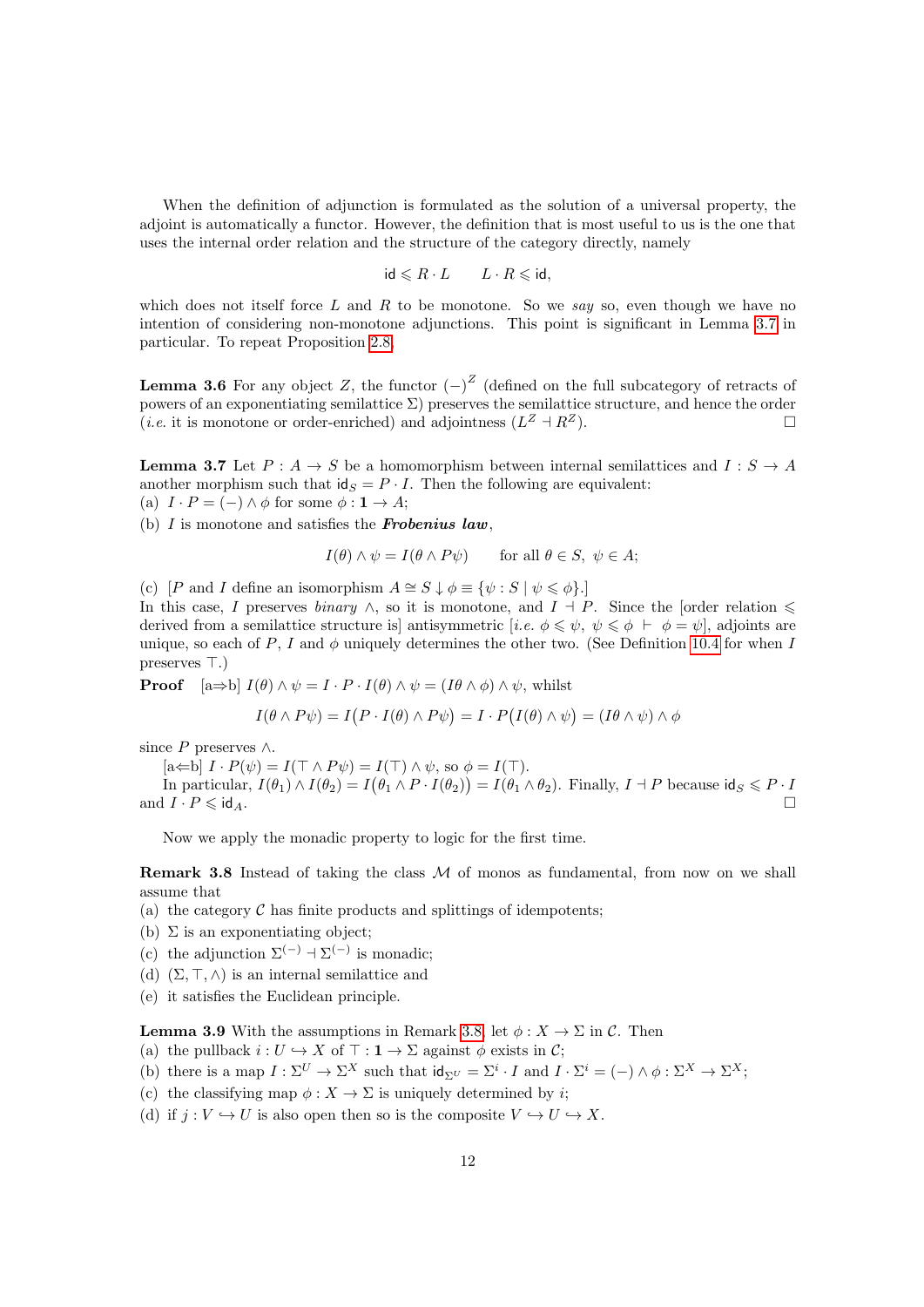So we have a class M of monos with an exponentiating classifier  $\Sigma$ , as in Section [2.](#page-3-0)



**Proof** The pullback is given by an equaliser; Lemma [3.3](#page-10-0) shows that this pair is  $\Sigma$ -split, using the Euclidean principle, so the equaliser exists by Beck's theorem, and the contravariant functor  $\Sigma^{(-)}$ takes it to the (split) coequaliser. Thus the idempotent  $(-)\wedge \phi$  on  $\Sigma^X$  splits into a homomorphism  $\Sigma^i$ :  $\Sigma^X \twoheadrightarrow \Sigma^{U}$  and a map I, satisfying the equations above. By Lemma [3.7,](#page-11-1)  $I \dashv \Sigma^i$  and the characteristic map  $\phi \equiv I(\top)$  is unique. Finally, if V is classified by  $\psi : U \to \Sigma$  then the composite  $i \circ j$  is classified by  $I(\psi)$ . [See §[O 8.4](http://PaulTaylor.EU/ASD/foufct/phoa#Euclid=Rosolini) for a more detailed proof of (d).]

<span id="page-12-0"></span>**Theorem 3.10** Let  $(C, \Sigma)$  satisfy the first four axioms in Remark [3.8.](#page-11-0) Then

(a)  $\top : \mathbf{1} \to \Sigma$  is a dominance (where M is the class of pullbacks of this map and  $\wedge$  is given by Proposition [2.8\)](#page-6-0) iff

(b)  $(\Sigma, \top, \wedge)$  satisfies the Euclidean principle.

In this case, a mono i is classified (open) iff there is some map I that satisfies  $id = \sum^{i} I$  and the Frobenius law.

Proof [More explanation of how the Euclidean principle entails uniqueness of classifiers is needed. This is trivial in the case of  $\top$  since the square



is only a pullback (indeed, commutes) when  $\psi = \top$ . More generally, if  $\phi, \psi : X \rightrightarrows \Sigma$  have the same pullback U then so does  $\phi \wedge \psi$  (cf. Proposition [2.8\)](#page-6-0), so without loss of generality  $\psi \leq \phi$ . Using the foregoing argument, this situation transfers from  $X$  to  $U$ . The role of the Euclidean principle, or more precisely the Frobenius law, is to make  $\Sigma^U \cong \Sigma^X \downarrow \phi$  (Lemma [3.7\)](#page-11-1). The external form of this relationship is the top row of the diagram

C(U, Σ) ✲ ✛ ∼= (−) · i C(X, Σ) ↓ φ ✲ ✛ (−) ∧ φ C(X, Σ) Sub(U) pullback ❄ ========= {V ∈ Sub(X) | V ⊂ U} pullback ❄ ✲ ✛ (−) ∩ U Sub(X) pullback ❄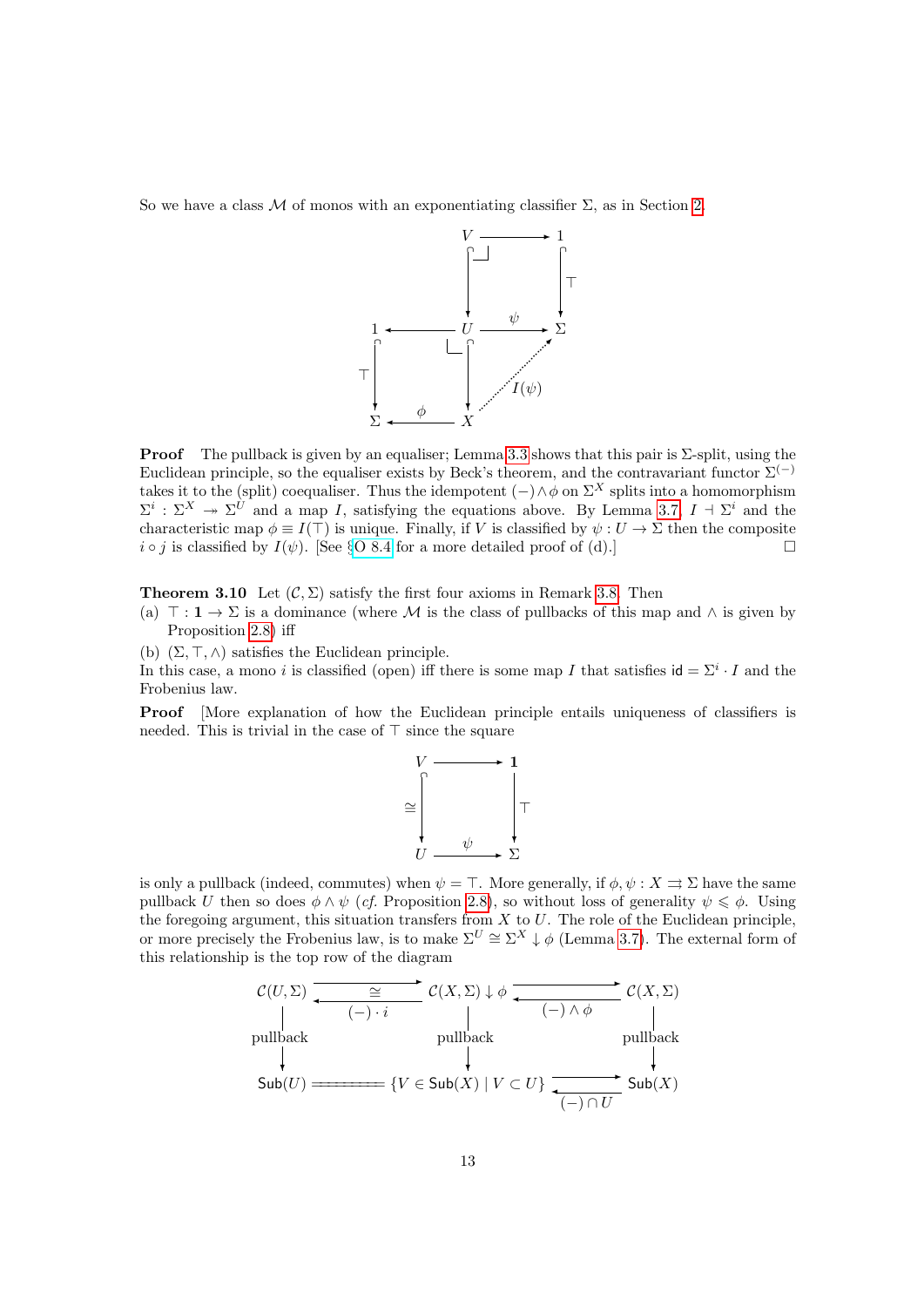in which the bottom row says the same thing for (open) subspaces, using the fact that open inclusions compose (Lemma  $3.9(d)$ ). We also know that the diagram commutes in the obvious ways. Hence if  $\psi \leq \phi : X \rightrightarrows \Sigma$  both classify U then  $\psi$  factors through  $U \to \Sigma$  and as such it classifies the same open subspace of U as  $\top$  does, namely U itself, so  $\psi = \top : U \rightrightarrows \Sigma$ , Since  $\mathcal{C}(U, \Sigma) \cong \mathcal{C}(X, \Sigma) \downarrow \phi$  we have  $\psi = \phi : X \rightrightarrows \Sigma$ .

This result partly answers a criticism of [\[Tay91\]](#page-47-5), that it did not ask for a dominance, since the Euclidean principle is a part of the Phoa principle (Proposition [5.7\)](#page-19-0), although monadicity was not considered there.

It does not seem to be possible, in general, to deduce  $id = \sum_i^i \cdot I$  from the simpler condition that i be mono (with  $I \perp \Sigma^{i}$ ), but see Corollary [10.3](#page-37-1) when the objects are overt and discrete.

The next result justifies the name  $\exists_i$  for I [\[Tay99,](#page-47-1) §9.3], although it only allows quantification along an open inclusion: we consider the more usual quantifier ranging over a type in Sections [7–](#page-26-0)[8.](#page-30-0)

<span id="page-13-0"></span>**Proposition 3.11** For  $i: U \hookrightarrow X$  open,  $\Sigma^i$  and  $\exists_i$  satisfy (a) the Frobenius law

$$
\exists_i(\theta) \land \psi = \exists_i(\theta \land \Sigma^i \psi)
$$

for any  $\theta \in \Sigma^U$  and  $\psi \in \Sigma^X$ , and

(b) the Beck–Chevalley condition



for any map  $f: Y \to X$  in C, *i.e.* that if the square consisting of g, *i*, f and j is a pullback then that on the right commutes.

**Proof** [a] Lemma [3.7.](#page-11-1) [b] Put  $\omega \equiv \exists_i(\theta)$ , so  $\theta = \Sigma^i(\omega)$  and  $\omega = \exists_i \Sigma^i \omega = \omega \wedge \phi$ . Then  $\exists_j \Sigma^g \theta = \exists_j \Sigma^g \Sigma^i \omega = \exists_j \Sigma^j (\Sigma^f \omega) = \Sigma^f \omega \wedge (\phi \circ f) = \Sigma^f (\omega \wedge \phi) = \Sigma^f \omega = \Sigma^f \exists_i \theta$  since  $\phi \circ f$  classifies  $j: V \hookrightarrow Y.$ 

**Remark 3.12** Consider the pullback (intersection)  $U \cap V \subset X$  of two open subsets.



In the diagram on the right, the monos are existential quantifiers and the epis are inverse images, which are adjoint and split. The Beck–Chevalley condition for this pullback says that the squares from  $\Sigma^U$  to  $\Sigma^V$  and *vice versa* commute. These equations make the square of existential quantifiers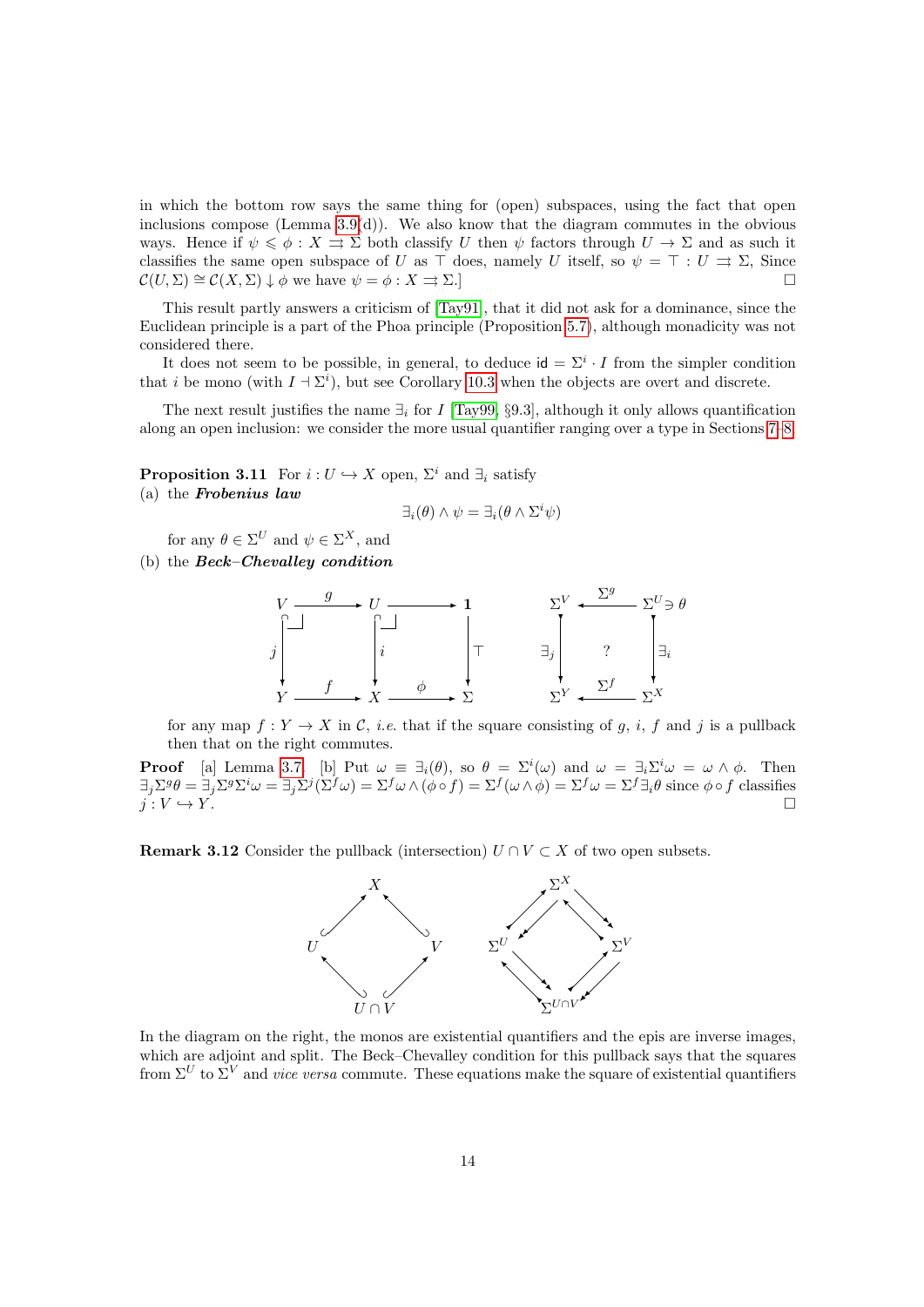an absolute pullback, i.e. it remains a pullback when any functor is applied to it, and similarly the square of inverse image maps an absolute pushout [\[Tay99,](#page-47-1) Exercise 5.3].  $\Box$ 

Remark 3.13 The Euclidean equation can be resolved into inequalities

$$
\sigma \wedge F(\psi) \Longrightarrow F(\sigma \wedge \psi) \qquad \sigma \wedge F(\sigma \wedge \psi) \Longrightarrow F(\psi)
$$

for all  $\sigma \in \Sigma$ ,  $F: \Sigma^Y \to \Sigma^X$  and  $\psi \in \Sigma^Y$ . The first says that F is **strong**, and the second is a similar property for order-reversing functions. At the categorical level, the contravariant functor  $\Sigma^{(-)}$  also has such a co-strength,  $X \times \Sigma^{X \times Y} \to \Sigma^{Y}$ , given by  $(x, \omega) \mapsto \lambda y$ .  $\omega(x, y)$ .

### <span id="page-14-0"></span>4 The origins of the Euclidean principle

This characterisation of the powerset offers us a radically new attitude to the foundations of set theory: the notion of subset is a phenomenon in the macroscopic world that is a consequence of a purely algebraic ("microscopic") principle, and is made manifest to us via the monadic assumption. Taking this point of view, where does the Euclidean principle itself come from?

Remark 4.1 The name was chosen to be provocative. The reason for it is not the geometry but the number theory in Euclid's Elements, Book VII: with  $f, n \in \Sigma \equiv \mathbb{N}, \top \equiv 0$  and  $\wedge \equiv$  hcf, we have a single step of the Euclidean algorithm,

$$
\operatorname{hcf}(n,(f+n)) = \operatorname{hcf}(n,(f+0)).
$$

In fact,  $\operatorname{hcf}(F(n), n) = \operatorname{hcf}(F(0), n)$  for any polynomial  $F : \mathbb{N} \to \mathbb{N}$ , since  $F(n) - F(0) = n \times G(n)$ for some polynomial  $G$ . I do not know what connection, if any, this means that there is between higher order logic and number theory; the generalisation is not direct because ring homomorphisms need not preserve hcf, whereas lattice homomorphisms do preserve meets.

The way in which the Euclidean principle (and the Phoa principle in the next section) express  $F(\sigma)$  in terms of  $F(\perp)$  and  $F(\top)$  is like a polynomial or power series (Taylor) expansion, except that it only has terms of degree 0 and 1 in  $\sigma$ ,  $\wedge$  being idempotent. These principles may perhaps have a further generalisation, of which the Kock–Lawvere axiom in synthetic differential geometry [\[Koc81\]](#page-46-13) would be another example. Of course, if ∧ is replaced by a non-idempotent multiplication in  $\Sigma^X$  then the connection to the powerset is lost.

The Euclidean algorithm may be *stated* for any commutative ring, but it is by no means *true* of them all. But it is a theorem for the free (polynomial) ring in one variable, and we have similar results in logic, where  $\Sigma^{\Sigma}$  is the free algebra (for the monad) on one generator. [See also the discussion in §[O 7.7.](http://PaulTaylor.EU/ASD/foufct/sierpinski#why Euclid)]

POST-PUBLICATION NOTE. The following is only valid for terms whose free variables are of type N or  $\Sigma^{\mathbb{N}}$ . In particular, F cannot be a free variable.

<span id="page-14-1"></span>Theorem 4.2 The Euclidean principle holds in the free model of the other axioms in Remark [3.8.](#page-11-0)

**Proof** There is a standard way of expressing the free category with certain structure (including finite products) as a  $\lambda$ -calculus (with cut and weakening), in which the objects of the category are *contexts*, rather than types  $[Tay99, Chapter IV]$ . In our case,  $C$  has an exponentiating internal semilattice, and the calculus is the simply typed  $\lambda$ -calculus restricted as in Remark [2.5,](#page-5-0) together with the semilattice equations. The calculus gives the *free* category because the interpretation or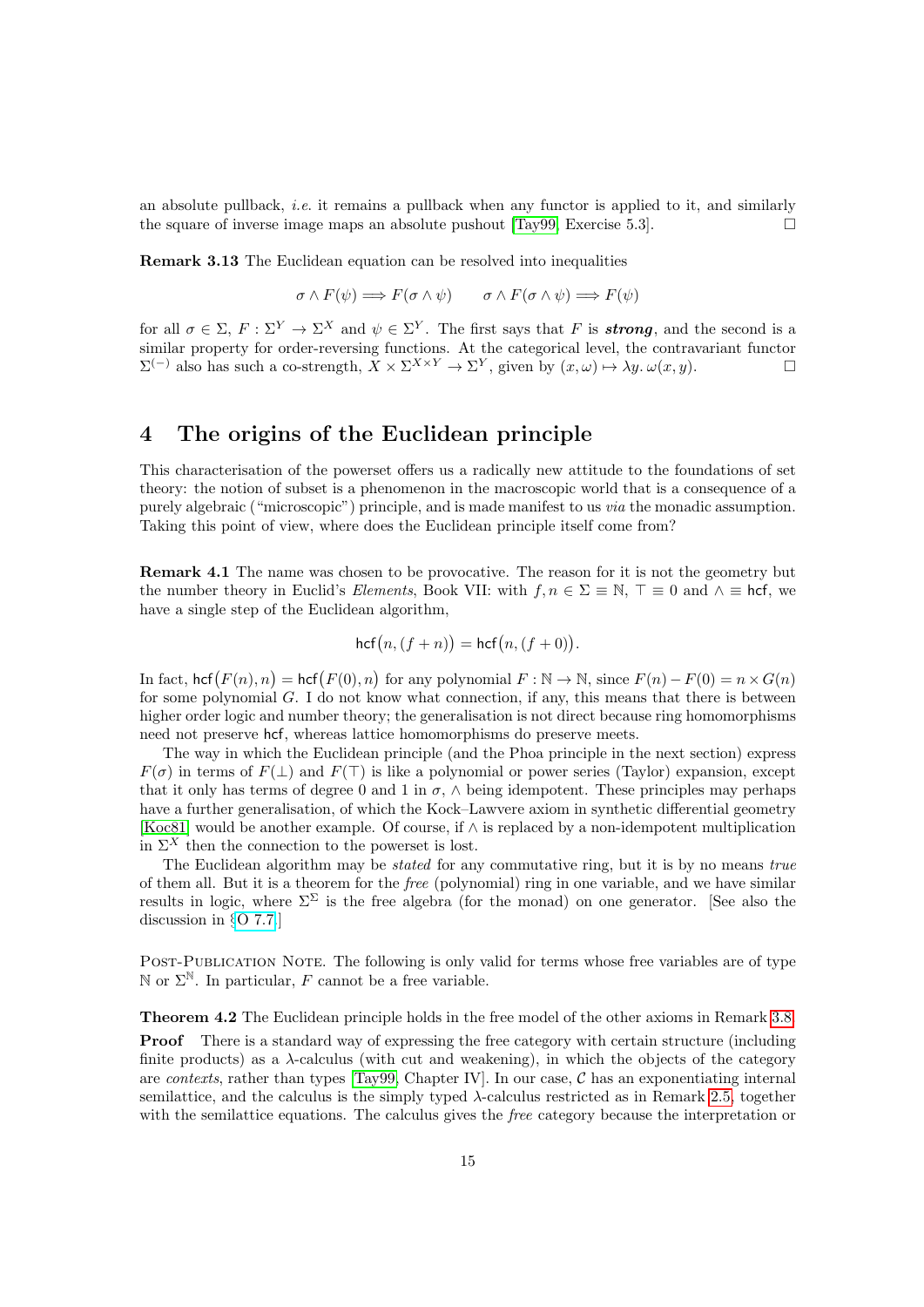denotation functor  $\llbracket - \rrbracket : C \to \mathcal{D}$  is the unique structure-preserving functor to any other category of the same kind.

The free category  $\overline{C}$  in which the adjunction  $\Sigma^{(-)}$  +  $\Sigma^{(-)}$  is monadic will be constructed (and given its own  $\lambda$ -calculus) in [Section B 4,](http://PaulTaylor.EU/ASD/subasd/adding) from which (for the present purposes) we only need to know that  $\mathcal{C}(-,\Sigma^{\Sigma}) \cong \overline{\mathcal{C}}(-,\Sigma^{\Sigma}).$ 

So we just have to show that  $\phi \wedge F(\phi \wedge \psi) \Leftrightarrow \phi \wedge F(\psi)$  for all  $\phi, \psi \in \Sigma$ , by structural induction on  $F \in \Sigma^{\Sigma}$  in the appropriate  $\lambda$ -calculus, considering the cases where  $F(\sigma)$  is

- (a)  $\top$  or another variable  $\tau$ : trivial;
- (b)  $\sigma$  itself: by associativity and idempotence of  $\wedge$ ;
- (c)  $G\sigma \wedge H\sigma$ : by associativity, commutativity and the induction hypothesis;
- (d)  $\lambda x. G(\sigma, x)$ : using  $\phi \wedge \lambda x. G(x, \sigma) = \lambda x. (\phi \wedge G(x, \sigma))$  and the induction hypothesis;
- (e)  $G(H(\sigma), \sigma)$ : put  $\psi' \equiv H\psi$  and  $\psi'' \equiv H(\phi \wedge \psi)$ , so

$$
\phi \wedge \psi' \equiv \phi \wedge H\psi \Leftrightarrow \phi \wedge H(\phi \wedge \psi) \equiv \phi \wedge \psi''
$$

by the induction hypothesis for  $H$ , and

$$
\begin{array}{rcl}\n\phi \wedge G(H\psi,\psi) & \equiv & \phi \wedge G(\psi',\psi) \\
& \Leftrightarrow & \phi \wedge G(\phi \wedge \psi',\phi \wedge \psi) \\
& \Leftrightarrow & \phi \wedge G(\phi \wedge \psi'',\phi \wedge \psi) \\
& \Leftrightarrow & \phi \wedge G(\psi'',\phi \wedge \psi) \\
& \equiv & \phi \wedge G(H(\phi \wedge \psi),\phi \wedge \psi)\n\end{array}
$$

by the induction hypothesis for (each argument of)  $G$ .

<span id="page-15-1"></span>Remark 4.3 The result remains true for further logical structure, because of generalised distributivity laws:

- (a)  $\vee$  and  $\perp$ , assuming the (ordinary) distributive law;
- (b)  $\Rightarrow$ , by an easy exercise in natural deduction;
- (c) ∃, assuming the Frobenius law;
- (d)  $\forall$ , since it commutes with  $\phi \wedge (-);$
- (e) N, since  $\phi \wedge \text{rec}(n, G(n), \lambda m \tau \cdot H(n, m, \tau)) \Leftrightarrow \text{rec}(n, \phi \wedge G(n), \lambda m \tau \cdot \phi \wedge H(n, m, \tau));$
- (f)  $=_{\mathbb{N}}$  and  $\neq_{\mathbb{N}}$ , since these are independent of the logical variable;
- (g) Scott continuity, as this is just an extra equation (Remark [7.11\)](#page-29-0) on the free structure, but Corollary [5.5](#page-18-1) proves the dual Euclidean principle more directly in this case.

Remark 4.4 Todd Wilson identified similar equations to the Euclidean principle in his study of the universal algebra of frames [\[Wil94,](#page-47-12) Chapter 3], in particular his Proposition 9.6(b) and Remark 9.24, although the fact that frames are also Heyting algebras is essential to his treatment. [Some other similar results are also known about maps  $F : \Omega \to \Omega$ :

- (a) Denis Higgs, quoted in [\[Joh77,](#page-46-2) Exercise I.33], showed that if F is mono (but need not preserve
- order) then  $F^2 = id_{\Omega}$ ;

(b) Jean Bénabou, quoted in [\[Woo04,](#page-47-13) §4.1], showed that if  $F \leq \mathsf{id}$  then  $F \sigma \Leftrightarrow \sigma \wedge F \top$ .

See also the discussion in  $\S$ [O 7.7.](http://PaulTaylor.EU/ASD/foufct/sierpinski#why Euclid) Besides these, Anna Bucalo, Carsten Fürhmann and Alex Simpson [\[BFS03\]](#page-45-5) investigated an equation similar to the Euclidean principle that is obeyed by the lifting monad  $(-)$ .]

<span id="page-15-0"></span>Example 4.5 So-called *stable domains* (not to be confused with the stability of properties under pullback that we shall discuss later) provide an example of a dominance that is instructive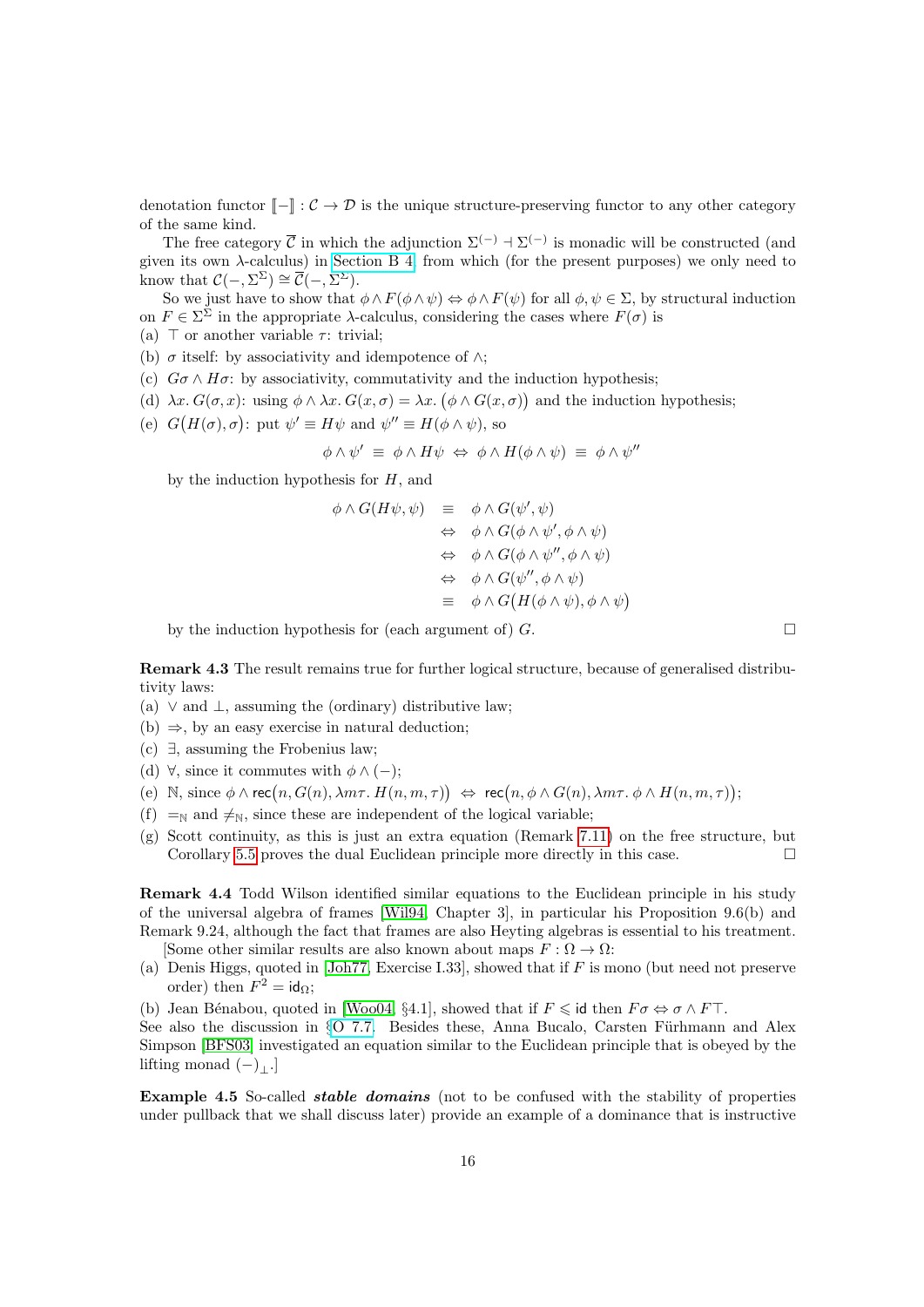because many of the properties of Set and LKSp fail. Although the link and specialisation orders (Definition [5.9\)](#page-20-1) coincide with the concrete one, they are sparser than the semilattice order. All maps  $\Sigma \to \Sigma$  are monotone with respect to the semilattice order, but not all those  $\Sigma^{\Sigma} \to \Sigma$ . The object  $\Sigma$  is not an internal lattice, so there is no Phoa or dual Euclidean principle.

The characteristic feature of stable domains is that they have (and stable functions preserve) pullbacks, i.e. meets of pairs that are bounded above. Pullbacks arise in products of domains from any pair of instances of the order relation, for example

$$
( \bot, \top ) \leqslant ( \top, \top ) \qquad \qquad ( f', x) \leqslant ( f, x )
$$
\n
$$
\vee \qquad \qquad \vee \qquad \qquad \vee \qquad \qquad \vee \qquad \qquad \vee \qquad \qquad \vee \qquad \qquad \vee \qquad \qquad \vee \qquad \qquad \vee \qquad \qquad \vee \qquad \qquad \vee \qquad \qquad \vee \qquad \qquad \vee \qquad \qquad \vee \qquad \qquad \vee \qquad \qquad \vee \qquad \qquad \vee \qquad \qquad \vee \qquad \qquad \vee \qquad \qquad \vee \qquad \qquad \vee \qquad \qquad \vee \qquad \qquad \vee \qquad \qquad \vee \qquad \qquad \vee \qquad \qquad \vee \qquad \qquad \vee \qquad \qquad \vee \qquad \qquad \vee \qquad \qquad \vee \qquad \qquad \vee \qquad \vee \qquad \qquad \vee \qquad \vee \qquad \vee \qquad \vee \qquad \vee \qquad \vee \qquad \vee \qquad \vee \qquad \vee \qquad \vee \qquad \vee \qquad \vee \qquad \vee \qquad \vee \qquad \vee \qquad \vee \qquad \vee \qquad \vee \qquad \vee \qquad \vee \qquad \vee \qquad \vee \qquad \vee \qquad \vee \qquad \vee \qquad \vee \qquad \vee \qquad \vee \qquad \vee \qquad \vee \qquad \vee \qquad \vee \qquad \vee \qquad \vee \qquad \vee \qquad \vee \qquad \vee \qquad \vee \qquad \vee \qquad \vee \qquad \vee \qquad \vee \qquad \vee \qquad \vee \qquad \vee \qquad \vee \qquad \vee \qquad \vee \qquad \vee \qquad \vee \qquad \vee \qquad \vee \qquad \vee \qquad \vee \qquad \vee \qquad \vee \qquad \vee \qquad \vee \qquad \vee \qquad \vee \qquad \vee \qquad \vee \qquad \vee \qquad \vee \qquad \vee \qquad \vee \qquad \vee \qquad \vee \qquad \vee \qquad \vee \qquad \vee \qquad
$$

in  $\Sigma \times \Sigma$  and in  $Y^X \times X$  for any  $f' \leqslant f$  in  $Y^X$  and  $x' \leqslant x$  in X. The first example says that there is no stable function  $\Sigma \times \Sigma \to \Sigma$  that restricts to the truth table for  $\vee$ . The second means that, for the evaluation map  $ev: Y^X \times X \to Y$  to be stable,

$$
f' \leq f
$$
 implies  $\forall x', x \, x' \leq x \Rightarrow f'(x') = f'(x) \land f(x').$ 

In fact  $f' \leq f$  is given exactly by this formula, which is known as the **Berry order**, since (using the universal property that defines  $Y^X$ ) the function  $\{\bot \leq \top\} \times X \to Y$  defined by  $(\bot, x) \mapsto f'x$ and  $(\top, x) \mapsto fx$  is stable iff the formula holds.

Stable domains were introduced by Gérard Berry [\[Ber78\]](#page-45-6), as a *first* attempt to capture sequential algorithms denotationally: **parallel or**, with  $\text{por}(t, \perp) \equiv \text{por}(\perp, t) \equiv t$  and  $\text{por}(f, f) \equiv f$ , is not interpretable, as it is in Dcpo. Notice that the Berry order is sparser than the pointwise order on the function-space; it bears some resemblance to the Euclidean principle, but I cannot see what the formal connection might be here, or with Berry's domains that carry two different order relations.

In order that they may be used like Scott domains for recursion, stable domains must have, and their functions preserve, directed joins with respect to the Berry order. Some models also require infinitary  $(wide)$  pullbacks  $[Tay90]$ , *i.e.* binary ones and codirected meets. The literature is ambiguous on this point (some, such as [\[FR97\]](#page-46-12), require only the binary form), because there are also models satisfying Berry's "I" condition, that there be only finitely many elements below any compact element, so there are no non-trivial codirected meets to preserve. Berry and other authors also required distributivity of binary meets over binary joins (the "d" condition, hence dI-domains) in order to ensure that function-spaces have ordinary joins of bounded sets, rather than *multijoins*.

From the point of view of illustrating dominances, it is useful to assume that stable functions do preserve infinitary pullbacks, and therefore meets of all connected subsets. Then if  $U \subset X$ is connected and classified by  $\phi: X \to \Sigma$ , we may form  $u \equiv \bigwedge U \in X$ , and, by stability of  $\phi$ , u belongs to U, so U is the *principal* upper set  $\uparrow u$ . Removing the connectedness requirement, Achim Jung and I picturesquely called the classified subsets (disjoint unions of principal upper subsets) *icicles*.

The exponential  $\Sigma^{\Sigma}$  is a V-shape in the Berry order. The identity and  $\lambda x$ . T are incomparable: if there were a link  $\Sigma \to \Sigma^{\Sigma}$  between them, its exponential transpose would be  $\vee : \Sigma \times \Sigma \to \Sigma$ .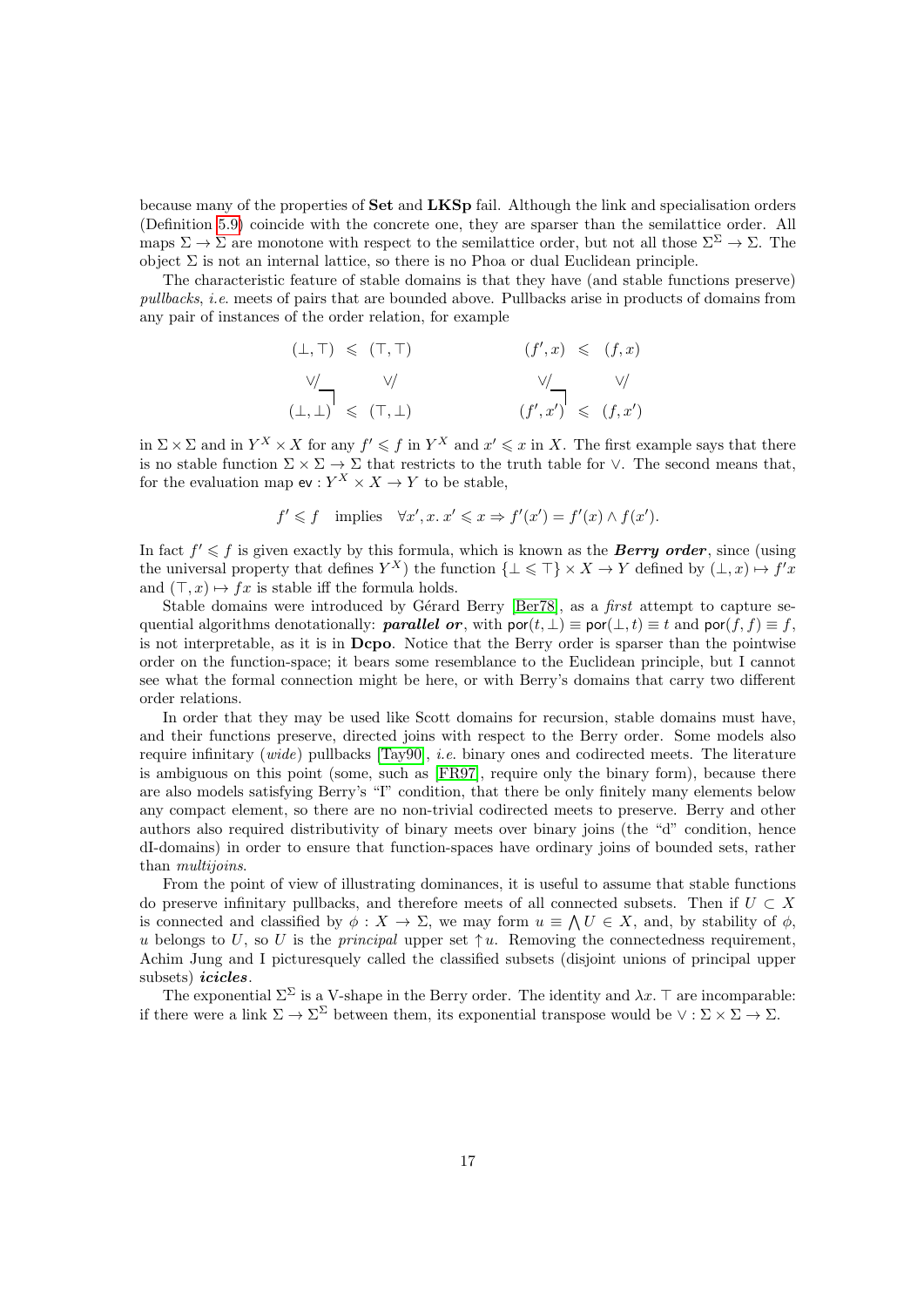

On the other hand, there is a morphism  $F : \Sigma^{\Sigma} \to \Sigma$  for which  $F(\lambda x. \top) \equiv \bot$  and  $F(\mathsf{id}) \equiv \top$ , shown as the icicle  $F^{-1}(\top)$  above. This **control operator** detects whether  $\phi \in \Sigma^{\Sigma}$  reads its argument; in a generalised form, it is called  $\operatorname{catch}$ , by analogy with the handling of exceptions, which are thrown. When  $\phi$  is processed sequentially, there must be a *first* thing that it does: it either reads its input, or outputs a value irrespectively of the input.

Nevertheless,  $\Sigma^{\Sigma}$  is still an internal semilattice, carrying the *pointwise* semilattice order, for which id  $\leq (\lambda x. \top)$  and F is not monotone. I have not worked out the monadic completion  $\overline{C}$ of the category of stable domains, but it would be interesting to know what this looks like. We consider the stable example again in Remark [9.3.](#page-35-0)

### <span id="page-17-0"></span>5 The Phoa Principle

<span id="page-17-1"></span>Remark 5.1 Consider the lattice dual of the Euclidean principle,

$$
\sigma \vee F(\sigma) \iff \sigma \vee F(\bot),
$$

where we suppress the parameter  $x \in X$  to  $\sigma \in \Sigma^X$  and  $F \in \Sigma^{X \times \Sigma}$ . Taking F to be  $\neg \neg$  in **Set** or **Pos**, this yields excluded middle ( $\neg \neg \sigma \Leftrightarrow \sigma$ ). Observe that the Euclidean principle and its dual are trivial for  $\sigma \equiv \top$  and  $\sigma \equiv \bot$ , and therefore for the classical case  $\Sigma \equiv {\bot, \top}$ .

In topology and recursion, C-morphisms of the form  $F: \Sigma^Y \to \Sigma^X$  preserve directed joins with respect to the semilattice order: they are said to be **Scott-continuous** (cf. Examples [2.11\)](#page-7-0).

This completely changes the constructive status of the dual Euclidean principle.

The results about open subsets and maps and overt objects that we present later in the paper then have closed, proper or compact mirror images. Note that Scott-continuity of  $\neg$  would imply excluded middle.

More basically, any  $F: \Sigma^Y \to \Sigma^X$  is monotone (Remark [3.5\)](#page-10-1) in **Pos** as well as in topology and recursion, but not in Set. Even though we intend to consider (locally compact) topological spaces X in general, we need only use *lattice* or *domain theory* to study  $\Sigma^X$ , since this is just the lattice of open subsets of  $X$ , equipped with a topology that is entirely determined by the (inclusion) order.

<span id="page-17-2"></span>**Lemma 5.2** For any exponentiating semilattice  $\Sigma$ , the functor  $\Sigma^{(-)}$  is order-enriched iff all functions  $\Sigma^Y \to \Sigma^X$  are monotone, but then it is contravariant with respect to the order: if  $F \leq G$ then  $\Sigma^G \leqslant \Sigma^F$ , and if  $L \dashv R$  then  $\Sigma^R \dashv \Sigma^L$ .

**Remark 5.3** In recursion theory,  $\Sigma^X$  consists of the recursively enumerable subsets of X. By the Rice–Shapiro theorem [\[Ric56,](#page-47-15) [Ros86\]](#page-47-6), recursive functions  $F : \Sigma^Y \to \Sigma^X$  again preserve directed unions. The following result has an easier proof in this situation, where  $\sigma \in \Sigma$  measures whether a program ever terminates: then  $\sigma \Leftrightarrow \bigvee_n \sigma_n$ , where  $\sigma_n$  decides whether has finished within n steps or is still running.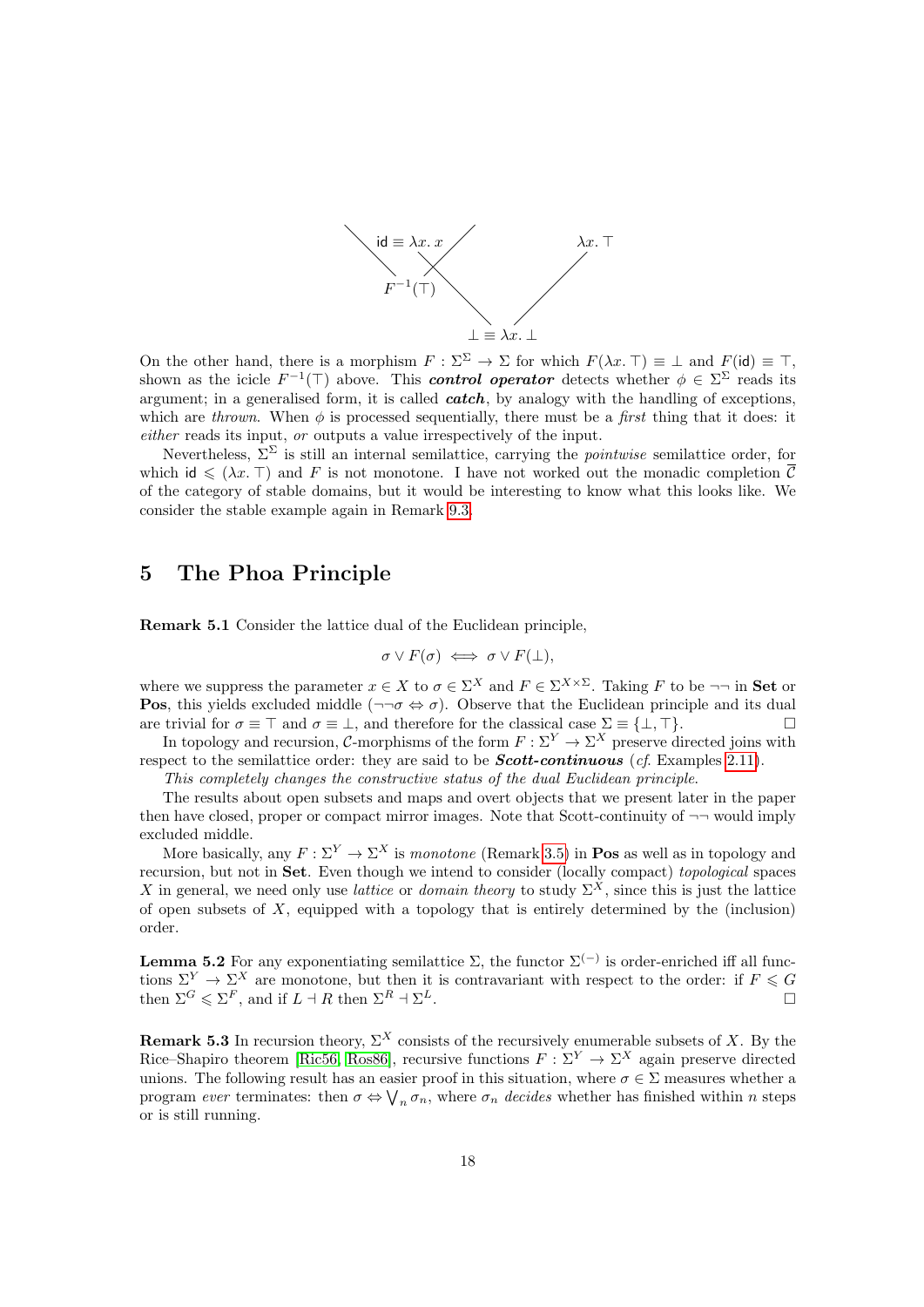<span id="page-18-0"></span>**Proposition 5.4** Suppose that C has stable disjoint coproducts and a dominance  $\Sigma$  that is a distributive lattice. Then for every element  $\sigma \in \Sigma$ , there is some directed diagram d: I  $\rightarrow$  $\{\perp, \top\} \subset \Sigma$ , only taking values  $\perp$  and  $\top$ , and with I an overt object (Section [7\)](#page-26-0), of which  $\sigma$  is the join.

**Proof** Intuitively,  $\sigma$  is  $\top$  just on the part  $U \equiv [\sigma]$  of the world that it classifies, so  $\sigma$  is the smallest global element that is above the partial element  $\top : U \to \Sigma$ . Since U is classified, it is open. Also, as it is a subsingleton, it satisfies the binary part of the directedness property. We achieve the full property by using  $d \equiv [\perp, \perp] : I \equiv 1 + U \rightarrow \Sigma$ .

In more orthodox<sup>[3](#page-18-2)</sup> categorical terms,  $\sigma : \Gamma \to \Sigma$  is a *generalised* element and classifies  $i : U \hookrightarrow$ Γ; then we put  $I \equiv \Gamma + U$  and  $d \equiv [\perp, \perp]$ . Stable disjoint sums in C (Section [9\)](#page-34-0) are needed to show that  $d: I \to \Sigma$  is directed and  $I \to \Gamma$  is an open map (Section [7\)](#page-26-0). In fact there a semilattice structure

$$
I \times_{\Gamma} I \cong \Gamma + U + U + U \xrightarrow{\vee} \Gamma + U \equiv I \xleftarrow{\perp} \Gamma,
$$

where  $U \times_{\Gamma} U \cong U$  since  $U \hookrightarrow \Gamma$ . An element  $\tau \in \Sigma$  is an upper bound for the diagram  $d: I \to \Sigma$ iff its restriction to U is  $\top$ , as is the case for  $\sigma$ .



If  $\tau$  classifies  $V \hookrightarrow \Gamma$  and is a bound then there is a commutative kite, so  $U \subset V$  using the pullback. However, to deduce  $\phi \leq \psi$ , we need uniqueness of the characteristic maps to  $\Sigma$ , or equivalently the Euclidean principle.

The synthetic form of this argument uses the left adjoint  $\exists_d : \Sigma^{\Gamma} \times \Sigma^U \cong \Sigma^{\Gamma+U} \to \Sigma^{\Gamma}$  of  $\Sigma^d$ , for which  $\exists_d(\bot, \top) \equiv \phi$ . Corollary [8.4](#page-31-0) discusses *I*-indexed joins.

[More simply, if we formulate the Scott principle, cf. [\[E\]](#page-48-2), as

$$
\xi: \Sigma^N, \ F: \Sigma^{\Sigma^N} \quad \vdash \quad F\xi \iff \exists \ell: \mathsf{K} N. \ F(\lambda n. \ n \in \ell) \ \land \ \forall n \in \ell. \ \xi n
$$

then the Phoa principle is the special case  $N \equiv 1$ .]

<span id="page-18-1"></span>Corollary 5.5 The *dual* of the Euclidean principle is therefore also valid in LKLoc. By Theo-rem [3.10,](#page-12-0) this says that  $\bot \in \Sigma$  classifies *closed subsets*.

**Proof** By Scott continuity and Remark [5.1](#page-17-1) for  $\{\perp, \top\}$ .

Classically, this is trivial, but we are making a substantive claim here about how the Sierpinski space ought to be defined intuitionistically. This claim is amply justified by the open–closed symmetry that we shall see in this paper and [\[D\]](#page-48-1). Indeed Japie Vermeulen has identified the dual Frobenius law for proper maps of locales [\[Ver94\]](#page-47-16), although he used the opposite of the usual order

<span id="page-18-2"></span><sup>3</sup>Orthodox though it may be, I regard parametric objects like this as unsatisfactory without first defining a system of dependent types by means of a class of display maps [\[Tay99,](#page-47-1) Chapter VIII]. The object  $\Gamma + U$  is used for a different purpose in [\[D,](#page-48-1) Section 7].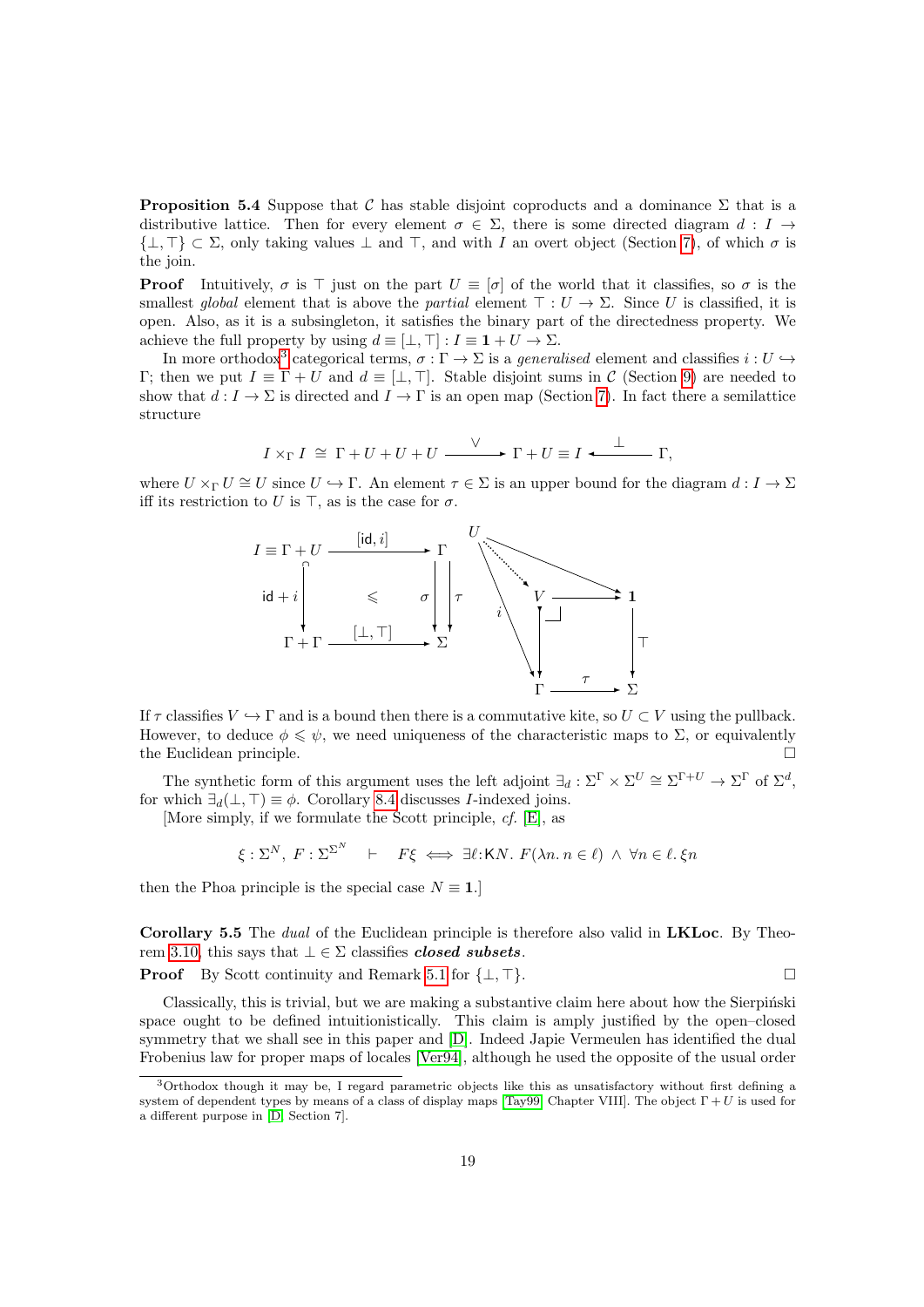on a frame, so that  $\phi \leq \psi$  would correspond to inclusion of the closed subsets that they classify. André Joyal and Myles Tierney defined the Sierpiński space by means of the free frame on one generator [\[JT84,](#page-46-5) §IV 3], and gave a construction in terms of the poset  $\{\perp \leq \top\}$  that amounts to saying that  $\Sigma^{\Sigma} \cong \Sigma^{\leq}$ .

[There is a much simpler proof of the dual Euclidean and Phoa principles for locales in §[O 7.5.](http://PaulTaylor.EU/ASD/foufct/sierpinski#locale Phoa)]

<span id="page-19-1"></span>**Corollary 5.6** By the lattice dual of the results of Section [3,](#page-8-0) there is a *right* adjoint  $\Sigma^i$  +  $\forall_i$  of the inverse image map for the inclusion of a closed subset  $i : C \rightarrow X$  in LKLoc. This satisfies the dual of the Frobenius law,

$$
\forall_i(\theta) \lor \psi = \forall_i(\theta \lor \Sigma^i \psi)
$$

for any  $\theta \in \Sigma^C$  and  $\psi \in \Sigma^X$ , together with Beck–Chevalley again.

The same principle is also valid in (parallel) recursion theory, where Martin Hyland stressed [\[Hyl91,](#page-46-4) Assumption 4] that  $\perp$  should classify co-RE subsets, as well as  $\top$  classifying RE subsets. He also stated the following idea as his Assumption 6, although it was only after writing that paper that he attached his former student's name to it.

<span id="page-19-0"></span>**Proposition 5.7** Let  $\Sigma$  be an exponentiating object with global elements  $\bot \leq \top$  in an internal preorder. Then the conjunction of

- (a)  $\Sigma$  is a distributive lattice,
- (b) the Euclidean principle,  $\sigma \wedge F(\sigma) \Leftrightarrow \sigma \wedge F(\top)$ ,
- (c) its lattice dual,  $\sigma \vee F(\sigma) \Leftrightarrow \sigma \vee F(\bot)$ , and
- (d) monotonicity of  $F$  with respect to the semilattice order,

for all  $F: X \times \Sigma \to \Sigma$  and  $\sigma \in \Sigma$ , is the **Phoa principle** that any such  $F$  is monotone in this sense, and conversely for each pair of maps  $\phi, \psi : X \rightrightarrows \Sigma$  with  $\phi \leq \psi$  pointwise, there is a unique map  $F: X \times \Sigma \to \Sigma$  with  $F(x, \perp) \equiv \phi(x)$  and  $F(x, \top) \equiv \psi(x)$ .

In this case, F is obtained from  $\phi$  and  $\psi$  by "linear interpolation":  $F\sigma \equiv F \perp \vee (\sigma \wedge F\top)$ .

Another way of stating the Phoa principle is that  $\langle ev_\perp, ev_\perp \rangle : \Sigma^{\Sigma} \to \Sigma \times \Sigma$  is mono and is the order relation on  $\Sigma$ , indeed that for which  $\wedge$  is the meet and  $\vee$  the join.

**Proof**  $[\Rightarrow]$  F must be given by this formula (and so  $\Sigma^{\Sigma} \to \Sigma \times \Sigma$  is mono) because

$$
F\sigma \Leftrightarrow (F\sigma \vee \sigma) \wedge F\sigma \Leftrightarrow (F\bot \vee \sigma) \wedge F\sigma \Leftrightarrow (F\bot \wedge F\sigma) \vee (\sigma \wedge F\sigma) \Leftrightarrow F\bot \vee (\sigma \wedge F\top).
$$

 $[\Leftarrow]$  Any function F given by this formula is monotone in  $\sigma$ . With  $X \equiv \Sigma$ , we obtain  $F \equiv \wedge$  from  $\phi \equiv \lambda x$ .  $\perp$  and  $\psi \equiv id$ , and  $F \equiv \vee$  from  $\phi \equiv id$  and  $\psi \equiv \lambda x$ . T. Now consider the laws for a distributive lattice in increasing order of the number k of variables involved. For  $k \equiv 0$  we have the familiar truth tables. Each equation of arity  $k \geq 1$  is provable from the ones before when the kth variable is set to  $\perp$  or  $\perp$ , so let  $\phi \leq \psi : X \equiv \Sigma^{k-1} \to \Sigma$  be the common values; then the two sides of the equation both restrict to  $\phi$  and  $\psi$ , so they are equal for general values of the kth variable by uniqueness of  $F : \Sigma^k \to \Sigma$ . Finally,  $\sigma \wedge F \sigma \Leftrightarrow \sigma \wedge (F \bot \vee (\sigma \wedge F \top)) \Leftrightarrow (\sigma \wedge F \bot) \vee (\sigma \wedge \sigma \wedge F \top) \Leftrightarrow$  $\sigma \wedge (F \perp \vee F\top) \Leftrightarrow \sigma \wedge F\top$ , and similarly for the dual.

**Remark 5.8** Theorem [4.2](#page-14-1) and Remarks  $4.3(a,c,e,f)$  can easily be adapted to show that the Phoa principle holds in the free model in which  $\Sigma$  is a distributive lattice, either as the lattice dual result together with a separate proof of monotonicity, or by expanding polynomials. For the latter method, the case of application  $(4.2(e))$  is again the most complicated, the induction hypothesis being  $F \perp \Rightarrow F \sigma \Leftrightarrow (F \perp \vee \sigma \wedge F\top) \Rightarrow F\top$ . [This suffers from the same error as Theorem [4.2.](#page-14-1)]  $\Box$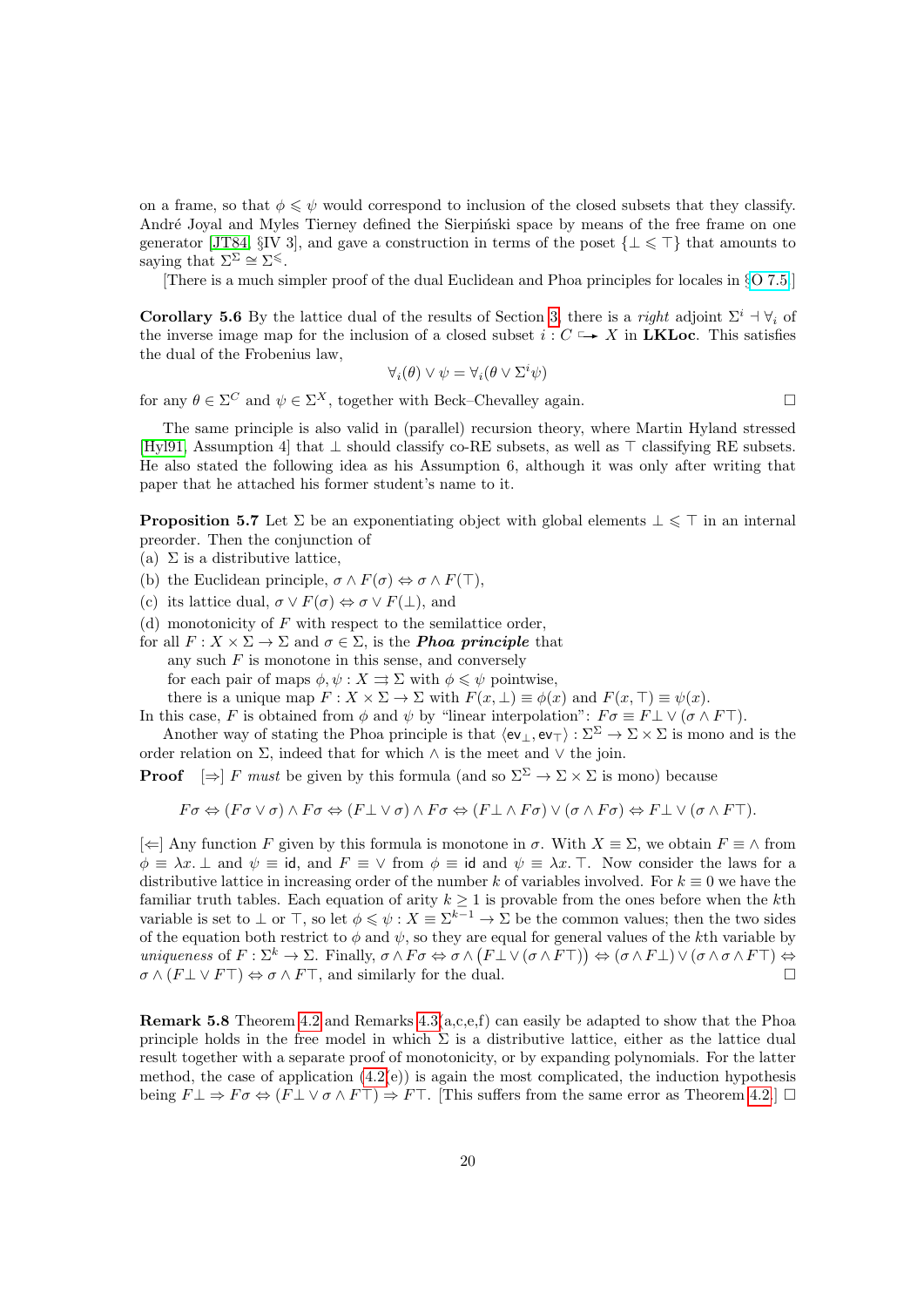<span id="page-20-1"></span>**Definition 5.9** When all maps  $F : \Gamma \times \Sigma \to \Sigma$  preserve the semilattice order there are two ways of extending this order to binary relations on any other object  $X$  of the category (not just the retracts of powers of  $\Sigma$  as in Remark [3.5\)](#page-10-1). They both agree with the concrete order in **Cont** and (assuming excluded middle) Pos.

<span id="page-20-2"></span>(a) The  $\Sigma$ -order, defined by

$$
x \sqsubseteq_{\Sigma} y
$$
 if  $\forall \phi \in \Sigma^{X}$ .  $\phi x \Rightarrow \phi y$ ,

is reflexive and transitive but not necessarily antisymmetric. This is the relation inherited by X via  $\eta_X$  from the semilattice order on  $\Sigma^{\Sigma^X}$ . For topological spaces, it is known as the specialisation order [\[Joh82,](#page-46-1) §II 1.8], but in Set, it is discrete  $(x \sqsubseteq_{\Sigma} y$  iff  $x = y$ ).

(b) The link relation is

$$
x \sqsubseteq_L y
$$
 if  $\exists \ell : \Sigma \to X$ .  $\ell(\bot) = x \land \ell(\top) = y$ ,

i.e. a path from x to y indexed by  $\Sigma$ , rather than by the real unit interval as in traditional homotopy theory. For categories in general, this relation need not be transitive or antisymmetric: for example it is *indiscriminate* in **Set**, *i.e.*  $x \sqsubseteq_L y$  always holds [assuming excluded middle].

Wesley Phoa formulated his principle and introduced the link order to show that the order relation on a limit in his category of domains is given in the expected way [\[Pho90a,](#page-47-4) §2.3]. For this to work,  $\ell$  must be unique.

#### <span id="page-20-3"></span>Remarks 5.10

- (a) All morphisms  $f: X \to Y$  are monotone with respect to both of the relations that we have just defined (so, when we talk about *monotone* maps, we mean with respect to the *semilattice* order).
- (b) The link relation is contained in the Σ-order iff all  $F : \Gamma \times \Sigma \to \Sigma$  are monotone.
- (c) In the poset  $\{\bot \leq \top\}$ , these two points are in the link relation iff excluded middle holds, since we need to find a map  $\ell : \Sigma \to {\{\perp \leq \top\}}.$
- (d) The Σ-order on  $\Sigma^X$  coincides with the semilattice order iff  $\eta_{\Sigma^X}$  is monotone.
- (e) If  $\Sigma$  is a lattice, then the semilattice order on  $\Sigma^X$  is contained in the link relation, but the Phoa principle makes  $\ell$  unique.
- (f) Any replete object X inherits the link relation via  $\eta_X : X \longrightarrow \Sigma^{\Sigma^X}$ , so this always happens when the adjunction  $\Sigma^{(-)} \to \Sigma^{(-)}$  is monadic.
- (g) When the Phoa principle holds, all maps  $\Sigma^Y \to \Sigma^X$  are monotone (*cf.* Example [4.5\)](#page-15-0).
- (h) As given, these definitions are not internal to the category  $C$ : they are for generalised elements (Remark [2.5\)](#page-5-0), *i.e.* in an enclosing topos such as the presheaf topos  $\mathbf{Set}^{\mathcal{C}^{\circ p}}$  or a model of synthetic domain theory. One way of translating the definition of  $\overline{\mathbb{C}_{\Sigma}}$  into an internal one is as the inverse image along  $\eta_X$  of the semilattice order on  $\Sigma^{\Sigma^X}$ , if the appropriate pullback exists. Similarly,  $\sqsubseteq_L$  (with  $\ell$  unique) can be defined internally as  $X^{\Sigma}$ , if this exists.

Important though they are in domain theory, these order relations will only be mentioned in this paper in the trivial situation of the following section.

### <span id="page-20-0"></span>6 Discrete and Hausdorff objects

Now we can begin to develop some general topology and logic in terms of the Euclidean and Phoa principles and monadicity.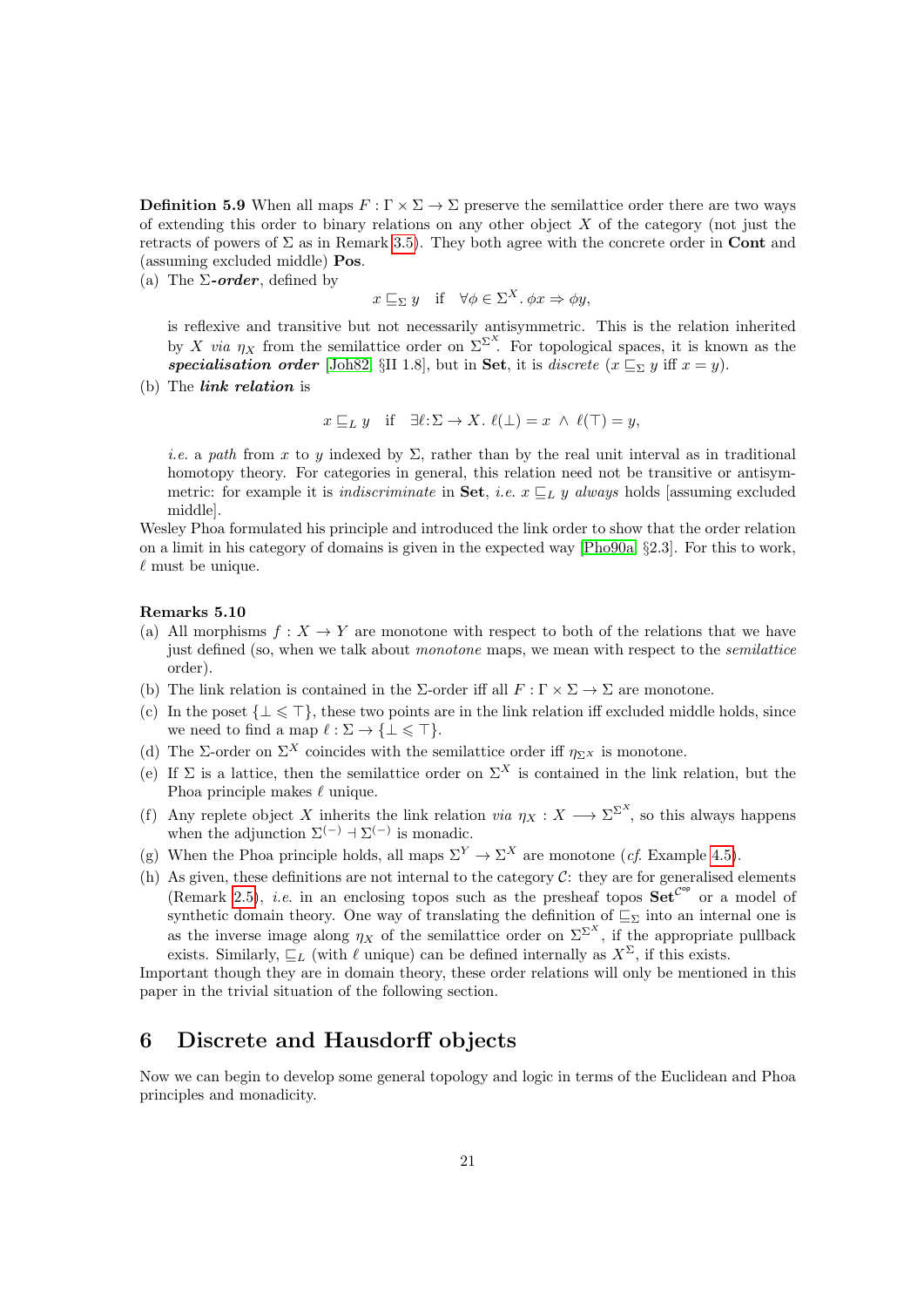For the remainder of the paper (apart from the last section), we shall work in a model  $(C, \Sigma)$ of the axioms in Remark [3.8,](#page-11-0) *i.e.*  $\Sigma$  is a Euclidean semilattice and the adjunction is monadic. The category could be **Set**, **LKLoc**, **CDLat<sup>op</sup>**, an elementary topos or a free category as considered in Theorem [4.2](#page-14-1) and Remark [4.3.](#page-15-1) We shall also assume the dual Euclidean principle when discussing the dual concepts: closed subspaces, compact Hausdorff spaces and proper maps.

By Theorem [3.10,](#page-12-0)  $\Sigma$  classifies some class M of supports, which we call *open inclusions*. So far, M has been entirely abstract: the only maps that are obliged to belong to it are the isomorphisms. The diagonal map  $\Delta: X \to X \times X$  is always a split mono, so what happens if this is open or closed?

In accordance with our convention about Greek and italic letters (Remark [2.5\)](#page-5-0), we use  $p_0$ :  $X \times Y \to X$  and  $p_1 : X \times Y \to Y$  instead of the more usual  $\pi$  for product projections, though we keep $\Delta$  for the diagonal.

<span id="page-21-0"></span>**Definition 6.1** An object  $X \in \text{obC}$  is said to be *discrete* if the diagonal  $X \hookrightarrow X \times X$  is open.



The characteristic map  $(=_X) : X \times X \to \Sigma$  and its transpose  $\{\,\}_X : X \to \Sigma^X$  are known as the **equality predicate** and **singleton map** respectively. We shall often write the subscript on this extensional (but internal) notion of equality, to distinguish it from the *intensional* (but external) equality of morphisms in the category  $\mathcal{C}$ .

[Symbolically, the equality *predicate*  $=$  x is related to equality of *morphisms* by the rule

$$
\frac{a = b : X}{(a = x) \iff \top}
$$

<span id="page-21-1"></span>in which  $a = b : X$  is called a **statement** in [Definition I 4.4.](http://PaulTaylor.EU/ASD/dedras/asdaxioms#judgements)]

**Lemma 6.2** If X is discrete in this sense then it is  $T_1$ , *i.e.* the  $\Sigma$ -order (Definition [5.9\(a\)\)](#page-20-2) on X is discrete. If all functions  $\Sigma \to \Sigma$  are monotone then the link order is also discrete.

**Proof** If  $x \subseteq_{\Sigma} y$  then  $\{x\} \subseteq_{\Sigma} \{y\}$  in  $\Sigma^X$  by Remark [5.10\(](#page-20-3)a), so, by putting  $\phi \equiv \mathbf{e} \mathbf{v}_x$  in the definition of  $\subseteq_{\Sigma}$ , by reflexivity we have  $\top \Leftrightarrow \{x\}(x) \leq \{y\}(x) \equiv (x =_X y)$ .

If all  $F : \Sigma \to \Sigma$  are monotone then  $x \sqsubseteq_L y \vdash x \sqsubseteq_{\Sigma} y$ . But for a direct argument (on the same hypothesis) consider  $F \equiv \lambda \sigma$ . ( $\ell \sigma =_X \ell \bot$ ). Then  $F \bot \Leftrightarrow \top$ , so  $F \top \Leftrightarrow \top$  by monotonicity, but this says that  $x =_X y$ .

#### Examples 6.3

- (a) Every set is discrete.
- (b) For a poset to be discrete in this sense, the diagonal  $\{(x, y) | x = x, y\}$  must be an upper subset of  $X \times X$ . This means that if  $x \leq y$  then  $(x, x) \leq (x, y)$  must also lie in this subset, so  $x = y$ . Hence discreteness agrees with standard usage. (This is the same argument as in the Lemma.)
- (c) For a topological space to be discrete, the diagonal subset must be open. Each singleton  $\{x\}$ is open, so if we may form arbitrary unions of open subsets, all subsets are open.
- (d) In recursion theory,  $\mathbb N$  is discrete in the sense of Definition [6.1](#page-21-0) and singletons in  $\mathbb N$  are recursively enumerable, but arbitrary subsets are not. This is explored in [\[D\]](#page-48-1). Intuitionistically,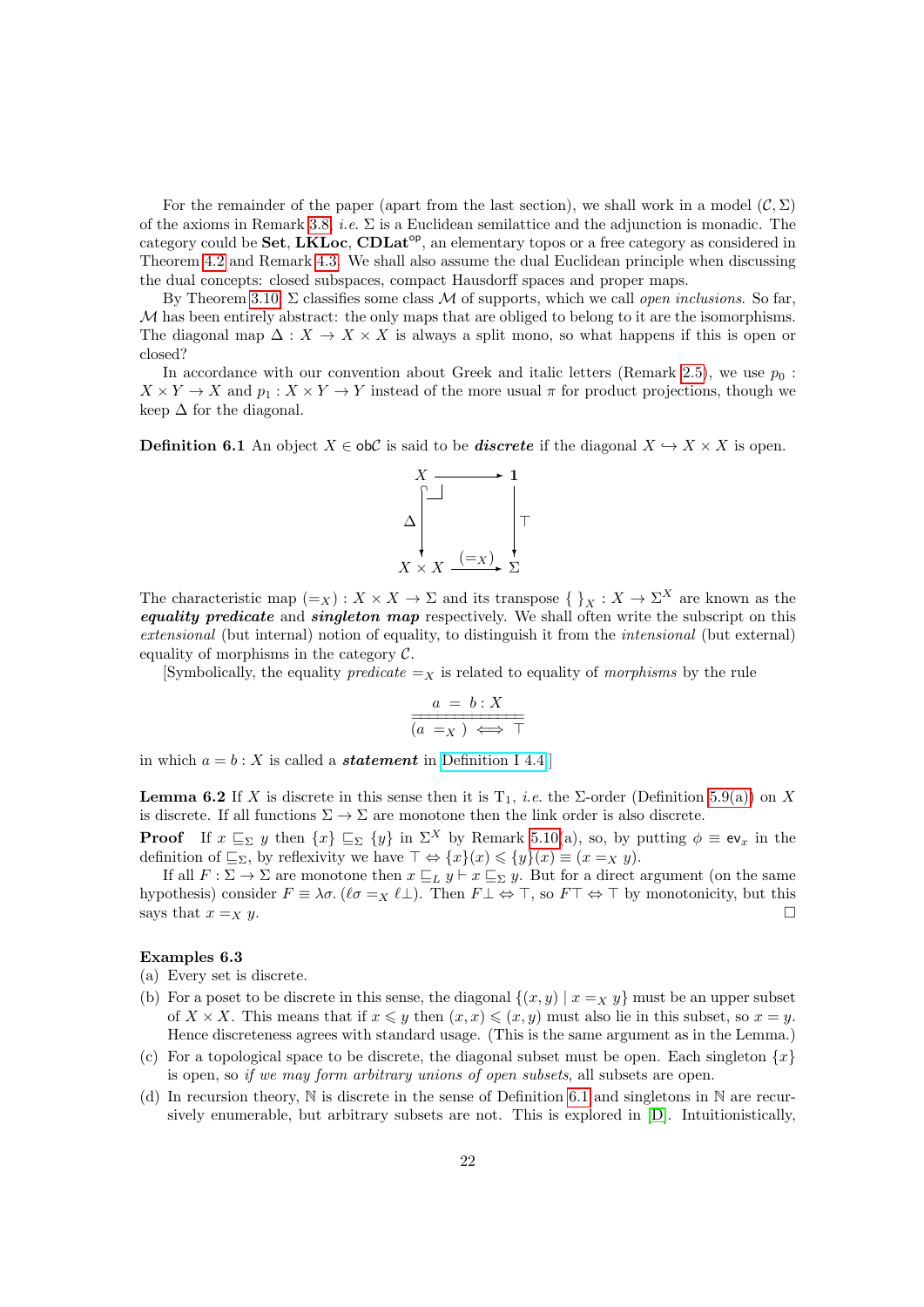even 1 has co-RE subspaces that are not RE, so there is nothing to be gained from introducing a notion of strong discreteness.

- (e) A presheaf is discrete with respect to  $\Sigma \equiv \Omega_j$  (Example [2.10\(b\)\)](#page-7-1) iff it is j-separated [\[Joh77,](#page-46-2) Proposition 3.29] [\[BW85,](#page-45-3) §6.2].
- (f) A recursive datatype X is discrete iff there is a program  $\delta(x, y)$  that terminates iff its arguments are intensionally equal; for example if  $X$  is defined by reduction rules or by generators and relations then  $\delta$  has to search for an equational proof. Following the usage of decidable (yes or no) and semi-decidable (yes or wait), **semi-discrete** would perhaps be a clearer term.

**Definition 6.4** Dually, we say that an object is **Hausdorff** if the diagonal is closed (classified by  $\perp$  [\[Bou66,](#page-45-0) §8]. We write  $(\neq_X)$  or  $(\#_X) : X \times X \to \Sigma$  for the characteristic function, which is sometimes called **apartness**. Again, it follows that singletons are closed (the  $T_1$  separation property in point-set topology), but not arbitrary subsets.

The symbolic rule is

$$
\frac{a = b : X}{(a \neq_X) \iff \bot}
$$

**Exercise 6.5** To check that you understand how  $\neq$ x is defined, adapt Lemma [6.2](#page-21-1) to show that if  $x \subseteq_{\Sigma} y$  in a Hausdorff space X then  $(x \neq_{X} y) \Leftrightarrow \bot$ , and explain how it follows from this that  $X$  is  $T_1$  in the order-theoretic sense.

#### Examples 6.6

- (a) For locales, this property is called strong Hausdorffness [\[Joh82,](#page-46-1) §III 1.3], but this is because localic and spatial products are not the same unless we require local compactness, as indeed we do in this paper.
- (b) An object of a topos is Hausdorff in our sense iff it is  $\neg$ -separated, and in particular this always happens for classical sets. Similarly, any discrete poset or space whose underlying set is ¬¬-separable is also Hausdorff, the converse also being true for posets. Hausdorffness is therefore not a very interesting property for sets and posets, and it is better to avoid this term altogether unless the dual Euclidean and Frobenius principles hold.
- (c) Following the analogy between open and recursively enumerable subsets, a recursive datatype X is Hausdorff iff there is a program  $\delta(x, y)$  that terminates iff its arguments are unequal (distinguishable). For example, the real line R is Hausdorff, but not discrete [\[Theorem I 9.3\]](http://PaulTaylor.EU/ASD/dedras/dedcompl#R like Q). Of course, we know this topologically: the point is that this is the case computationally, as Brouwer tried to remind us, in contradiction to the pathological analysis that led to Cantor's set theory, and "floating point" arithmetic in FORTRAN and other programming languages, which purport to make equality decidable.
- (d) In traditional point-set topology and locale theory, any  $T_0$  group is Hausdorff, as is any discrete space, but these results depend on being able to form arbitrary unions of open subsets, and are therefore not true recursively. For example, we would otherwise be able to solve the word problem for groups, *i.e.* detect that a group is non-trivial. In particular, even the singleton subgroup need not be closed.
- To sum up, discreteness and Hausdorffness are quite different properties.

**Lemma 6.7** Let X be discrete and  $\phi \in \Sigma^X$ . Then

$$
\exists_{\Delta}(\phi) \equiv (\lambda xy. (x =_X y) \land \phi x) \equiv (\lambda xy. (x =_X y) \land \phi y).
$$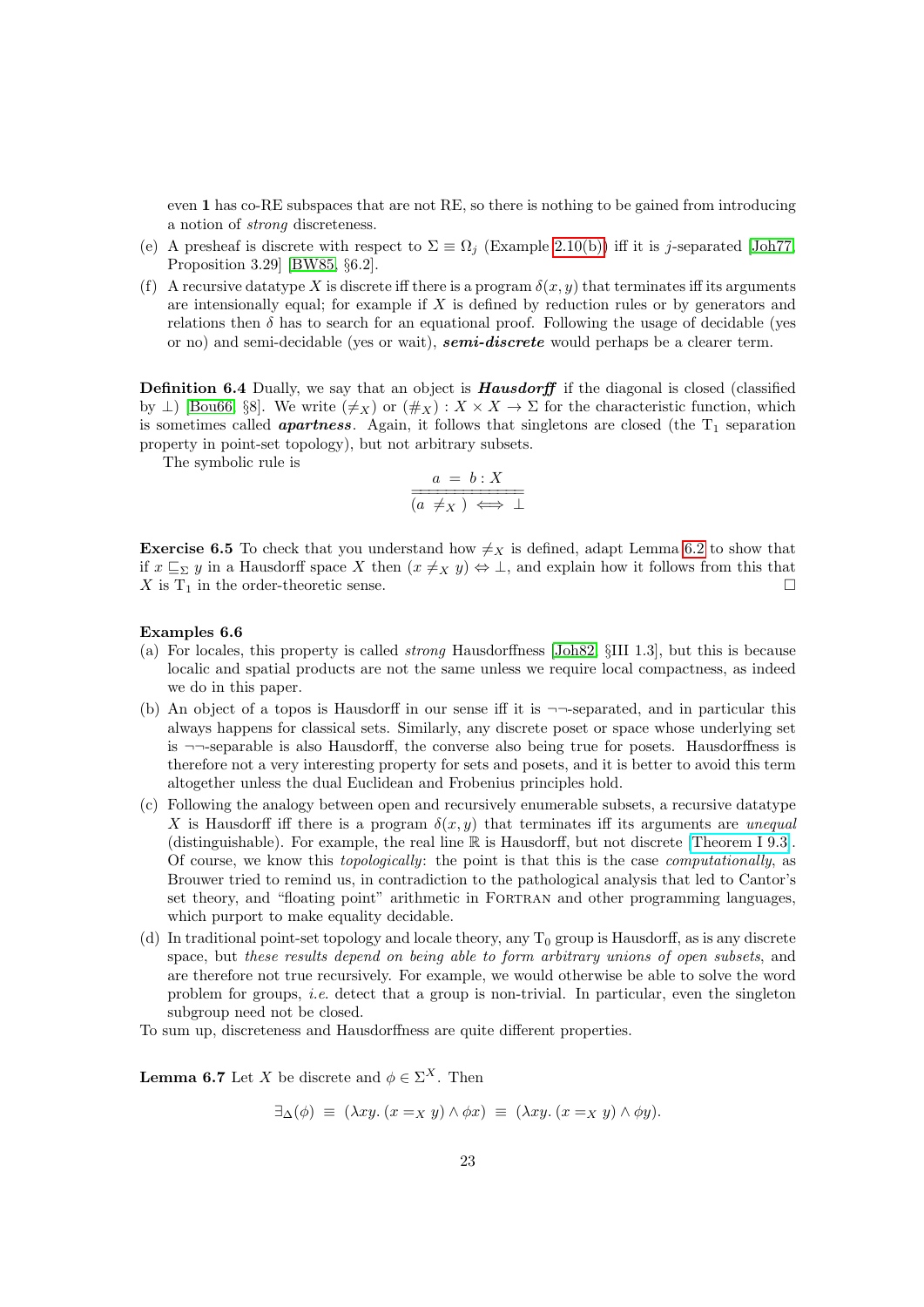**Proof** We use the Frobenius law  $\exists_{\Delta}(\theta \wedge \Sigma^{\Delta} \psi) \equiv (\exists_{\Delta} \theta) \wedge \psi$ , with  $\theta \equiv \top$ , so  $(\exists_{\Delta} \theta) = (\lambda xy. x =_X y)$ . Putting either  $\psi \equiv \Sigma^{p_0} \phi$  or  $\Sigma^{p_1} \phi$ , so  $\psi = \lambda xy$ .  $\phi(x)$  or  $\lambda xy$ .  $\phi(y)$ , we recover  $\phi = \Sigma^{\Delta} \psi$ , so the left hand side of the Frobenius law is  $\exists_{\Delta}(\phi)$  and the right hand side is one of the other two expressions.



Theorem [3.10](#page-12-0) gives an alternative proof using open subsets:  $[(x =_X y) \land \phi x]$  is the same subobject of  $\Gamma \times X$  as  $[(x =_X y) \wedge \phi y]$  since the composites  $X \to X \times X \Rightarrow X$  are equal; hence they are the also same subobject of  $\Gamma \times X \times X$ , so the characteristic maps are equal.

**Corollary 6.8** (=x) is reflexive, symmetric and transitive. **Proof** Consider  $\phi \equiv \lambda u$ .  $(y =_X u)$  and  $\phi \equiv \lambda u$ .  $(u =_X z)$ .

This is the algebraic characterisation of the equality predicate, which we consider in Section [10.](#page-36-0)

Corollary 6.9  $(\lambda n. \phi(n)) a \equiv \exists n. (n =_{\mathbb{N}} a) \wedge \phi(n).$ 

Here " $\exists n$ " is as in Definition [7.7.](#page-27-0) So, instead of  $\beta$ -reducing the application of a predicate to an argument of type N, *i.e.* substituting the term a for the variable n throughout the formula  $\phi$ , we can make a *local* change to the expression-tree and rely on *unification* to carry out the effect of the substitution [\[Section A 11\]](http://PaulTaylor.EU/ASD/sobsc/directions).

[\[Lemma J 5.9](http://PaulTaylor.EU/ASD/lamcra/contexts#eq/neq lemmas) proves the properties of equality symbolically from the Euclidean principle.]

Remark 6.10 The analogous property for  $\forall$  in intuitionistic logic is that

$$
\forall_{\Delta}(\phi)(x, y) \equiv (x =_X y) \Rightarrow \phi x \equiv (x =_X y) \Rightarrow \phi y.
$$

We need the dual Euclidean and Frobenius principles (Corollary [5.6\)](#page-19-1) to make this equivalent to the lattice dual of the Lemma, namely

$$
\forall_{\Delta}(\phi)(x,y) \equiv (x \neq_X y \lor \phi x) \equiv (x \neq_X y \lor \phi y),
$$

for Hausdorff spaces. In this case, an object that is both discrete and Hausdorff is called **decidable**, cf. Proposition [9.6.](#page-35-1)

### <span id="page-23-0"></span>Proposition 6.11

(a) 1 is discrete.

- (b) If  $\Sigma$  has  $\perp$  then 1 is also Hausdorff.
- (c) If X and Y are both discrete then so is  $X \times Y$ .
- (d) Similarly if they are both Hausdorff, assuming that  $\Sigma$  is a distributive lattice.
- (e) If  $U \subset X$  is any subset of (*i.e.* any mono into) a discrete or Hausdorff object then U is also discrete or Hausdorff.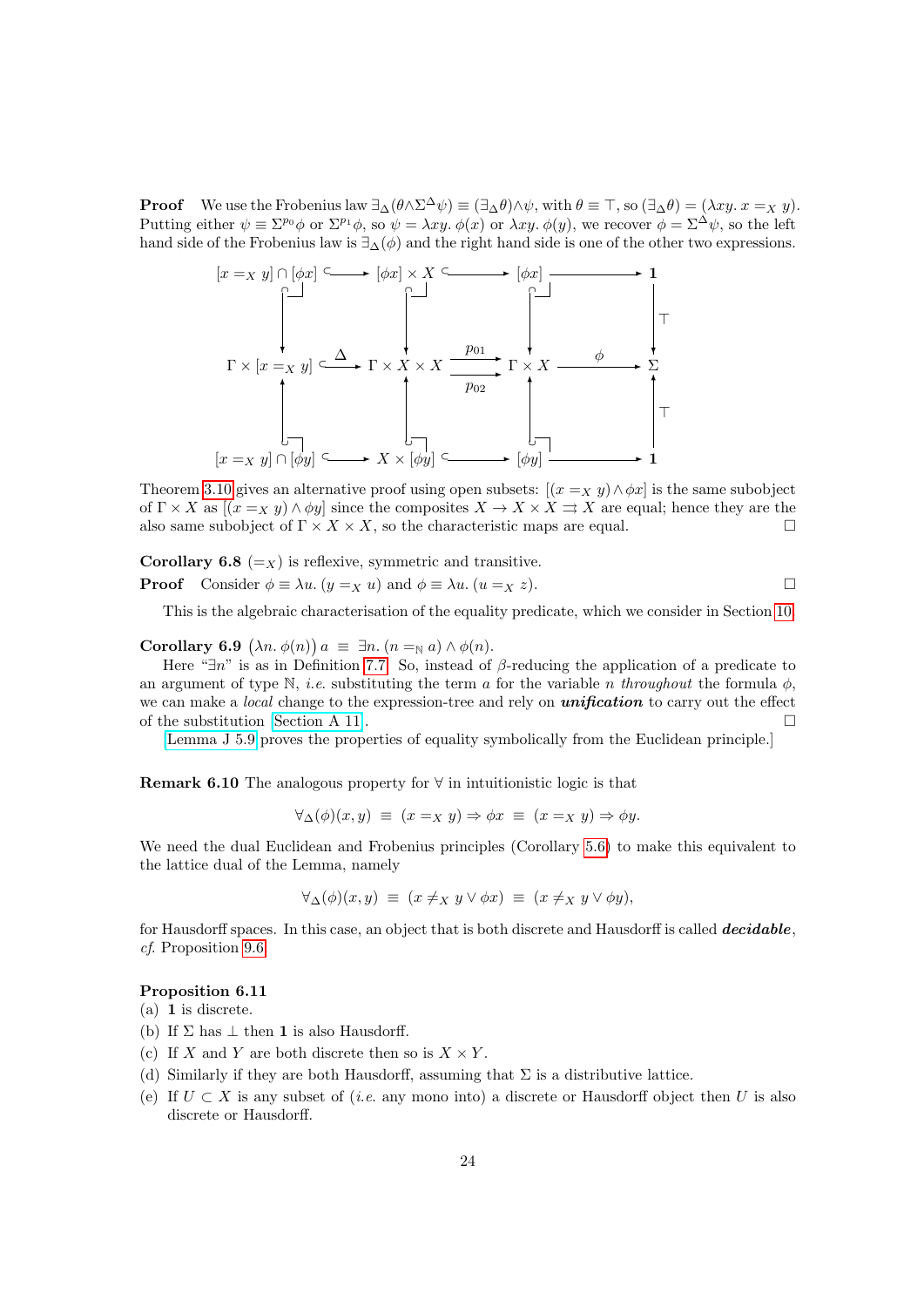**Proof**  $[a,b] (=1) \equiv \top : 1 \times 1 \rightarrow \Sigma$  and  $(\neq_1) \equiv \bot$ .  $[c,d]$   $(=_{X\times Y}) \equiv (=_X) \wedge (=_Y)$  and  $(\neq_{X\times Y}) \equiv (\neq_X) \vee (\neq_Y)$ .  $U \longrightarrow X \longrightarrow 1$  $U \times U$ ❄  $\rightarrow X \times X$ ❄ ∩  $\rightarrow$   $\sum$ 

[e]  $U \to X$  is mono iff the square on the left is a pullback.

The next result will be used to prove Theorem [11.3,](#page-42-0) so instead of monadicity we assume only that  $\Sigma$  is exponentiating, but still read the existence of the pullback in Definition [6.1](#page-21-0) as the definition of discreteness.

❄

<span id="page-24-0"></span>**Lemma 6.12** If X is discrete then the maps  $\{\,\}_X : X \to \Sigma^X$  and  $\eta_X : X \to \Sigma^{\Sigma^X}$  are mono.



**Proof** If  $\{\,\}_X \circ a = \{\,\}_X \circ b$  then the composites  $\Gamma \to \Sigma$  are equal, but one of them factors through the pullback, so the other does too.

Naturality of  $\eta$  with respect to  $\{\}$ <sub>X</sub> gives a commutative square

$$
\begin{array}{ccc}\nX & \xrightarrow{\left\{\xrightarrow{\right\}} X & \xrightarrow{\sum^{X}} \\
\downarrow{\qquad} & \uparrow{\qquad} & \downarrow{\qquad} \\
\downarrow{\qquad} & \uparrow{\qquad} & \downarrow{\qquad} \\
\downarrow{\qquad} & \downarrow{\qquad} & \downarrow{\qquad} \\
\downarrow{\qquad} & \downarrow{\qquad} & \downarrow{\qquad} \\
\downarrow{\qquad} & \downarrow{\qquad} & \downarrow{\qquad} & \downarrow{\qquad} \\
\downarrow{\qquad} & \downarrow{\qquad} & \downarrow{\qquad} & \downarrow{\qquad} \\
\downarrow{\qquad} & \downarrow{\qquad} & \downarrow{\qquad} & \downarrow{\qquad} & \downarrow{\qquad} \\
\downarrow{\qquad} & \downarrow{\qquad} & \downarrow{\qquad} & \downarrow{\qquad} & \downarrow{\qquad} \\
\downarrow{\qquad} & \downarrow{\qquad} & \downarrow{\qquad} & \downarrow{\qquad} & \downarrow{\qquad} & \downarrow{\qquad} \\
\downarrow{\qquad} & \downarrow{\qquad} & \downarrow{\qquad} & \downarrow{\qquad} & \downarrow{\qquad} & \downarrow{\qquad} & \downarrow{\qquad} \\
\downarrow{\qquad} & \downarrow{\qquad} & \downarrow{\qquad} & \downarrow{\qquad} & \downarrow{\qquad} & \downarrow{\qquad} & \downarrow{\qquad} \\
\downarrow{\qquad} & \downarrow{\qquad} & \downarrow{\qquad} & \downarrow{\qquad} & \downarrow{\qquad} & \downarrow{\qquad} & \downarrow{\qquad} & \downarrow{\qquad} & \downarrow{\qquad} \\
\downarrow{\qquad} & \downarrow{\qquad} & \downarrow{\qquad} & \downarrow{\qquad} & \downarrow{\qquad} & \downarrow{\qquad} & \downarrow{\qquad} & \downarrow{\qquad} & \downarrow{\qquad} & \downarrow{\qquad} \\
\downarrow{\qquad} & \downarrow{\qquad} & \downarrow{\qquad} & \downarrow{\qquad} & \downarrow{\qquad} & \downarrow{\qquad} & \downarrow{\qquad} & \downarrow{\qquad} & \downarrow{\qquad} & \downarrow{\qquad} \\
\downarrow{\qquad} & \downarrow{\qquad} & \downarrow{\qquad} & \downarrow{\qquad} & \downarrow{\qquad} & \downarrow{\qquad} & \downarrow{\qquad} & \downarrow{\qquad} & \downarrow{\qquad} & \downarrow{\qquad} \\
\downarrow{\qquad} & \downarrow{\qquad
$$

The map on the right is split mono, so by the first part and cancellation,  $\eta_X$  is mono.

Remark 6.13 The Lemma helps to explain why there are two ways of defining j-separated presheaves (namely being T<sub>0</sub> or discrete with respect to  $\Omega_i$ ) and the fact that Hausdorffness implies sobriety for spaces [\[Joh82,](#page-46-1) Lemma II 1.6(ii)]. See also [\[Joh77,](#page-46-2) Definition 1.24], [\[BW85,](#page-45-3) §2.3, Proposition 6] and [\[Mik76,](#page-47-17) p. 3] concerning the singleton map  $\{\,\}_X$  in an elementary topos.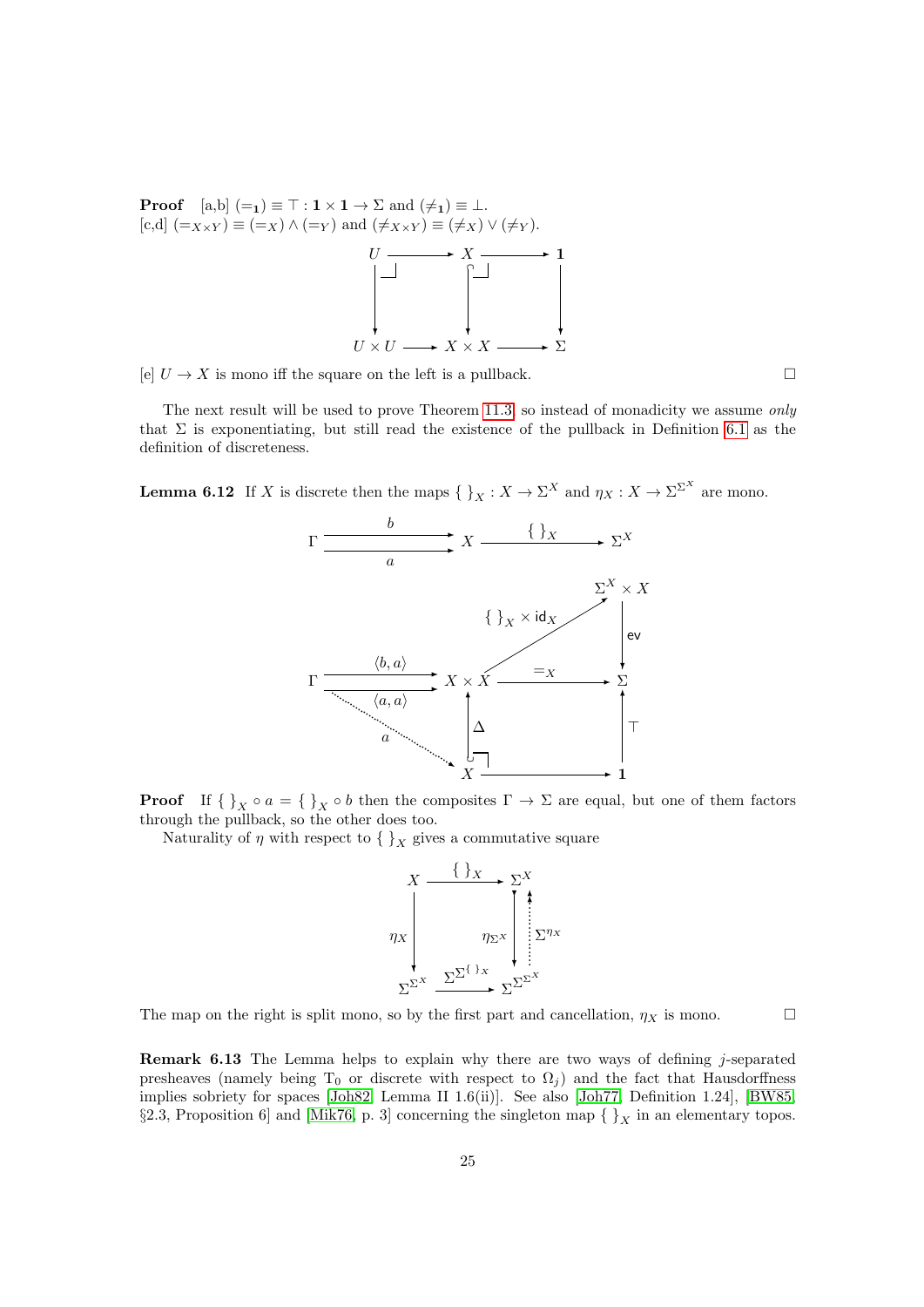We shall find at the end of the paper that  $CDLat^{\circ p}$  satisfies most of our characterisation of elementary toposes, apart from the fact that all sets are discrete. Let's briefly explore this analogy.

<span id="page-25-0"></span>Example 6.14 Assuming excluded middle, the subcategory Set  $\subset \text{Pos} \subset \text{CDLat}^{\text{op}}$  consists of the discrete (equivalently, Hausdorff) objects.



Set is the reflective subcategory of the  $\Omega$ -replete objects in Pos, just as the sheaf subtopos  $\mathcal{E}_i$ consists of the  $\Omega_i$ -replete objects in  $\mathcal E$  [\[BR98\]](#page-45-4).

The object  $\Omega$  (the dominance in Set) is the underlying set of  $\Upsilon$  (that in Pos), *i.e.* its image under the *right* adjoint of the inclusion **Set**  $\subset$  **Pos**. The product-preserving *left* adjoint (components) to the inclusion of categories is the replete reflection.

By contrast,  $\Omega_j$  is the result of applying the left adjoint, sheafification, to  $\Omega$ . Also, we have  $\Omega \leftarrow \Upsilon$  instead of  $\Omega_j \subset \Omega$ .

Remarks 6.15 In the same way we may ask whether adjoints exist to the inclusions of the full subcategories Set and KHaus of (overt) discrete and compact Hausdorff spaces in LKLoc instead of Pos.



- (a) The right adjoint  $Set \leftarrow LKLoc$  is the set of points functor.
- (b) Unfortunately, the left adjoint  $Set \leftarrow$  LKLoc, which is the *components* functor, is only defined for locally connected locales [\[BP80,](#page-45-7) [Tay90\]](#page-47-14), but it does preserve products.
- (c) The underlying set of the Sierpinski space  $\Sigma$  is the subobject classifier  $\Omega$ , and the objects of the smaller category are replete, overt and discrete with respect to both  $\Sigma$  and  $\Omega$ .
- (d) The left adjoint LKLoc  $\rightarrow$  KHaus is the *Stone–Čech compactification* [\[Joh82,](#page-46-1) Theorem IV 2.1], but it does not preserve finite products.
- (e) Martín Escardó has shown that the **patch topology** provides the right adjoint, but only to the inclusion into the category of stably locally compact locales and perfect maps [\[Esc99\]](#page-45-8).
- (f) The patch topology on the Sierpinski space is 2, but 2-replete objects are *Stone* spaces (totally disconnected compact Hausdorff spaces), and these do not form a pretopos.

The lack of open–closed symmetry between these results makes it very unlikely that they have a unifying formulation in our axiomatisation.

[The overt discrete objects play the role of sets in ASD. If we assume, motivated by (a) above, that the inclusion of the full subcategory of them has a right adjoint U, then this subcategory is a topos with  $\Omega \equiv U\Sigma$  and the whole category is equivalent to that of locally compact locales over this topos, [\[H\]](#page-48-4).]

Discreteness and Hausdorffness are binary properties, relating X to  $X \times X$ : we now turn to the corresponding nullary ones, involving  $1 = X^0$ .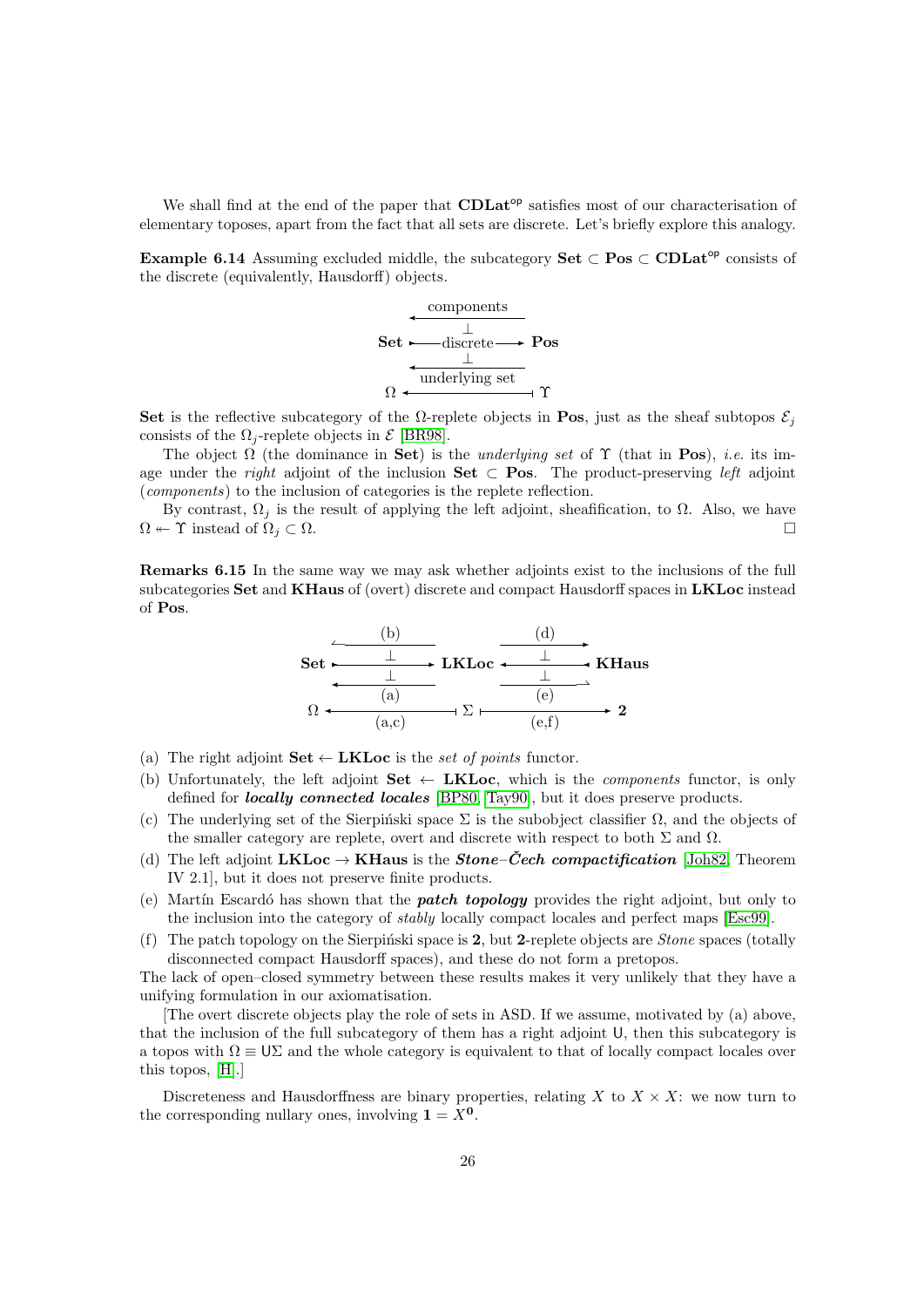### <span id="page-26-0"></span>7 Overt and compact objects

[The best introduction to compact and overt subspaces in ASD is that in Sections [J 8](http://PaulTaylor.EU/ASD/lamcra/compact) and [J 11.](http://PaulTaylor.EU/ASD/lamcra/overt) See also [\[G,](#page-48-5) Section 5].]

The characterisation of open maps in terms of the adjunction  $\exists_f \vdash \Sigma^f$  in Section [3](#page-8-0) (and of closed maps using  $\Sigma^f$  +  $\forall$ f in Corollary [5.6\)](#page-19-1) can be generalised to remove the mono requirement.

Unfortunately, as our category need not have all pullbacks, we cannot discuss the Beck– Chevalley condition in the generality that we would like. (We do have it sufficiently often for the purposes of this paper, namely to study the full subcategory of overt discrete objects in Section [10.](#page-36-0)) For this reason we abstain from giving a generally applicable definition of open map, but, as there is no such problem with Frobenius, we do make the

<span id="page-26-2"></span>**Definition 7.1** Any map  $f: Y \to X$ , not necessarily mono, is called **pre-open** if  $\Sigma^f: \Sigma^X \to \Sigma^Y$ has a monotone left adjoint  $\exists_f$  satisfying the Frobenius law

$$
\exists_f(\psi) \land \phi = \exists_f(\psi \land \Sigma^f \phi) \qquad \text{for all } \phi \in \Sigma^X \text{ and } \psi \in \Sigma^Y,
$$

where  $\phi$  and  $\psi$  are generalised elements, cf. Remark [2.5](#page-5-0) and Proposition [8.2.](#page-30-1)

The origin of the name *open* is that (for topological spaces)  $\Sigma^f$  has a left adjoint satisfying Frobenius iff, for every open subobject  $i: U \hookrightarrow X$ , the image of  $U \stackrel{i}{\hookrightarrow} X \stackrel{f}{\to} Y$  is open; indeed the characteristic map of this image is  $\exists_f \phi$ , where  $\phi$  classifies U. However, this argument does not have any meaning for us, as we do not yet have any notion of *direct image*, and the one that we shall obtain in Section [10](#page-36-0) relies on the present discussion. See [\[Bou66,](#page-45-0) §5] for an account of open maps of spaces and [\[JT84,](#page-46-5) Chapter V] for the localic version.

#### <span id="page-26-1"></span>Lemma 7.2

- (a) All isomorphisms are pre-open maps.
- (b) Inclusions of open subsets are pre-open maps (Theorem [3.10\)](#page-12-0).
- (c) The composite of two pre-open maps is pre-open.
- (d) If  $e: X \to Y$  is  $\Sigma$ -epi (*i.e.*  $\Sigma^e$  is mono) and  $f \circ e$  is a pre-open map then  $f: Y \to Z$  is also pre-open.
- (e) If  $m: Y \to Z$  and  $\Sigma^{\Sigma^m}$  are mono, and  $m \circ f$  is pre-open then  $f: X \to Y$  is also pre-open.

**Proof** [a–c] are obvious. [d]  $\exists_f \equiv \exists_g \cdot \Sigma^e$  where  $g \equiv f \circ e$ . [e] Let  $E \equiv \Sigma^m \cdot \exists_g$  where  $g \equiv m \circ f$ [the letter  $E$  is used to suggest the existential quantifier here, it does not denote a nucleus]. Then we easily have  $\phi \leqslant \Sigma^g \cdot \exists_g \phi = \Sigma^f \cdot \Sigma^m \cdot \exists_g \phi = \Sigma^f \cdot E\phi$ . Using the hypothesis that  $\Sigma^m$  is  $\Sigma$ -epi, for the other two properties, it suffices to consider  $\psi = \sum^{m} \theta$ . Then

$$
E \cdot \Sigma^f \cdot \Sigma^m \theta = E \cdot \Sigma^g \theta = \Sigma^m \cdot \exists_g \cdot \Sigma^g \theta \leq \Sigma^m \theta
$$
  

$$
E(\phi \wedge \Sigma^f \cdot \Sigma^m \theta) = \Sigma^m \cdot \exists_g (\phi \wedge \Sigma^g \theta) = \Sigma^m (\exists_g \phi \wedge \theta) = E\phi \wedge \Sigma^m \theta.
$$

and

**Definition 7.3** Similarly, any map f, not necessarily mono, for which  $\Sigma^f$  +  $\forall$ f exists and satisfies the dual Frobenius law is called pre-proper. Again, a continuous function between spaces or locales is pre-proper iff the image of every closed subset of X is closed in Y. See [\[Bou66,](#page-45-0) §§5, 10] for the theory of proper maps of spaces and [\[Ver94\]](#page-47-16) for locales, and the dual Frobenius law in particular.

Closed subsets, proper and pre-proper maps satisfy the analogue of Lemma [7.2.](#page-26-1)

Remark 7.4 The Beck–Chevalley condition (Propositions [3.11](#page-13-0) and [8.1\)](#page-30-2) is automatic for (pre-) open maps of spaces and locales, but not for pre-proper maps. In view of the strict duality between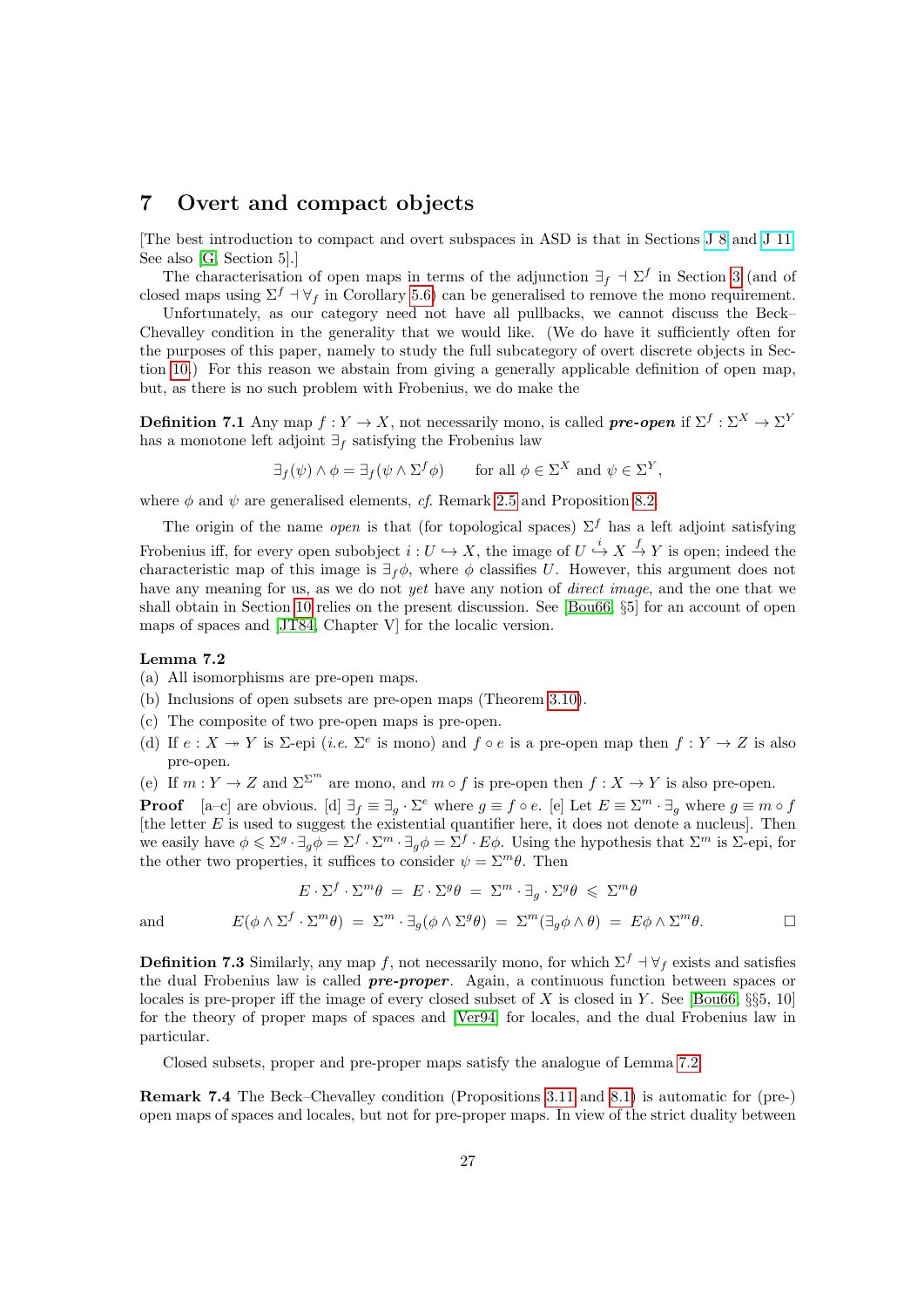them in our theory, this difference in the traditional ones means that we cannot get the Beck– Chevalley condition for free in either case. In keeping with this duality, it seems inappropriate to employ the usual name *closed* for pre-proper maps.

<span id="page-27-2"></span>Remark 7.5 André Joyal and Myles Tierney do construct pullbacks of open maps of locales against arbitrary maps, and prove the Beck–Chevalley condition [\[JT84,](#page-46-5) Proposition V 4.1]. But they do this with the benefit of a development of "linear algebra" for sup-lattices, which are to Abelian groups as frames (locales, as they call them) are to commutative rings  $[op.cit., Chapter I].$ In particular, the required pullback of spaces is a pushout of frames and is constructed as a tensor product of sup-lattices, which is obtained as a coequaliser. Our categories do not have arbitrary coequalisers, though it seems plausible that the one that is needed could be constructed. Clearly we are currently even less equipped to undertake an analysis of descent parallel to theirs.

We shall concentrate on the question of whether product projections are open or proper, and on open maps between overt discrete spaces in Section [10.](#page-36-0)

Remark 7.6 The open–proper symmetry brings us to the question of why we have three words closed, proper and compact (not to mention perfect) in one case and only open in the other. Without them, of course, there would ambiguity over closed but non-compact subsets of noncompact spaces (Proposition [8.3\)](#page-31-1). But open sets are equally ambiguous. [Indeed, we find that overt subspace in real analysis are often also closed, cf. [Definition J 11.1.](http://PaulTaylor.EU/ASD/lamcra/overt#overt instance)]

Hence the introduction of the word<sup>[4](#page-27-1)</sup> *overt* for objects, keeping *open* for the subsets and maps.

<span id="page-27-0"></span>**Definition 7.7** An object  $X \in ob\mathcal{C}$  is said to be *overt* if  $\Sigma^!$  has a monotone left adjoint  $\exists_X$ :  $\Sigma^X \to \Sigma$ , and compact if there is a monotone right adjoint,  $\forall_X$ . The Frobenius laws are automatic (Proposition [8.2\)](#page-30-1).

We write  $\exists x. \phi(x)$  and  $\forall x. \phi(x)$  for  $\exists x(\phi)$  and  $\forall x(\phi)$ , where  $\phi \in \Sigma^X$ . Extending the notational convention in Remark [2.5,](#page-5-0) the *range*  $(X)$  of such a quantifier must be an overt or compact object respectively, whilst the type of the body,  $\phi$ , like that of a  $\lambda$ -abstraction, must be a power of  $\Sigma$  or the carrier of an algebra.

#### Examples 7.8

- (a) Every set, presheaf or poset is both overt and compact.
- (b) Classically, every domain, topological space or locale is overt.
- (c) In recursion, N is overt, as are all recursively enumerable datatypes.
- (d) See [\[JT84,](#page-46-5) §V 3] and [\[Pho90a,](#page-47-4) §6.5] for some discussion of overt objects, in particular the partial-function space  $[N \rightarrow X]$ .
- (e) If every function  $\Sigma^Y \to \Sigma^X$  is monotone then  $\exists_X \equiv \text{ev}_{\top} \dashv \Sigma^! \dashv \forall_X \equiv \text{ev}_{\bot}$  for any object X that has  $\top$  and  $\bot$ , by Lemma [5.2,](#page-17-2) because  $\bot \dashv ! \dashv \top$ .
- (f) In particular, every *domain* (with  $\perp$ ) is compact.
- (g) Similarly, all stable domains are compact, since the only icicle to which ⊥ belongs is the whole domain (Example [4.5\)](#page-15-0).

<span id="page-27-1"></span><sup>4</sup>Unfortunately this distinction cannot be translated into (for example) French, but whilst overt obviously came from French, it has been recorded in English at least since 1330: it means public or up-front. This seems to be appropriate for a concept that's related to having a definite distinction between termination and divergence, or between habitation and emptiness. The etymology also parallels our open–closed symmetry, in that the change from aperīre to \*ōperīre in regional Vulgar Latin was influenced by \*cōperīre, from which we get cover and covert [\[Bar88\]](#page-45-1).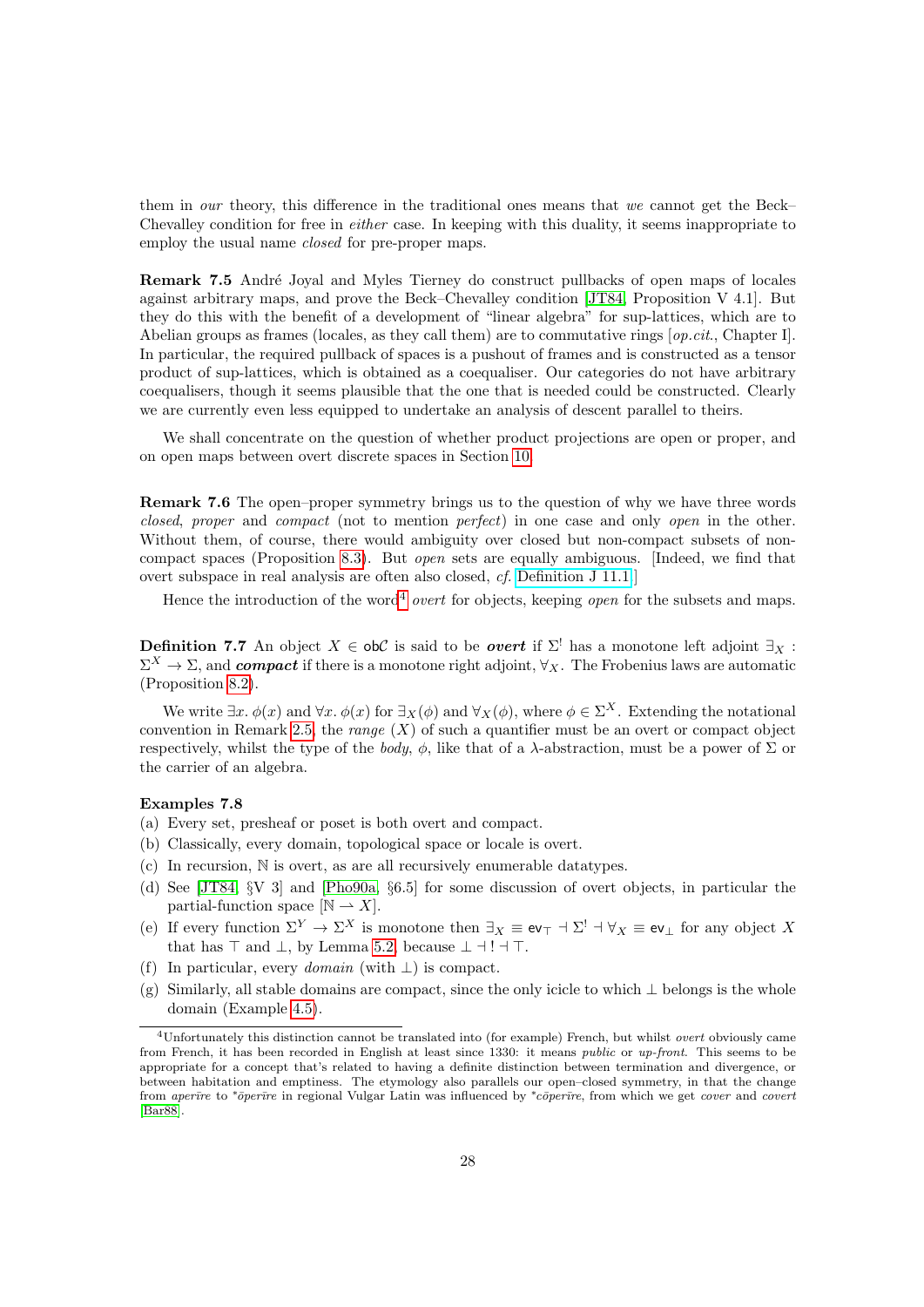But there are also other compact predomains, *i.e.* not necessarily having  $\perp$ . This intriguing possibility is thrown up by our unification of topology and recursion: future work will uncover their significance.

[Since the publication of this paper, Martín Escardó [\[Esc04\]](#page-46-14) has written extensively on the computational significance of this notion of compactness.]

Remark 7.9 The usual definition of compactness for topological spaces, that every cover by open subsets has a finite subcover, can be reformulated in terms of directed joins, cf. [\[Joh82,](#page-46-1) §III 1] for locales. Our notion of compactness (in the diagram on the right below) is equivalent to the usual one for LKSp and LKLoc because  $\forall_X$  must be a map in the category, and is therefore Scott-continuous (Examples [2.11,](#page-7-0) Remark [7.11\)](#page-29-0).

<span id="page-28-0"></span>**Proposition 7.10** If the quantifiers and  $\perp$  exist then they must form pullbacks as shown.



Conversely, if  $\top : \mathbf{1} \to \Sigma^X$  is open then its classifier is  $\forall_X$ .

Likewise, assuming the dual Euclidean principle, if  $\perp : \mathbf{1} \to \Sigma^X$  is closed then its classifier is  $\exists_X.$ 

**Proof**  $\exists x \phi \Leftrightarrow \bot \text{ iff } \phi = \lambda x. \bot$ , and  $\forall x \phi \Leftrightarrow \top \text{ iff } \phi = \lambda x. \top$ .

Conversely, if  $\{\top\} \subset \Sigma^X$  is classified by (some map that we call)  $\forall_X$  then we need to show that  $\forall X$  is monotone,  $\mathsf{id} \leq \forall X \cdot \Sigma^!$  and  $\Sigma^! \cdot \forall X \leq \mathsf{id}$ .



Given  $\phi, \psi \in \Sigma^X$  with  $\phi \leq \psi$ , let  $U, V \subset \Gamma$  be their pullbacks against  $\top : \mathbf{1} \to \Sigma^X$ , which exist because  $\forall_X \phi$  and  $\forall_X \psi$  classify them. Then  $\psi \circ i_U \geq \phi \circ i_U = \top$ , whence  $U \subset V$ , so  $\forall_X \phi \leq \forall_X \psi$ by uniqueness of classifiers.

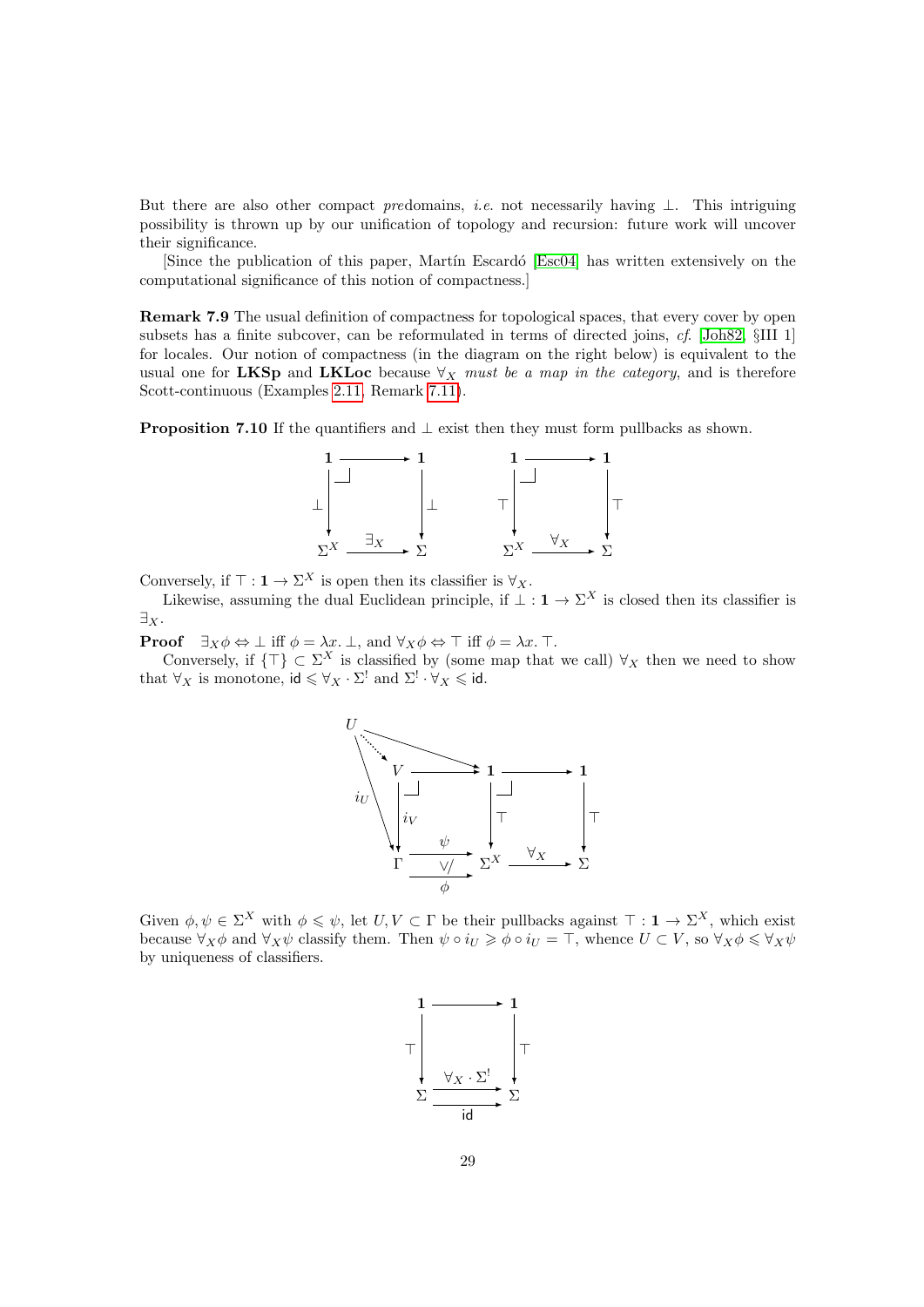Both of these squares commute, but the one with id is a pullback, so comparing the other with the pullback that it contains we have

$$
\mathbf{1} \equiv [\mathsf{id}] \subset [\forall_X \cdot \Sigma^!],
$$

and so the required inequality follows by uniqueness of classifiers.

$$
X \longrightarrow X \longrightarrow 1 \qquad \{(\phi, x) \mid \phi[x]\} \longrightarrow 1
$$
  
\n
$$
(\top, id) \qquad \qquad \begin{array}{ccc}\n \begin{matrix}\n \square \\
 \square \\
 \square\n \end{matrix} & \uparrow & \subset \\
 \begin{matrix}\n \square \\
 \square\n \end{matrix} & \top & \subset \\
 \begin{matrix}\n \square \\
 \square\n \end{matrix} & \begin{matrix}\n \square \\
 \square\n \end{matrix} & \uparrow \\
 \begin{matrix}\n \Sigma^X \times X \xrightarrow{\forall x \times id} \Sigma \times X \xrightarrow{\pi_0} \Sigma\n \end{matrix} & \Sigma^X \times X \xrightarrow{ev} \Sigma\n \end{array}
$$

The two lower composites are the exponential transposes of  $\Sigma^! \cdot \forall_X$  and id respectively, and both diagrams are pullbacks. So to obtain the required inequality (again using uniqueness of classifiers) we only need to check that one subset is contained in the other, but clearly  $\phi[x] = \top$  when  $\phi = \lambda x$ . T. (We have equality when X is inhabited, but not when it's empty.)

The analogous result for  $\exists_X$  depends on the dual Euclidean principle, since we rely on uniqueness of classifiers using ⊥.

<span id="page-29-0"></span>Remark 7.11 The simplest way of imposing Scott-continuity is the equation

$$
F(\lambda x:\mathbb{N}. \top) \iff \exists n:\mathbb{N}. \ F(\lambda x:\mathbb{N}. \ x < n) \quad \text{for all } F \in \Sigma^{\Sigma^{\mathbb{N}}}
$$

which was called the **Scott Principle** in [\[Tay91\]](#page-47-5). In this situation,  $\mathbb N$  cannot be compact, because  $F = \forall_{\mathbb{N}}$  would satisfy

$$
\forall_{\mathbb{N}}(\lambda x.\top) \equiv (\forall x:\mathbb{N}.\top) \Leftrightarrow \top \qquad \forall_{\mathbb{N}}(\lambda x.\,x < n) \equiv (\forall x:\mathbb{N}.\,x < n) \Leftrightarrow \bot,
$$

making the two sides of the Scott principle  $\top$  and  $(\exists n. \bot) \Leftrightarrow \bot$ .

Whilst Scott continuity pervades the *motivations* of Abstract Stone Duality, it is remarkable how many *theorems* we can prove before we need to invoke it as an axiom. In particular, the search or minimalisation operator  $\mu:(2_\perp)^{\mathbb{N}}\to\mathbb{N}_\perp$  for general recursion can be constructed without using it [\[D\]](#page-48-1), but we do need it for the function-space  $(N_{\perp})^{\mathbb{N}}$  [\[F\]](#page-48-6). For all of the investigations that I have done so far in general topology, the Phoa principle and monadicity have been enough.

<span id="page-29-1"></span>**Proposition 7.12** If X is overt and discrete (in particular  $X \equiv \mathbb{N}$ ) then  $\{\,\}_X : X \rightarrow \Sigma^X$  is a Σ-split mono, *i.e.* there is a map  $I: \Sigma^X \rightarrow \Sigma^{\Sigma^X}$  such that  $\Sigma^{\{\,\}}x \cdot I = id_{\Sigma^X}$ .

<sup>X</sup>✲ { }<sup>X</sup> ✲ <sup>Σ</sup> X Σ <sup>X</sup> ✛✛λx. F(λy. x <sup>=</sup><sup>X</sup> <sup>y</sup>) ←7 <sup>F</sup> ✲ φ 7→ λψ. ∃y. φy ∧ ψy ✲ Σ Σ X

This subspace is in general neither open nor closed, but  $\mathbb{N} \longrightarrow \mathbb{N}_+ \longrightarrow \Sigma^{\mathbb{N}}$  assuming the Scott principle  $[D, F]$  $[D, F]$ .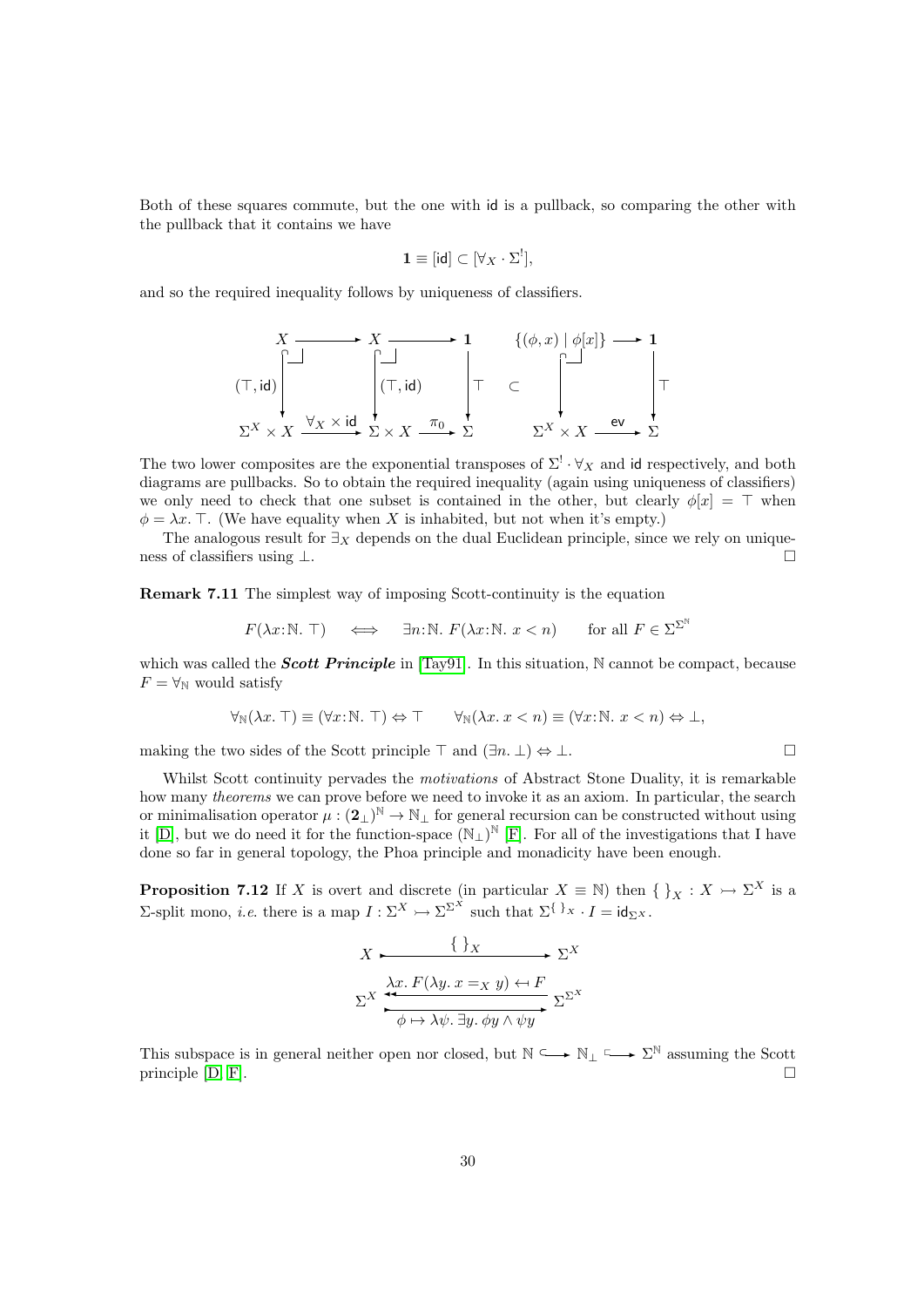### <span id="page-30-0"></span>8 The quantifiers

Having used the symbols ∃ and ∀, we are obliged to justify them in terms of the rules of natural deduction, or at least their categorical interpretation [\[Tay99,](#page-47-1) §§9.3–4] as we don't want to get too heavily involved in syntax. In particular, the ability to substitute under a quantifier is another consequence of insisting that the adjunctions be internal.

The letter  $E$  is used in the following two results to suggest an existential quantifier, not a nucleus.]

<span id="page-30-2"></span>**Proposition 8.1** If  $\Sigma^! : \Sigma \to \Sigma^X$  has a left (or right) adjoint then  $\Sigma^{p_1} : \Sigma^Y \to \Sigma^{X \times Y}$  also has one, and this automatically satisfies the Beck–Chevalley condition, the pullbacks in question being given by product projections as shown on the left below.



**Proof** If  $E \dashv \Sigma^!$  then  $F \equiv E^Y \dashv \Sigma^{p_1}$  by Lemma [3.6.](#page-11-3)

Explicitly, for  $\omega \in \Sigma^{X \times Y}$ , put  $F(\omega) \equiv \lambda y$ .  $E(\lambda x. \omega(x, y))$ ; then for  $\psi \in \Sigma^{Y}$ ,

$$
F(\Sigma^{p_1}(\psi)) = \lambda y. E(\lambda x. \psi y) = \lambda y. E\Sigma^{!}(\psi y) \leq \lambda y. \psi y = \psi,
$$

whilst  $\omega(x, y) \Rightarrow \Sigma^! E(\lambda x'. \omega(x', y)) \Leftrightarrow F(\Sigma^{p_1} \omega)(y)$ .

The Beck–Chevalley condition is naturality of  $E^{(-)}$ :  $\Sigma^{X\times (-)} \to \Sigma^{(-)}$  with respect to f. Explicitly,  $\omega \mapsto \lambda z$ .  $E(\lambda x. \omega(x, fz))$  both ways round the square involving F and  $G \equiv E^Z$ .

The preceding proof only required  $\Sigma$  to be exponentiating: the Euclidean principle comes into the next result.

<span id="page-30-1"></span>**Proposition 8.2** For X overt, every product projection  $p_1 : X \times Y \to Y$  is pre-open, because

- (a) by the Euclidean principle,  $\cdot : X \to \mathbf{1}$  is pre-open, *i.e.*  $\exists_X : \Sigma^X \to \Sigma$  obeys the Frobenius law (*cf.* [\[JT84,](#page-46-5) Proposition V 3 1] for locales);
- (b) for any pre-open map  $f: X \to Z$ , the map  $f \times Y : X \times Y \to Z \times Y$  is also pre-open (cf. Bourbaki's definition of proper maps, [\[Bou66,](#page-45-0) §10]).

#### Proof

(a) For  $\sigma \in \Sigma$  and  $\phi \in \Sigma^X$ , let  $F(\sigma) \equiv E(\phi \wedge \Sigma^!(\sigma))$ :



Definition [7.7](#page-27-0) required E to be monotone, so  $F(\sigma) \Rightarrow E(\Sigma^!\sigma) \Rightarrow \sigma$ . Then

$$
E(\phi \wedge \Sigma^! \sigma) \Leftrightarrow F(\sigma) \Leftrightarrow F(\sigma) \wedge \sigma \Leftrightarrow F(\top) \wedge \sigma \Leftrightarrow E(\phi) \wedge \sigma
$$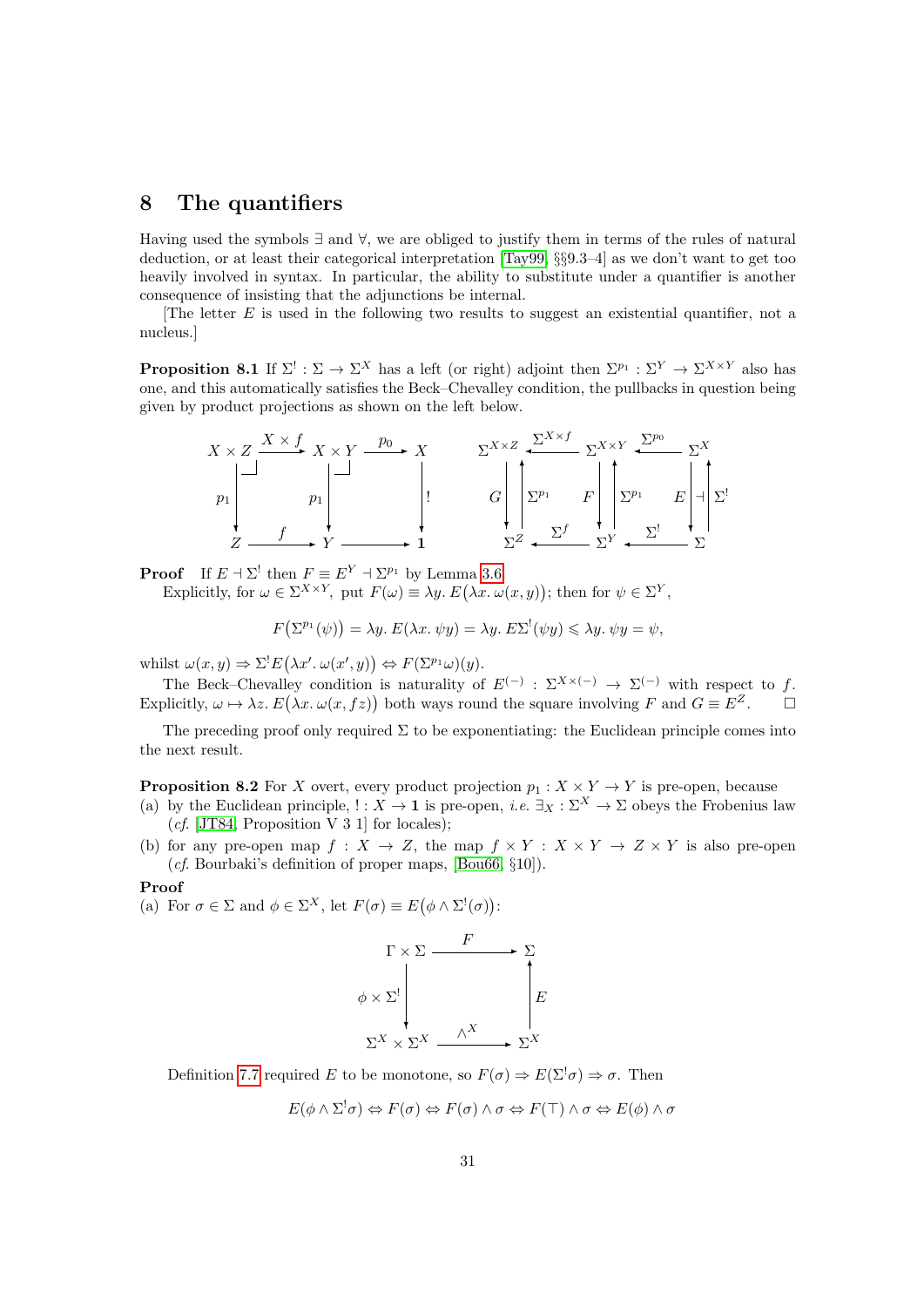by the Euclidean principle.

(b) Let  $\phi \in \Sigma^{X \times Z}$  be a generalised element in the context  $\Gamma$ , so  $\phi : \Gamma \to \Sigma^{X \times Z}$ ; then  $\phi' \equiv \lambda x.$   $\phi(x, z)$ is a generalised element in the context  $\Gamma \times Z$ , and this is how Definition [7.1](#page-26-2) must be read. From Proposition [8.1,](#page-30-2)  $\exists_{f \times Z} \phi = \lambda z$ .  $\exists_{f} (\lambda x. \phi(x, z))$ . Then for  $\psi \in \Sigma^{Y \times Z}$ ,

$$
\exists_{f \times Z} (\phi \land \Sigma^{f \times Z} \psi) = \lambda z. \exists_{f} (\lambda x. \phi(x, z) \land \psi(fx, z))
$$
  
=  $\lambda z. (\exists_{f} (\lambda x. \phi(x, z)) \land \lambda y. \psi(fx, z))$   
=  $\exists_{f \times Z} \phi \land \psi$ 

<span id="page-31-1"></span>Proposition 8.3 By analogy with Proposition [6.11,](#page-23-0)

- (a) 1 is overt and compact.
- (b) If X and Y are both overt or both compact then so is  $X \times Y$ .
- (c) If  $U \hookrightarrow X$  is an open subset of an overt object then U is itself an overt object.
- (d) Similarly for closed subsets of compact objects.

**Proof** [a]  $\exists_1 \equiv \forall_1 \equiv id_{\Sigma}$ . [b]  $\exists_{X \times Y} \equiv \exists_X \cdot \exists_X^X \equiv \exists_Y \cdot \exists_X^Y$ . [c,d]  $U \hookrightarrow X \to 1$  is a composite of open or proper maps.

[Beware that the letter  $I$  in the following two results denotes an "indexing object" not a Σ-splitting.]

<span id="page-31-0"></span>**Corollary 8.4** If the object I is overt then every algebra  $(A \equiv \Sigma^X)$  has internal I-indexed joins, ∧ distributes over them and they are preserved by homomorphisms.

$$
X \times I \xrightarrow{f \times I} Y \times I \qquad A^I \equiv \Sigma^{X \times I} \xrightarrow{\Sigma^{f \times I}} B^I \equiv \Sigma^{Y \times I}
$$
  
\n
$$
P0 \qquad \qquad V_I \qquad \qquad V_I
$$
  
\n
$$
X \xrightarrow{f} Y \qquad \qquad A \equiv \Sigma^X \xleftarrow{\Sigma^f} B \equiv \Sigma^Y
$$

Dually, if I is compact then algebras have and homomorphisms preserve I-indexed meets.

**Proof** These are re-statements of the Frobenius and Beck–Chevalley conditions. □

#### Corollary 8.5

- (a) In classical topology, every object  $I$  is overt. Therefore algebras have all joins, and binary meet distributes over them, i.e. the algebras are frames, and the homomorphisms preserve joins. By the adjoint function theorem, Heyting implication exists in the algebras, and frame homomorphisms have (non-continuous) right adjoints.
- (b) In recursion, N is overt, but other objects need not be. The algebras are sometimes called σ-frames.
- (c) N is not compact, so N-indexed meets need not be preserved.
- (d) If 0 and 2 are overt then each algebra is an internal distributive lattice, which we shall consider in the next section.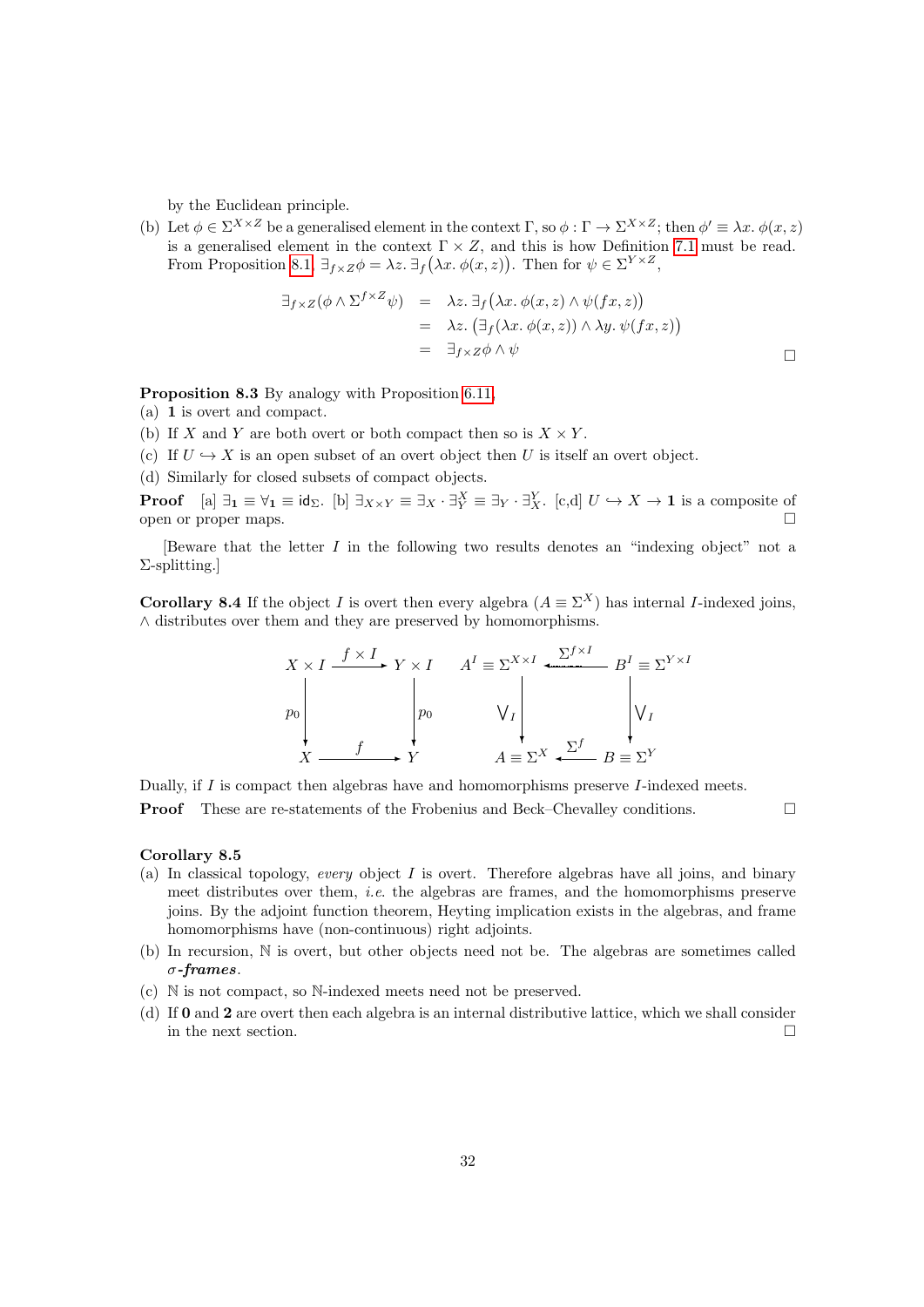Now let's think a bit about syntax, using [\[Tay99,](#page-47-1) §9.3].

Remark 8.6 Our category is a model of a fragment of predicate calculus in which each object names a (non-dependent) type, and contexts are products (*cf.* Theorem [4.2\)](#page-14-1). Each open inclusion  $U \hookrightarrow X$  is a predicate  $x : X \vdash \phi(x)$  prop, though we prefer to regard  $\phi(x)$  as a generalised element of  $\Sigma^X$ , rather than as a mono. Thus we interpret

$$
\Gamma \vdash \phi \text{ prop}
$$
 by  $\phi \in \Sigma$ , *i.e.*  $\phi : \Gamma \to \Sigma$ , and  
\n $\Gamma, \phi_1, \phi_2, \dots, \phi_n \vdash \theta$  by  $\phi_1 \wedge \phi_2 \wedge \dots \wedge \phi_n \Rightarrow \theta \in \Sigma$ .

The effect of pullback  $\Sigma^{p_0} \equiv p_0^*$  along a product projection  $p_0 : \Gamma \times X \to \Gamma$  is to add a variable x to the context (*weakening*, which is written  $\hat{x}^*$  in [\[Tay99\]](#page-47-1)):

$$
\frac{\Gamma \vdash \phi \text{ prop}}{\Gamma, x : X \vdash \phi \text{ prop}} \qquad \qquad \frac{\Gamma, \phi \vdash \theta}{\Gamma, x : X, \phi \vdash \theta}
$$

If X is overt then this map  $\Sigma^{p_0}$  has a left adjoint  $\exists_X : \Sigma^X \to \Sigma$  or  $\exists_{p_0} : \Sigma^{\Gamma \times X} \to \Sigma^{\Gamma}$ , which interprets existential quantification:

$$
\frac{\Gamma, x : X \vdash \phi(x) \text{ prop}}{\Gamma \vdash \exists x. \ \phi(x) \text{ prop}} \qquad \qquad \frac{\Gamma \vdash \theta \text{ prop} \qquad \Gamma, x : X, \phi(x) \vdash \theta}{\Gamma, \exists x. \ \phi(x) \vdash \theta}
$$

The Beck–Chevalley condition is needed to ensure that, for any function  $f : \Gamma \to \Delta$  between types, the bijective correspondence on the right is preserved by  $\Sigma^f$  (substitution or cut along f), whilst the Frobenius law provides in a similar way for additional predicates that may be present in the context.

<span id="page-32-1"></span>Remark 8.7 In Section [10](#page-36-0) we shall encounter expressions of the forms

$$
\exists_i \cdot \Sigma^i \cdot \Sigma^{p_0}, \qquad \exists_{p_1} \cdot \exists_i \cdot \Sigma^i \cdot \Sigma^{p_1} \quad \text{and} \quad \exists_{p_1} \cdot \exists_i \cdot \Sigma^i \cdot \Sigma^{p_0}
$$

where  $i : R \hookrightarrow X \times Y$  is the inclusion of an open binary relation classified by  $\rho : X \times Y \to \Sigma$ . Recall from Section [3](#page-8-0) that  $\exists_i \cdot \Sigma^i \equiv \rho \wedge (-)$ , so it takes

$$
\Gamma, x : X, y : Y \vdash \psi(x, y)
$$
 to  $\Gamma, x : X, y : Y \vdash \rho(x, y) \land \psi(x, y)$ 

without changing the context. Hence the effect on  $\Gamma, x : X \vdash \phi(x)$  prop of

$$
\exists_i \cdot \Sigma^i \cdot \Sigma^{p_0} \qquad \text{is} \quad \Gamma, x : X, y : Y \vdash \rho(x, y) \land \phi(x) \text{ prop}
$$
\n
$$
\exists_{p_1} \cdot \exists_i \cdot \Sigma^i \cdot \Sigma^{p_1} \quad \text{is} \quad \Gamma, y : Y \vdash \exists x : X. \ \rho(x, y) \land \phi(y) \text{ prop}
$$
\n
$$
\exists_{p_1} \cdot \exists_i \cdot \Sigma^i \cdot \Sigma^{p_0} \quad \text{is} \quad \Gamma, y : Y \vdash \exists x : X. \ \rho(x, y) \land \phi(x) \text{ prop}
$$

This brief discussion of the rules of natural deduction and Corollary [10.11](#page-39-0) about the direct image show logicians and categorists respectively that we are using the existential quantifier in the usual way. However, the dual of the Euclidean principle implies the dual Frobenius law for  $\forall x$ , which is something extra on top of the standard rules for the *universal* quantifier [\[Tay99,](#page-47-1) §9.4], namely that  $\Sigma^! \dashv \forall_X$  with the Beck–Chevalley condition.

<span id="page-32-0"></span>**Remark 8.8** Let  $\phi \in \Sigma^X$  be a decidable predicate on any overt compact object, so  $\forall x. (\phi(x) \vee \phi(x))$  $\psi(x)$ , where  $\psi \equiv \neg \phi \in \Sigma^{X}$ . Then we have  $\forall x. (\phi(x) \vee \exists y. \psi(y))$ , which is equivalent by the dual Frobenius law to  $(\forall x. \phi(x)) \lor (\exists y. \psi(y)).$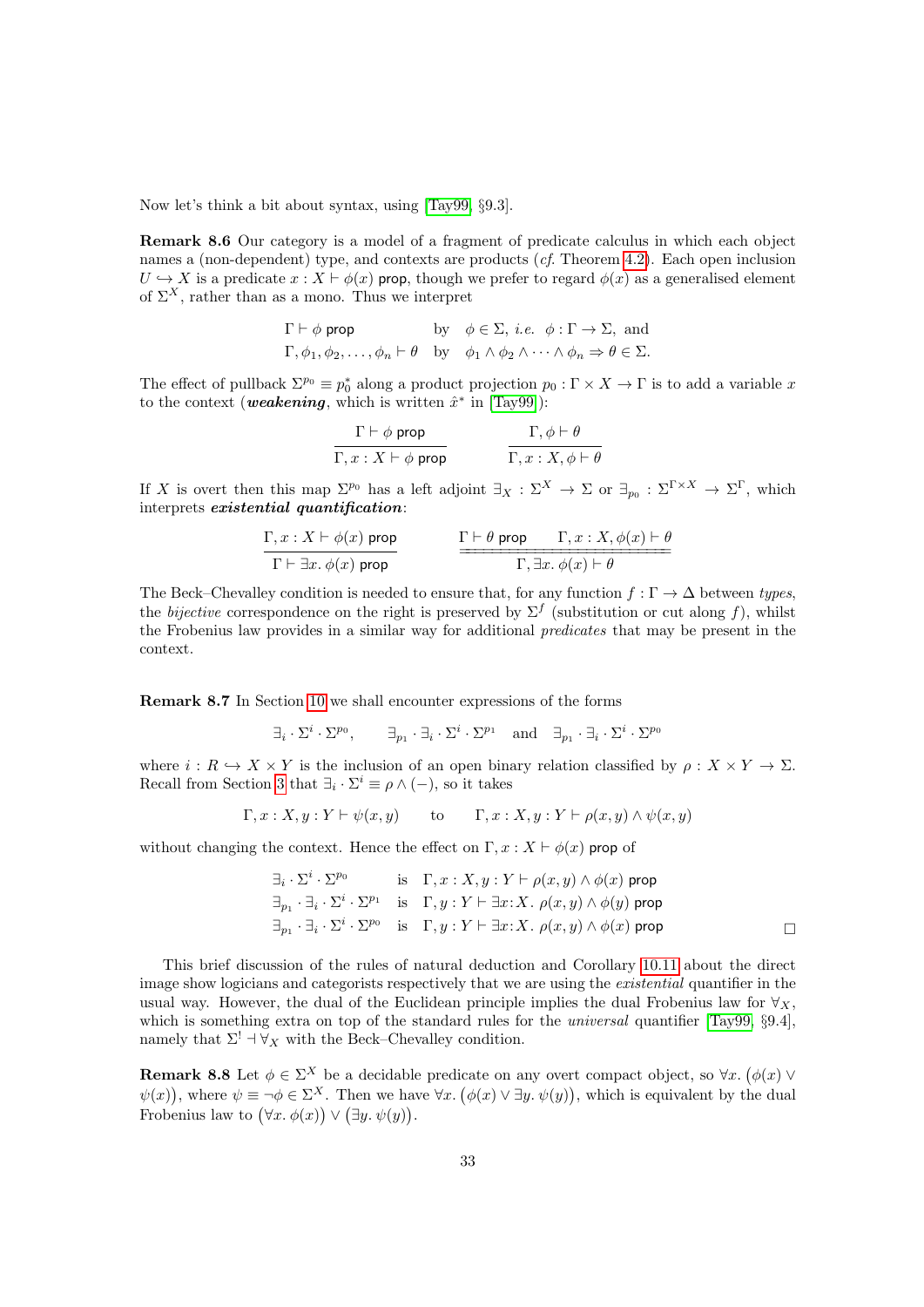For decidable predicates on N, this property is well known in recursion theory as the **Markov** *principle* [\[Mar47\]](#page-47-18) [\[Ros86,](#page-47-6)  $\S 5.1$ ].

For us it is not legitimate to write " $\forall n:\mathbb{N}$ .  $\phi(n)$ " because N is not compact in topology or recursion (Remark [7.11\)](#page-29-0). But consider its one-point compactification,  $\mathbb{N}_{\infty}$ ; both  $\mathbb N$  and  $\mathbb{N}_{\infty}$  are (intended to be) overt, and the inclusion  $i : \mathbb{N} \to \mathbb{N}_{\infty}$  is dense in the sense that  $(\exists x : \mathbb{N}_{\infty}, \psi(x)) \Leftrightarrow$  $(\exists n:\mathbb{N}.\ \psi(in)).$  Although  $\mathbb N$  is not compact, if  $\top \Leftrightarrow \forall x:\mathbb{N}_{\infty}.\ \phi(x) \in \Sigma$  then  $\Sigma^i\phi = \top \in \Sigma^{\mathbb N}$ . Conversely, we may transfer  $\Sigma$ -predicates from N to  $\mathbb{N}_{\infty}$ , but we cannot, unfortunately, do the same with decidable ones without prejudging the question for the extra point  $\infty \in X$ .

We have a more encouraging result when we compare our universal quantifier for closed subsets with the standard one for all subsets in a topos. The following situation arises in synthetic domain theory (Remark [2.13\)](#page-8-2), for the sheaves for a Lawvere–Tierney topology ( $\Sigma \equiv \Omega_i$  in Exam-ple [2.10\(b\)\)](#page-7-1), and also for  $\Omega \rightarrow \Upsilon$  in Example [6.14](#page-25-0) since this map is actually also mono.

[Eduardo Dubuc and Jacques Penon [\[DP86\]](#page-45-9) called an object K of a topos compact if its universal quantifier  $\forall_K$  satisfies the dual Frobenius law.]

**Proposition 8.9** Suppose that  $\Sigma$  is an object that satisfies the Euclidean principle in a topos, so  $\Sigma$  classifies certain *open* subsets, whilst  $Ω$  classifies all subsets. If the object X is compact with respect to  $\Sigma$  then the interpretations of  $\forall_X$  with respect to  $\Sigma$  and  $\Omega$  agree, in the sense that the bottom face of the cube commutes:



**Proof** To prove that the two routes  $\Sigma^X \to \Omega$  are equal, it is enough to show that they both classify the Ω-subobject  $\{\lambda x.\top\} \subset \Sigma^X$ . The front and back faces of the cube are pullbacks by Proposition [7.10,](#page-28-0) as is the right face because  $\Sigma \to \Omega$  is mono by Remark [2.13.](#page-8-2) To show that the left face is also a pullback, consider any test Γ; the two routes  $\Gamma \rightrightarrows \Omega^X$  are equal iff the square on the right commutes, which it does iff  $\tilde{\phi} = \lambda x$ . T, as required.

Remark 8.10 Of the other meanings that we might attribute to saying that the two notions of ∀ agree, one is trivially true in that  $\Sigma^{\overline{X}} \cong \Sigma^{\overline{X}}$ , where  $\overline{X}$  is the replete reflection of X, and another is trivially false in that every object is compact with respect to  $\Omega$ , but not necessarily with respect to Σ.

**Remark 8.11** It is not possible to adapt this argument to  $\exists$  and  $\bot$  because, without excluded middle, characteristic maps with respect to  $\bot : \mathbf{1} \to \Omega$  in a topos need not be unique. An analogous result can nevertheless be achieved by imposing the open cover Lawvere–Tierney topology on the topos, but discussion of this relies on sheaf-theoretic methods, which are inappropriate for this paper.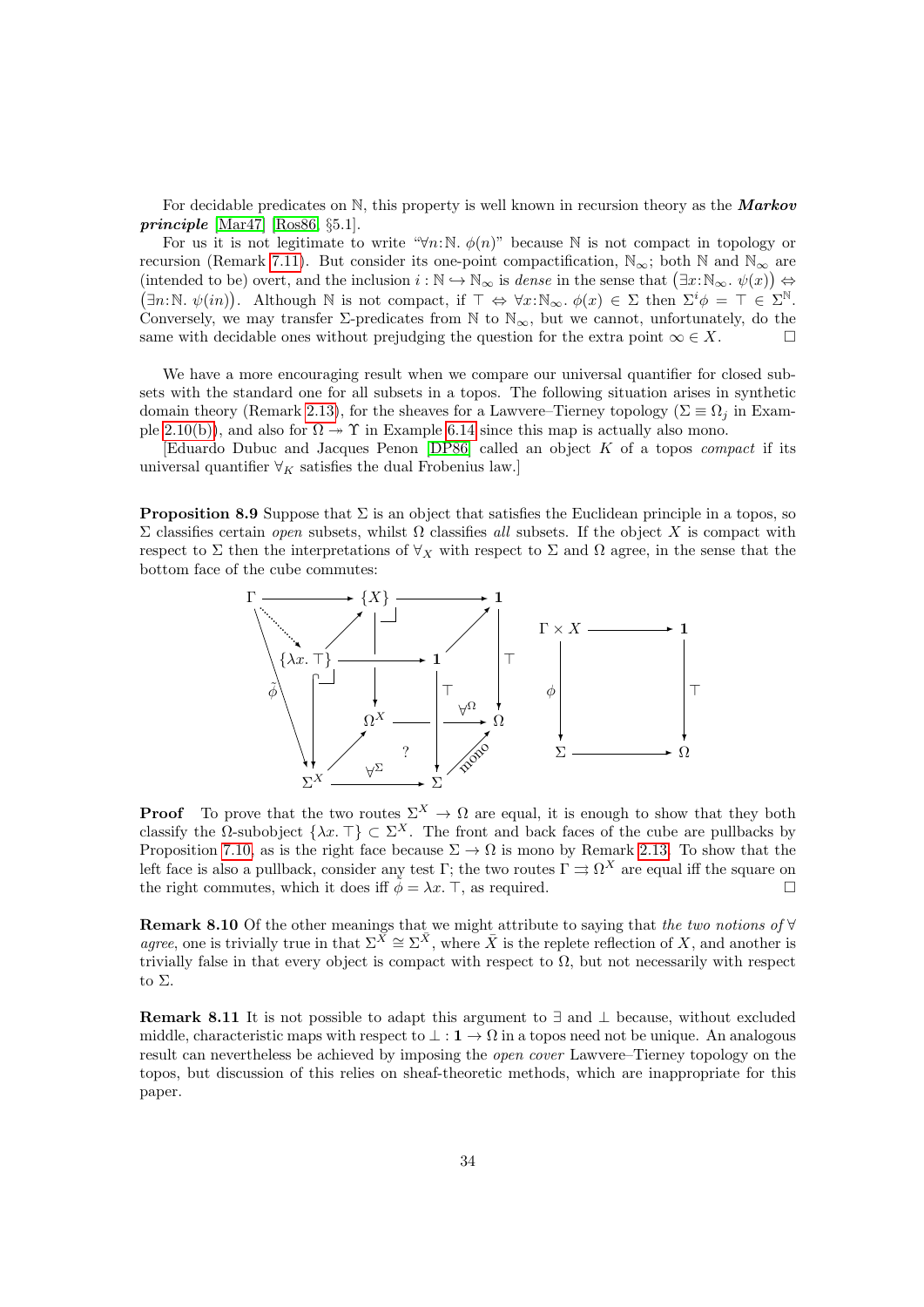### <span id="page-34-0"></span>9 Unions and coproducts

By the monadicity property, our category has finite coproducts, indeed  $\Sigma^{X+Y} \cong \Sigma^X \times \Sigma^Y$ . In this section we consider the question of whether these coproducts are stable and disjoint, and investigate the consequences of assuming that particular objects are overt.

[\[Theorem B 11.8](http://PaulTaylor.EU/ASD/subasd/applic#extensive) constructs coproducts of general spaces in the category and shows that they are stable and disjoint, just assuming that  $\Sigma$  has a point.]

#### Proposition 9.1

- (a) The initial object, 0, is overt iff  $\Sigma$  has a least element,  $\bot$ . Similarly, the existence of  $\top$  means that 0 is compact. The Frobenius laws say that  $\sigma \wedge \bot \Leftrightarrow \bot$  and  $\sigma \vee \top \Leftrightarrow \top$ , which always hold in a lattice.
- (b) 2 is overt iff  $\Sigma$  has binary joins,  $\vee$ , and (the Frobenius law for  $\exists$ <sub>2</sub> says that)  $\wedge$  distributes over them. Similarly, the existence of  $\land$  means that 2 is compact, distributivity again being the dual Frobenius law (for  $\forall_2$ ).
- (c) If 0 is strict then it is both discrete and Hausdorff because  $\Delta : 0 \cong 0 \times 0$  is classified with respect to both  $\top$  and  $\bot$  by the unique map  $0 \times 0 \rightarrow \Sigma$ .
- (d) If + is disjoint and  $\times$  distributes over it then 2 is discrete and Hausdorff.

**Proof** [b] is Corollary [8.4.](#page-31-0) To see  $\alpha \wedge (\beta \vee \gamma) \Leftrightarrow (\alpha \wedge \beta) \vee (\alpha \wedge \gamma)$  directly from the Euclidean principle, consider  $F(\sigma) \equiv (\sigma \wedge \beta) \vee (\sigma \wedge \gamma)$ . [d] is Proposition [9.5](#page-35-2) below.

So for this section we shall assume that  $\Sigma$  is a distributive lattice. We shall not use the dual Euclidean principle or monotonicity, so the results are applicable to elementary toposes. The main one says that, in the coproduct of spaces, the two components are embedded as complementary open subsets. The coproduct is therefore stable and disjoint, and the empty space is strict.

<span id="page-34-1"></span>**Theorem 9.2** The category  $C$  is extensive, *i.e.* it has stable disjoint coproducts [\[Coc93,](#page-45-10) [CLW93\]](#page-45-11) [\[Tay99,](#page-47-1) §5.5],  $cf.$  [\[JT84,](#page-46-5) Corollary to V 2 1] for locales.



**Proof** Given any commutative diagram in  $\mathcal{C}$  as shown above, we must show that the top row is a coproduct of spaces  $(Z = X + Y)$  iff the squares are pullbacks (inverse images). We do this by considering the corresponding diagram of algebras, with  $A \equiv \Sigma^X$ ,  $B \equiv \Sigma^Y$  and  $C \equiv \Sigma^Z$ .

First, let  $\phi \equiv \Sigma^s(\top, \bot), \psi \equiv \Sigma^s(\bot, \top) \in C$ . Since  $\Sigma$  is a lattice and  $\Sigma^s$  is a homomorphism,  $\phi \wedge \psi \Leftrightarrow \bot$  and  $\phi \vee \psi \Leftrightarrow \top$  in C. The definition of  $\phi$  makes the diagram

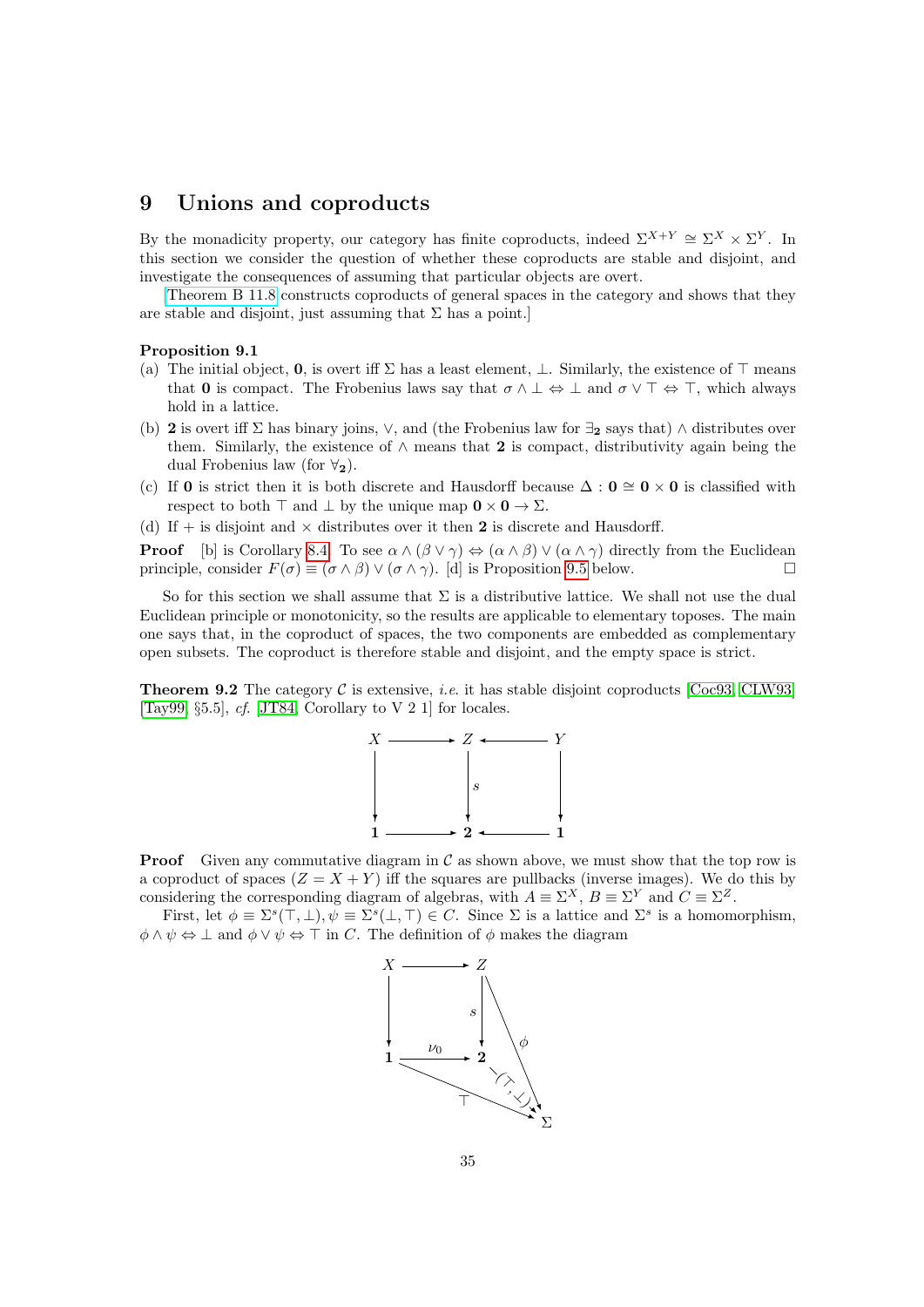commute, in which the square rooted at 2 is a pullback iff that at  $\Sigma$  is one.

Now suppose that  $Z = X + Y$ , so  $C = A \times B$ . Then  $\phi \equiv (\top, \bot) \in A \times B$  and  $C \downarrow \phi \equiv (A \times B) \downarrow$  $(T, \perp) \cong A$ . This means that  $X \cong [\phi]$ , *i.e.* the square rooted at  $\Sigma$  is a pullback, whence so is that at 2.

Conversely, suppose that the two squares are pullbacks, so  $X = [\phi]$  and  $Y = [\psi]$ . Then

$$
A \times B \cong (C \downarrow \phi) \times (C \downarrow \psi) \cong \{ (\sigma, \tau) \mid \sigma \leq \phi \& \tau \leq \psi \} \xrightarrow{\sigma, \tau \mapsto \sigma \vee \tau} C
$$

is an isomorphism because, using distributivity,

$$
(\theta \wedge \phi) \vee (\theta \wedge \psi) = \theta \wedge (\phi \vee \psi) = \theta \wedge \top = \theta
$$

$$
(\sigma \vee \tau) \wedge \phi = (\sigma \wedge \phi) \vee (\tau \wedge \phi) = \sigma \vee \bot = \sigma
$$
since  $\sigma \leq \phi$  and  $\tau \wedge \phi \leq \psi \wedge \phi = \bot$ .

<span id="page-35-0"></span>**Remark 9.3** The category of stable predomains *(i.e. of disjoint unions of stable domains, Exam*ple [4.5\)](#page-15-0) is also extensive, because the forgetful functor to Set creates coproducts and pullbacks (in the category, not the domains). We may also see this by a version of the preceding argument, since it only depends on being able to define  $\phi \lor \psi$  when  $\phi$  and  $\psi$  are disjoint  $(\phi \land \psi = \bot)$ : in terms of the systems of icicles that they classify, to construct  $\phi \vee \psi$ , each  $\phi$ -icicle must be either wholly contained in a single  $\psi$ -icicle, or wholly disjoint from them, and *vice versa*. Nevertheless,  $\Sigma$  is not an internal lattice — even classically, where it has only two points.

**Proposition 9.4** If X and Y are both overt or both compact then so is  $X + Y$ .

If  $f_1: X_1 \to Y_1$  and  $f_2: X_2 \to Y_2$  are both pre-open or both pre-proper maps, then so is  $f_1 + f_2 : X_1 + X_2 \rightarrow Y_1 + Y_2.$ 

Proof We define

$$
\exists_{X+Y} : \Sigma^{X+Y} \cong \Sigma^X \times \Sigma^Y \to \Sigma \times \Sigma \to \Sigma \text{ by } (\phi, \psi) \mapsto (\exists x. \phi x) \vee (\exists y. \psi y),
$$

 $\forall_{X+Y}$  by  $(\forall x. \phi x) \land (\forall y. \psi y)$  and  $\exists_{f_1+f_2}$  by  $\exists_{f_1} \times \exists_{f_2} : \Sigma^{X_1} \times \Sigma^{X_2} \to \Sigma^{Y_1} \times \Sigma^{Y_2}$ . The adjunction and Frobenius laws hold componentwise.

<span id="page-35-2"></span>**Proposition 9.5** If X and Y are both discrete or both Hausdorff then so is  $X + Y$ . **Proof** The decomposition in the diagram depends on distributivity, but to recover  $X + Y$  as the fourfold coproduct  $[=_X] + [\perp] + [\perp] + [<sub>|=Y</sub>]$  also requires that coproducts be stable and disjoint.

$$
X + Y
$$
\n
$$
\uparrow
$$
\n
$$
(X + Y) \times (X + Y) \cong X^2 + X \times Y + Y \times X + Y^2
$$
\n
$$
\begin{bmatrix}\n(1 - x) + (1 - x) + (1 - x) + (1 - x) + (1 - x) + (1 - x) + (1 - x) + (1 - x) + (1 - x) + (1 - x) + (1 - x) + (1 - x) + (1 - x) + (1 - x) + (1 - x) + (1 - x) + (1 - x) + (1 - x) + (1 - x) + (1 - x) + (1 - x) + (1 - x) + (1 - x) + (1 - x) + (1 - x) + (1 - x) + (1 - x) + (1 - x) + (1 - x) + (1 - x) + (1 - x) + (1 - x) + (1 - x) + (1 - x) + (1 - x) + (1 - x) + (1 - x) + (1 - x) + (1 - x) + (1 - x) + (1 - x) + (1 - x) + (1 - x) + (1 - x) + (1 - x) + (1 - x) + (1 - x) + (1 - x) + (1 - x) + (1 - x) + (1 - x) + (1 - x) + (1 - x) + (1 - x) + (1 - x) + (1 - x) + (1 - x) + (1 - x) + (1 - x) + (1 - x) + (1 - x) + (1 - x) + (1 - x) + (1 - x) + (1 - x) + (1 - x) + (1 - x) + (1 - x) + (1 - x) + (1 - x) + (1 - x) + (1 - x) + (1 - x) + (1 - x) + (1 - x) + (1 - x) + (1 - x) + (1 - x) + (1 - x) + (1 - x) + (1 - x) + (1 - x) + (1 - x) + (1 - x) + (1 - x) + (1 - x) + (1 - x) + (1 - x) + (1 - x) + (1 - x) + (1 - x) + (1 - x) + (1 - x) + (1 - x) + (1 - x) + (1 - x) + (1 - x) + (1 - x) + (1 - x) + (1 - x) + (1 - x) + (1 - x) + (1 - x) + (1 - x) + (1 - x) + (1 - x) + (1 - x) + (1 - x) + (1 - x) + (1 - x) + (1 - x) + (1 - x) + (1 - x) + (1 - x) + (1 -
$$

<span id="page-35-1"></span>Similarly  $(\neq_{X+Y})$  is given by  $[\neq_X, \top, \top, \neq_Y]$ .

**Proposition 9.6** Assuming the dual Euclidean principle, any subset U that is both open and closed is a component of a disjoint union as in Theorem [9.2.](#page-34-1)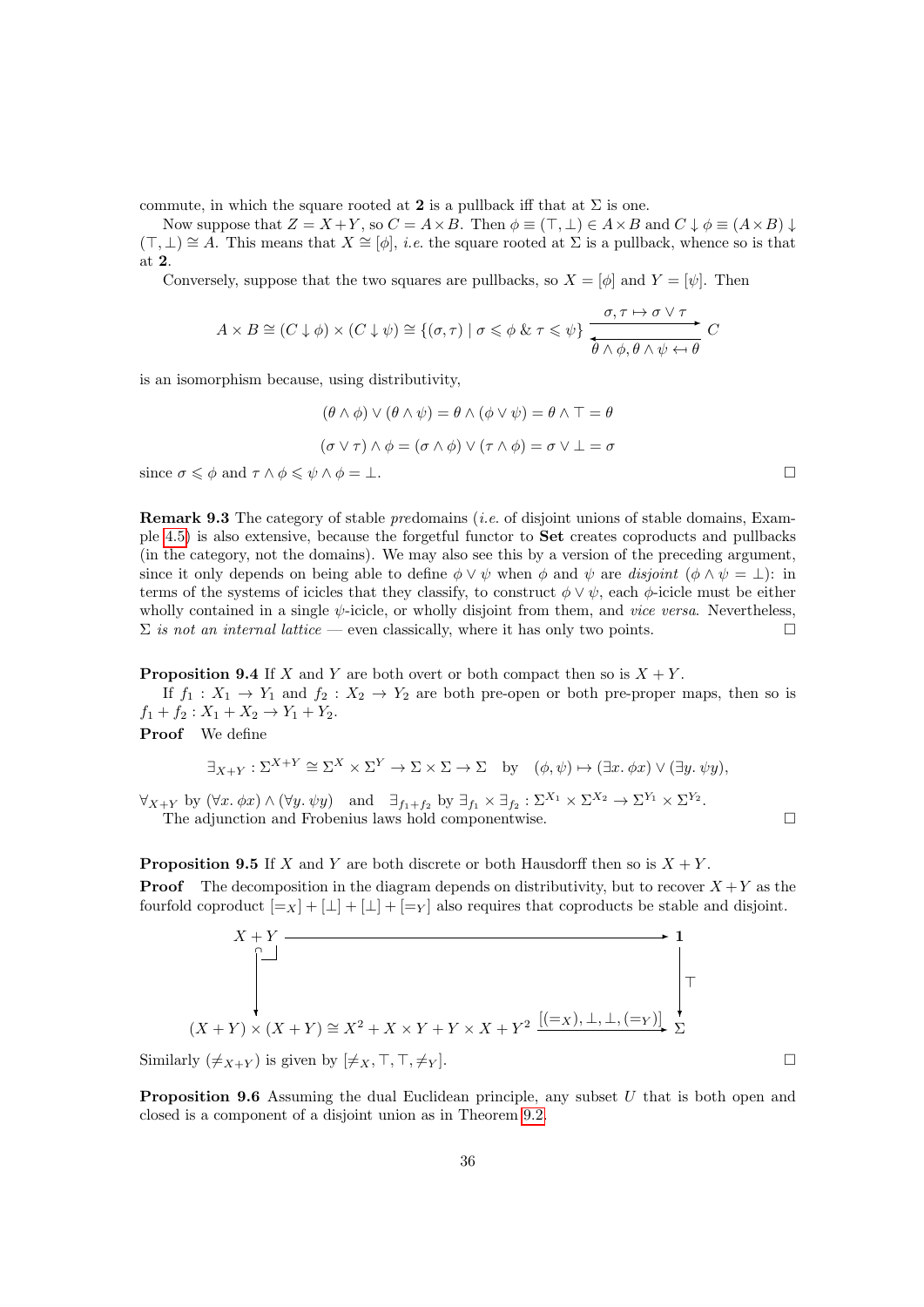**Proof** Let  $U \equiv \phi^{-1}(\top) = \psi^{-1}(\bot)$  and put  $V \equiv \phi^{-1}(\bot)$  and  $W \equiv \psi^{-1}(\top)$ , so

$$
\mathbf{0} = U \cap W = (\phi \wedge \psi)^{-1}(\top) \qquad \mathbf{0} = V \cap U = (\phi \vee \psi)^{-1}(\bot).
$$

By uniqueness of characteristic maps of both kinds,  $\phi \wedge \psi = \bot$  and  $\phi \vee \psi = \top$ , so we have the situation of Theorem [9.2,](#page-34-1)  $V \equiv W$  being the complement of U.

In a non-Boolean topos, by contrast, a subset that is both open and closed in our sense need not be complemented, but merely  $\neg\neg\neg\neg\neg\neg\neg$ 

### <span id="page-36-0"></span>10 Open discrete equivalence relations

From now on we concentrate on the full subcategory of overt discrete objects, showing that it is a pretopos. The notion of pretopos is the finitary part of Jean Giraud's categorical characterisation of Grothendieck toposes [\[Joh77,](#page-46-2) Theorem 0.45]. These are the properties of the category of "sets" that we require in order to do algebra and symbolic logic in it, for accounts of which see [\[MR77\]](#page-47-19), [\[FS90\]](#page-46-8), [\[Tay99,](#page-47-1) Chapter V]. In particular we shall show how to construct quotients by equivalence relations using a  $\Sigma$ -split coequaliser.

For point-set topology, related results in both the open and proper cases are to be found in [\[Bou66,](#page-45-0)  $\S 5.2$ ], except that there an *open equivalence relation* is by definition one for which q is an open map.

As we do not currently have pullbacks of general open maps (Remark [7.5\)](#page-27-2), we cannot yet develop *relative* versions of these results for *étale maps*  $D \rightarrow Z$ , which Joyal and Tierney define as open maps for which  $\Delta: D \to D \times_Z D$  is also open [\[JT84,](#page-46-5) §V 5].

<span id="page-36-1"></span>Proposition 10.1 Pullbacks rooted at any discrete object D exist.



Proof



 $\Box$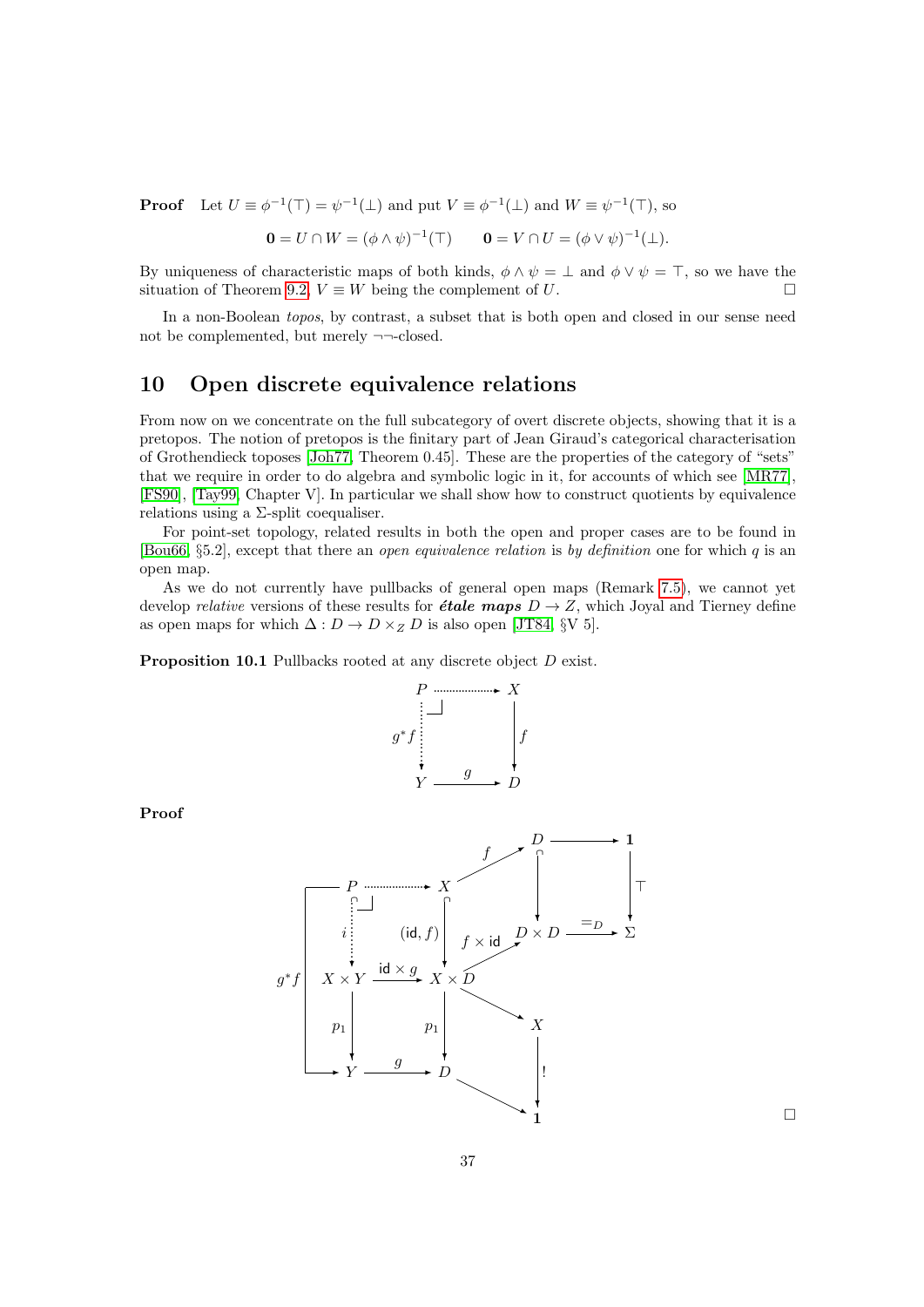<span id="page-37-2"></span>**Lemma 10.2** If X is an overt object then f and  $g^*f$  are pre-open maps, and the Beck–Chevalley condition holds.

**Proof** (id, f) :  $X \hookrightarrow X \times D$  and  $p_1 : X \times D \to D$  are pre-open maps (Propositions [3.11](#page-13-0) and [8.2\)](#page-30-1), where, for  $\phi \in \Sigma^X$ ,  $\exists_{(\mathsf{id}, f)} \phi \equiv \lambda x d$ .  $\phi(x) \wedge (fx =_D d)$ , so

$$
\exists_f \phi = \lambda d. \exists x. \phi(x) \land (fx =_D d). \Box
$$

<span id="page-37-1"></span>Corollary 10.3 If  $i : X \to D$  is a mono between overt discrete objects then X is classified by some  $\phi \in \Sigma^D$ .



**Proof** The square on the left is a pullback iff  $i$  is mono, and then the Beck–Chevalley condition (Propositions [3.11](#page-13-0) and [8.1\)](#page-30-2) makes the square on the right commute  $(\Sigma^i \cdot \exists_i = id)$ , which was the condition required in Theorem [3.10.](#page-12-0) [See §[O 8.10](http://PaulTaylor.EU/ASD/foufct/phoa#overt spc) for a simpler symbolic proof.]

<span id="page-37-0"></span>**Definition 10.4** A pre-open map f is **surjective** if  $id = \exists_f \cdot \Sigma^f$ . This is equivalent to  $(\exists_f \top) \Leftrightarrow \top$  by the Frobenius law, cf. [\[JT84,](#page-46-5) §V 4].

<span id="page-37-4"></span>**Lemma 10.5** Let f be a pre-open surjective map [from an overt object to a discrete one]. Then  $g^*f$  is also pre-open surjective.

**Proof** By the proof of Lemma [10.2,](#page-37-2) surjectivity of  $f : X \to D$  says that

$$
\lambda d. \top = \exists_f \Sigma^f(\lambda d. \top) = \exists_f(\lambda x. \top) = \lambda d. \exists x. (fx =_D d),
$$

which means " $\forall d \in D$ .  $\exists x \in X$ .  $(fx =_D d)$ " externally, cf. Remark [8.8.](#page-32-0)

We require  $\exists_X \cdot \exists_i \cdot \Sigma^{i} \cdot \Sigma^{p_1} = id$ , where the effect of  $\exists_i \cdot \Sigma^{i}$  was described in Remark [8.7.](#page-32-1) This is the case for  $\psi \in \Sigma^Y$  because  $(\exists x. \psi y \land (fx =_D gy)) \Leftrightarrow (\psi y \land \exists x. fx =_D gy) \Leftrightarrow \psi y$  by Frobenius and surjectivity of f at  $d \equiv qy$ .

<span id="page-37-3"></span>**Proposition 10.6** If  $X$  and  $Y$  are both overt or both discrete then so is  $P$ . **Proof**  $\exists p \equiv \exists y \cdot \exists g * f$  and  $(=p) \equiv (=_X) \land (=_Y)$ , cf. Propositions [6.11](#page-23-0) and [8.3.](#page-31-1)

**Proposition 10.7** For any morphism  $f: X \to D$  from an overt object to a discrete one, the kernel pair  $K \rightrightarrows X$  of f exists, and  $i: K \hookrightarrow X \times X$  is an open equivalence relation (reflexive, symmetric and transitive).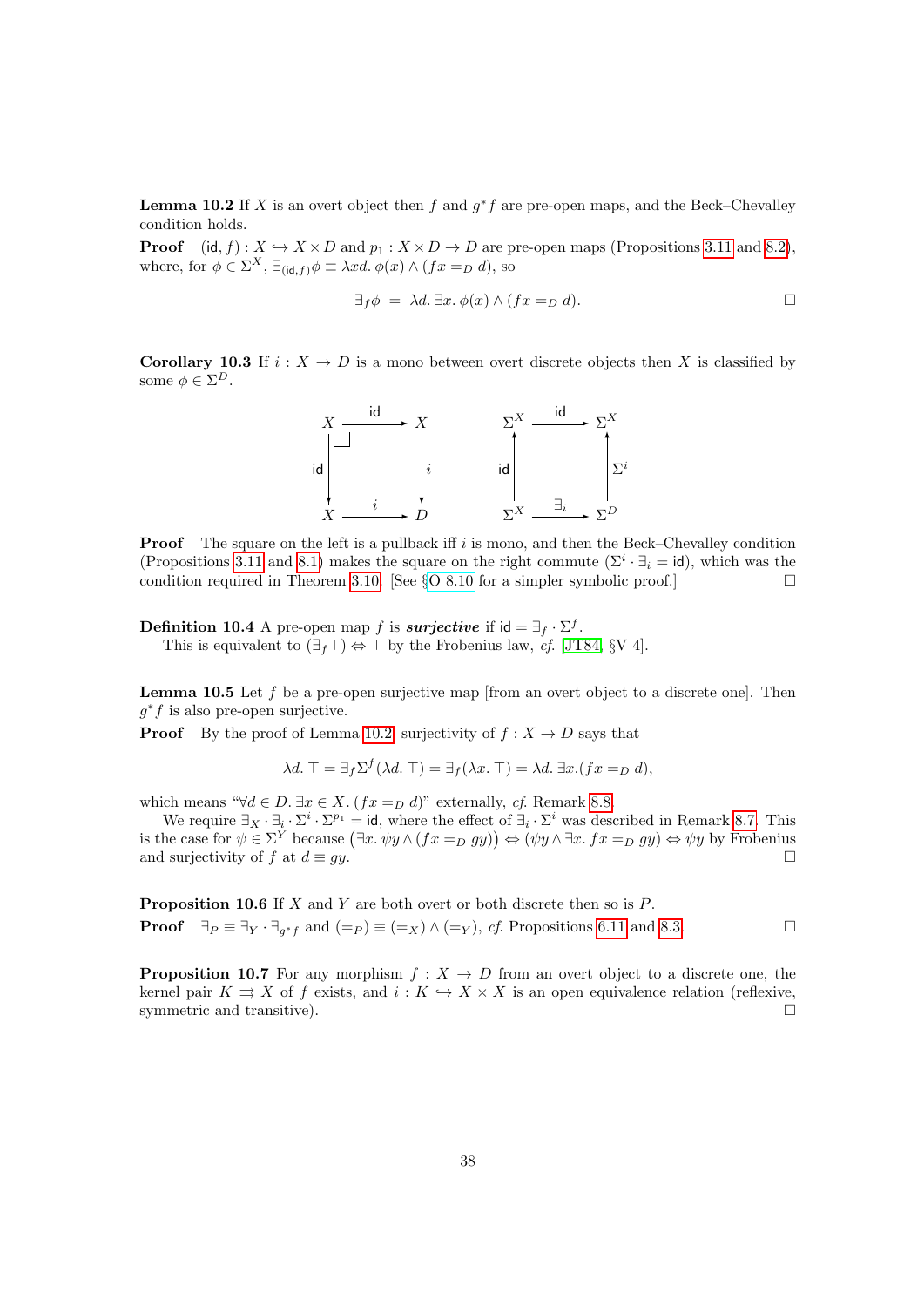<span id="page-38-0"></span>**Lemma 10.8** Let X be an overt object and  $i : K \hookrightarrow X \times X$  an open equivalence relation classified by  $\delta: X \times X \to \Sigma$ . Then the coequaliser  $K \rightrightarrows X \twoheadrightarrow Q$  exists in C and  $X \twoheadrightarrow Q$  is a pre-open surjection. [See [Example B 11.13](http://PaulTaylor.EU/ASD/subasd/applic#discrete quotient) for a construction using a nucleus in the ASD  $\lambda$ -calculus. In fact, K can be also constructed as a subspace of  $\Sigma^X$ .



**Proof** Write  $\bar{p}_0 \equiv p_0 \circ i$  and  $\bar{p}_1 \equiv p_1 \circ i$ .

Since the monadic property says that  $\Sigma^{(-)}$ :  $\mathcal{C} \simeq \mathbf{Alg}^{\mathsf{op}}$ , we calculate the coequaliser q of  $\bar{p}_0, \bar{p}_1 : K \implies X$  as the equaliser  $\Sigma^q$  of the homomorphisms  $\Sigma^{\bar{p}_0}$  and  $\Sigma^{\bar{p}_1}$  in **Alg.** As monadic forgetful functors create equalisers, it suffices to show that the carrier of this equaliser exists as an object of C when we just consider  $\Sigma^{\bar{p}_0}$  and  $\Sigma^{\bar{p}_1}$  as functions (C-morphisms). To do this we show that  $\exists_{\bar{p}_1}$  splits the equaliser, *i.e.* that  $\Sigma^Q$  is a *retract* of  $\Sigma^X$ , not just a subobject.

The equations to be verified are

$$
\exists_{\bar{p}_1} \cdot \Sigma^{\bar{p}_1} = \mathsf{id}_{\Sigma^X} \qquad \text{and} \qquad \Sigma^{\bar{p}_0} \cdot \exists_{\bar{p}_1} \cdot \Sigma^{\bar{p}_0} = \Sigma^{\bar{p}_1} \cdot \exists_{\bar{p}_1} \cdot \Sigma^{\bar{p}_0}
$$

cf. Lemma [3.3.](#page-10-0) They make  $Q$  a  $\Sigma$ -split coequaliser.

First,  $\exists_{\bar{p}_1} \cdot \Sigma^{\bar{p}_1} = \exists_{p_1} \cdot \exists_i \cdot \Sigma^{i} \cdot \Sigma^{p_1}$  takes  $\phi$  to  $(\lambda y. \exists x. \phi(y) \wedge \delta(x, y)) = \lambda y. \phi(y)$  by Remark [8.7](#page-32-1) and reflexivity.



For the other equation, that the two composites  $\Sigma^{\bar{p}_{0/1}} \cdot \exists_{\bar{p}_1} \cdot \Sigma^{\bar{p}_0}$  (for 0 and 1) are equal, it suffices to post-compose the mono  $\exists_i$  and show that

$$
\exists_i\cdot\Sigma^i\cdot\Sigma^{p_{0/1}}\cdot\exists_{p_1}\cdot \exists_i\cdot\Sigma^i\cdot\Sigma^{p_0}
$$

are equal. By Remark [8.7,](#page-32-1) these composites take  $\phi \in \Sigma^X$  to

$$
\lambda xy. \delta(x, y) \wedge \exists z. (\delta(x, z) \wedge \phi(z)) \quad \text{and} \quad \lambda xy. \delta(x, y) \wedge \exists z. (\delta(y, z) \wedge \phi(z))
$$

respectively. These are indeed equal, by symmetry, transitivity and the Frobenius law.

Since U is defined to split the idempotent  $\exists_{\bar{p}_1} \cdot \bar{\Sigma}^{p_0}$ , we have  $\exists_q \cdot \Sigma^q = id_U$ , and  $\Sigma^q$  is a homomorphism by Beck's theorem. Hence

$$
\Sigma^q\cdot\exists_q=\exists_{\bar{p}_1}\cdot\bar{\Sigma}^{p_0}=\exists_{p_1}\cdot\exists_i\cdot\Sigma^i\cdot\Sigma^{p_0},
$$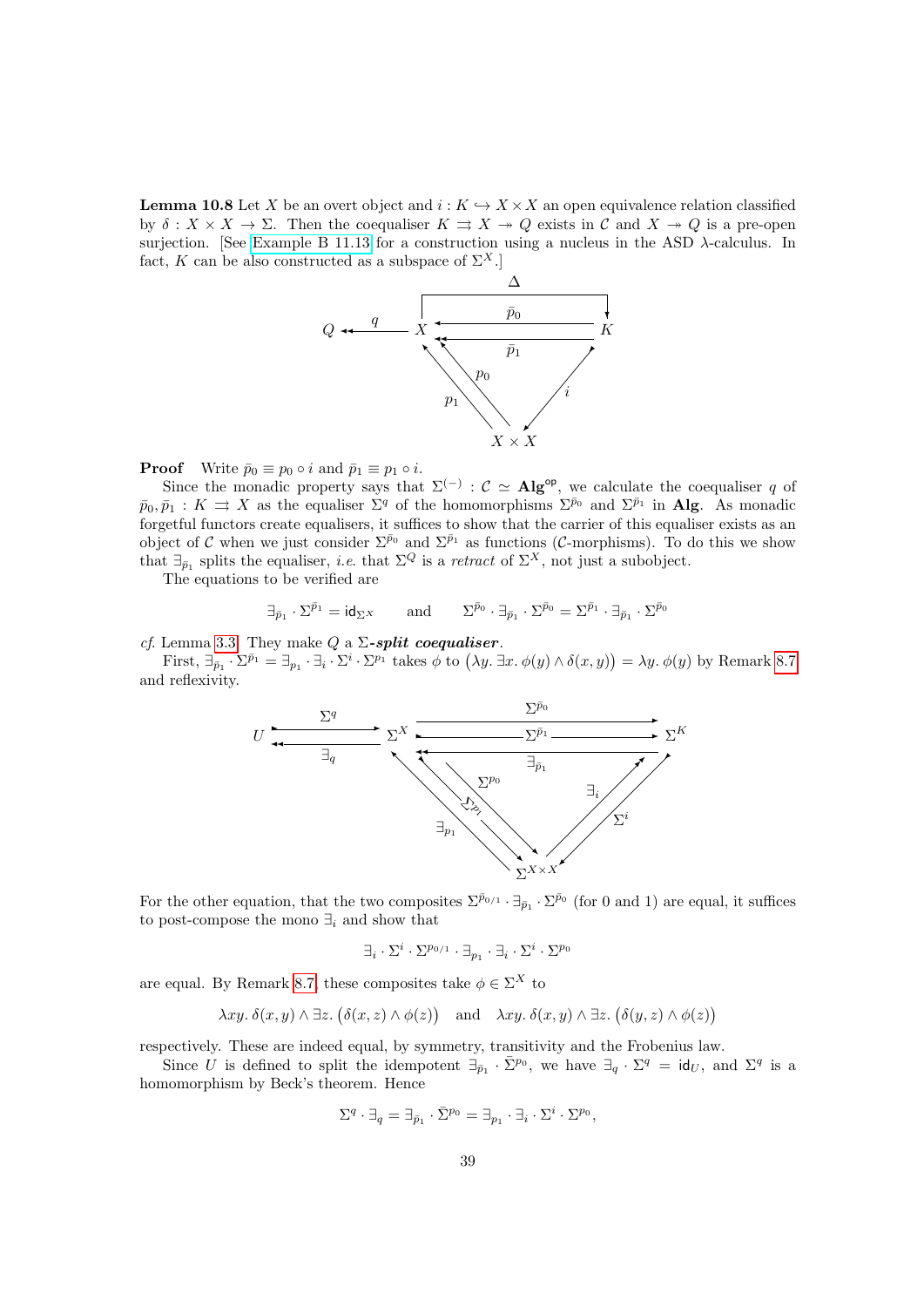which takes  $\phi \in \Sigma^X$  to

$$
\lambda x.\ \exists y.\ \delta(x,y)\wedge\phi(y)
$$

by Remark [8.7.](#page-32-1) Hence  $\phi \leq \Sigma^q \exists_q \phi$  by reflexivity, so  $\exists_q \Delta \Sigma^q$ .

For the Frobenius law, again it suffices to apply the mono  $\Sigma^q$ , which preserves  $\wedge$ . Let  $\omega \in \Sigma^Q$ , and put  $\psi \equiv \Sigma^q \omega$ , so  $\omega = \exists_q \Sigma^q \omega = \exists_q \psi$  and  $\psi = \Sigma^q \exists_q \psi$ . Then

$$
\Sigma^{q} \exists_{q} (\phi \wedge \Sigma^{q} \omega), \text{ which is } \lambda x. \exists y. \delta(x, y) \wedge \phi(y) \wedge \psi(y), \text{ and}
$$
  

$$
\Sigma^{q} \exists_{q} \phi \wedge \Sigma^{q} \omega, \text{ which is } \lambda x. \exists y. \delta(x, y) \wedge \phi(y) \wedge \psi(x),
$$

are the same by symmetry and transitivity.  $\Box$ 

<span id="page-39-1"></span>Lemma 10.9 Q is discrete and effective.



**Proof** The diagram commutes by manipulation of products and because  $q \circ \bar{p}_0 = q \circ \bar{p}_1$ . We have just shown that q is pre-open, whence so are  $q \times X$  etc. by Proposition [8.2,](#page-30-1) whilst i is pre-open by hypothesis. So the composite  $K \to Q \times Q$  is pre-open, but  $K \to Q$  is  $\Sigma$ -epi, so  $\Delta$  is also pre-open by Lemma [7.2,](#page-26-1) *i.e.*  $\exists_{\Delta}$   $\exists$   $\Sigma^{\Delta}$  satisfies Frobenius. Hence the split mono  $\Delta$  is the inclusion of an open subset by Theorem [3.10,](#page-12-0) *i.e.* Q is discrete. Using surjectivity of  $K \rightarrow Q$ ,

$$
\exists_{\Delta} \cdot \Sigma^{\Delta} = \exists_{\Delta} \cdot \exists_{q \circ p_0} \cdot \Sigma^{q \circ p_0} \cdot \Sigma^{\Delta} = \exists_{q \times q} \cdot \exists_i \cdot \Sigma^i \cdot \Sigma^{q \times q} = \exists_{q \times q} (\delta \wedge \Sigma^{q \times q}(-)) = \exists_{q \times q} (\delta) \wedge (-)
$$

by Frobenius for  $\exists_{q\times q}$ , so the characteristic map of  $\Delta$  is  $(=_Q) \equiv \exists_{q\times q}(\delta)$ .

Then  $\Sigma^{q \times q} (=_Q) \equiv \delta$  since  $q \times q$  is surjective, *i.e.*  $qx =_Q qy \Leftrightarrow \delta(x, y)$ , which says that the quotient is effective.  $\Box$ 

Theorem 10.10 The full subcategory of overt discrete objects is effective regular, and is a pretopos if  $\Sigma$  is a distributive lattice.

### Proof

- (a) Finite limits exist by Propositions [6.11,](#page-23-0) [8.3,](#page-31-1) [10.1](#page-36-1) and [10.6;](#page-37-3)
- (b) effective quotients of equivalence relations exist by Lemmas [10.8](#page-38-0) and [10.9;](#page-39-1)
- (c) they are stable under pullback by Lemma [10.5;](#page-37-4)
- (d) coproducts are stable and disjoint, and the initial object is strict, by Theorem [9.2.](#page-34-1)  $\Box$

<span id="page-39-0"></span>Corollary 10.11 Every map between overt discrete objects factorises as an open surjection followed by an open inclusion. This factorisation is unique up to unique isomorphism and stable under pullback along arbitrary  $C$ -maps.

**Proof** Given  $f: X \to Y$ , form the quotient  $q: X \to Q$  of the kernel pair  $K \rightrightarrows X$  of f. Then the mediator  $i: Q \to Y$  is mono [\[Tay99,](#page-47-1) §5.8], and open by Corollary [10.3.](#page-37-1)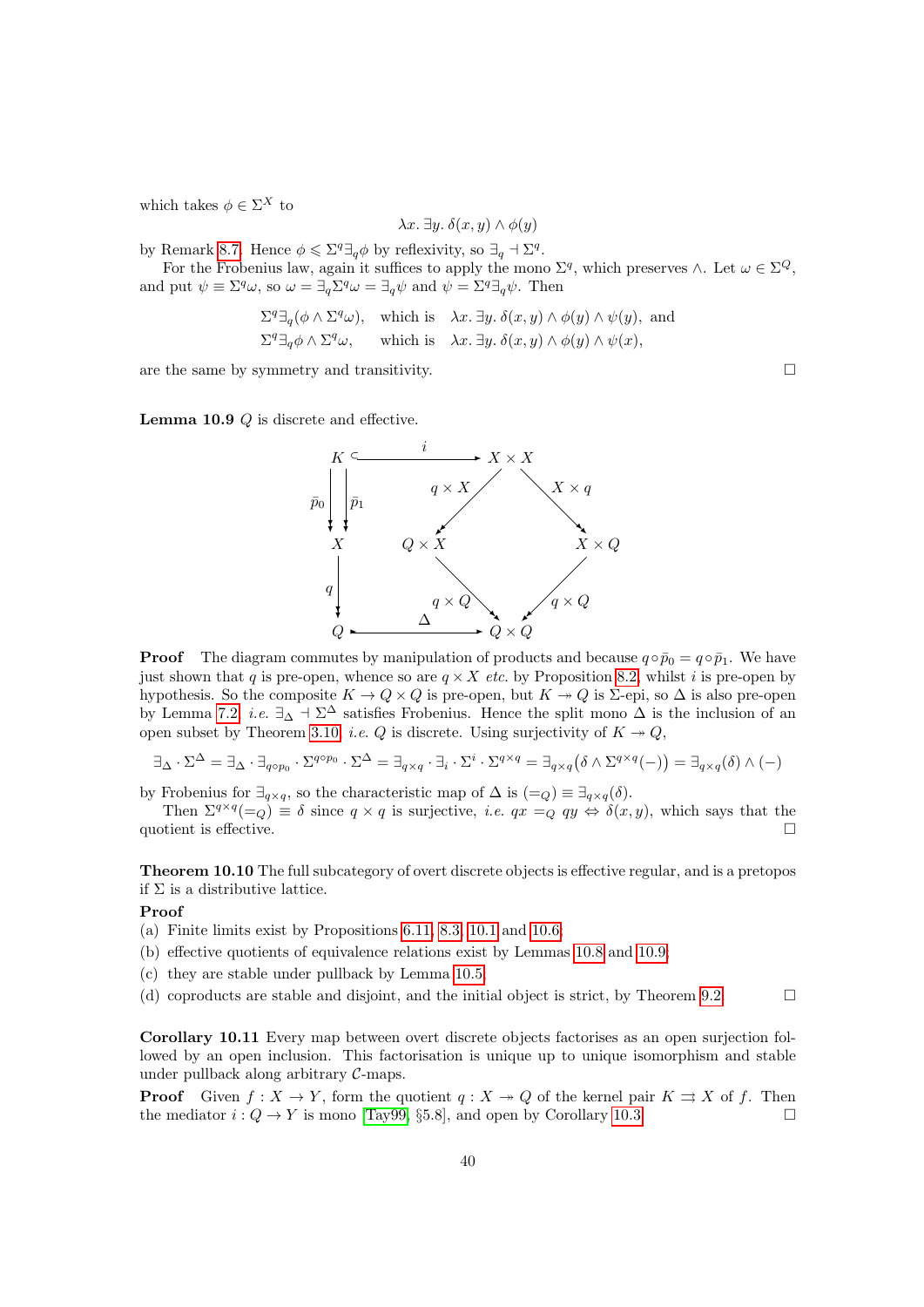**Remark 10.12** Although  $\Sigma^X$  isn't discrete (except in a topos), Q is also the image factorisation of  $\tilde{\delta}: X \to \Sigma^X$ :

$$
X \xrightarrow{q} Q \xrightarrow{\{ \}} Q \xrightarrow{\sum q} \Sigma^X,
$$

where we check that the composite takes x to  $\lambda y$ .  $(qx =_Q qy)$ , which is  $\lambda y$ .  $\delta(x, y)$  by effectiveness. The surjection is  $\Sigma$ -split, as are the inclusions, by Proposition [7.12.](#page-29-1)

This is the traditional construction of the quotient as the set of equivalence classes: an element of  $Q$  can be represented either by any element of  $X$  that is in the equivalence class or by the characteristic function of this class. The quotient is also constructed using this image factorisation in [\[Joh77,](#page-46-2) Proposition 1.23]; see also [\[BW85,](#page-45-3) §2.3 Theorem 7].

Peter Freyd and Andre Scedrov [\[FS90\]](#page-46-8) have shown how to capture the notions of effective regular category and pretopos in terms of relations instead of functions. This approach also transfers attention away from objects and on to the morphisms, so it is possible for there to be "too few" objects for the logic: their condition of **tabulation** says that all of the objects that the logic describes are actually present. Tabulation plays an analogous role in their theory to the monadicity property in ours, and to the axiom of comprehension in set theory.

See [\[CW87\]](#page-45-12) for another categorical account of relations.

<span id="page-40-0"></span>Proposition 10.13 Assuming only the Euclidean law and not monadicity, the overt discrete objects of  $C$  carry the structure of a (*C*-enriched) **allegory**.

**Proof** The hom-set  $\text{Rel}(X, Y)$  is  $\Sigma^{X \times Y}$ , which is an internal semilattice. The identity on the discrete object X is  $(=_X)$  and the composition  $\Sigma^{X\times Y}\times \Sigma^{Y\times Z}\to \Sigma^{X\times Z}$  at the overt object Y is defined by

$$
\sigma \circ \rho = \lambda xz. \exists y. \ \rho(x, y) \land \sigma(y, z).
$$

The unit law is that  $\sigma(x, z) \Leftrightarrow \exists y \ (x =_X y) \land \sigma(y, z)$  and associativity follows as usual from the Frobenius law, which itself comes from the Euclidean principle (Theorem [3.10\)](#page-12-0). For the other two Freyd–Scedrov axioms, we have

$$
(\sigma \wedge \tau) \circ \rho = \lambda xz. \exists y. \rho(x, y) \wedge (\sigma(y, z) \wedge \tau(y, z))
$$
  
\$\leqslant (\sigma \circ \rho \wedge \tau \circ \rho) = \lambda xz. (\exists y. \rho(x, y) \wedge \sigma(y, z)) \wedge (\exists y'. \rho(x, y') \wedge \tau(y', z))\$  

$$
(\sigma \circ \rho \wedge \tau) = \lambda xz. (\exists y. \rho(x, y) \wedge \sigma(y, z)) \wedge \tau(x, z)
$$
  
\$\leqslant \sigma \circ (\rho \wedge \sigma^{\mathsf{op}} \circ \tau) = \lambda xz. \exists y. \rho(x, y) \wedge (\exists z'. \tau(x, z') \wedge \sigma(y, z')) \wedge \sigma(y, z)\$

which follow from the Frobenius law and the adjunction  $\exists Y \vdash \Sigma'$  by putting  $y' \equiv y$  and  $z' \equiv z$ .

Proposition 10.14 If the monadic property also holds then this allegory is tabular, and is therefore equivalent to the category of relations of a regular category.

**Proof** Given a relation  $\rho: X \times Y \to \Sigma$ , we must find the corresponding open subset  $U \subset X \times Y$ . Lemma [3.9](#page-11-2) did this.  $\Box$ 

Remark 10.15 As usual, similar results for compact Hausdorff spaces follow from the dual Euclidean principle; in particular they too form a pretopos.

The root of the distinction between the properties of overt discrete and compact Hausdorff spaces is that N is overt, discrete and Hausdorff, but not compact (Remark [7.11\)](#page-29-0). From Corollary [8.4,](#page-31-0) it follows that all homomorphisms preserve N-indexed joins (but not necessarily meets),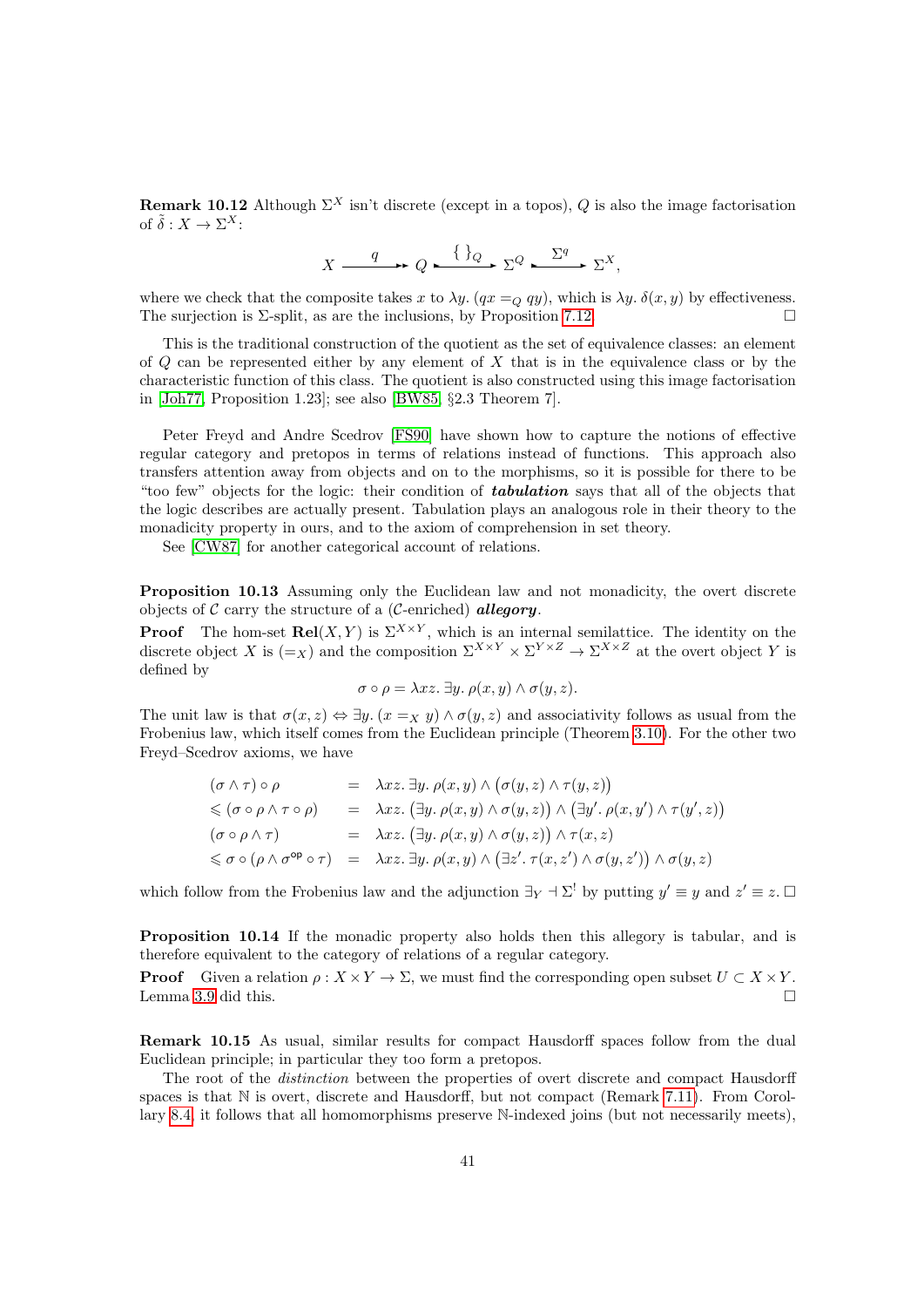whilst  $\exists_f$  and  $\forall_f$ , where they exist, preserve joins and meets respectively by virtue of being adjoints.

**Remark 10.16** This opens the way to applying the *limit–colimit coincidence* from domain theory [\[Tay87\]](#page-47-20) to the construction of infinitary colimits of overt discrete spaces and limits of compact Hausdorff ones. The following remarks are only intended to sketch the argument, as the questions of the existence of the relevant limits of algebras in  $\mathcal C$  and the internal language needed to invoke them are outside the scope of this paper.

A (filtered) colimit diagram of overt discrete spaces is given by a limit of the corresponding algebras and maps of the form  $\Sigma^f$ , but this is accompanied by the diagram of the left adjoints  $\exists_f$ . As all of these maps preserve N-indexed joins, the limit and colimit coincide. Then the limiting cone and colimiting cocone consist respectively of the inverse images and quantifiers for the colimit of the original diagram of overt discrete spaces. In particular, the colimit is overt and discrete. The subcategory also admits initial algebras  $[E]$ , so it is an **arithmetic universe** as defined by André Joyal.

Similarly, a (cofiltered) limit diagram of compact Hausdorff spaces gives rise to a filtered colimit of inverse image maps that coincides with the limit of their universal quantifiers. This subcategory also admits final coalgebras.

### <span id="page-41-0"></span>11 Monadicity for elementary toposes

This section characterises the case where  $\mathcal E$  is an elementary topos and  $\Omega$  its subobject classifier [\[Joh77,](#page-46-2) Chapter 1] [\[BW85,](#page-45-3) Chapter 2]. We change the notation from  $(C, \Sigma)$  to  $(\mathcal{E}, \Omega)$  to emphasise that this is the *only* section of the paper in which we either assume directly that  $\mathcal E$  is a topos (and  $\Omega$  classifies all monos) or make other assumptions that turn out to be equivalent to this.

In the earlier parts of this paper we have tried to generalise as much as possible of the basic theory of elementary toposes from higher order to geometric logic, i.e. from Set and toposes to **LKLoc** and *abstract* Stone duality. We begin this section with a proof of Paré's theorem. The reason for doing this is to show what (little) *remains* that is peculiar to the topos case, and apparently cannot be generalised. [Equideductive topology also incorporates the ideas of Lemmas [11.9](#page-43-0) and [11.11](#page-43-1) below into topology, so even less remains that is peculiar to the topos case.] Some further simplifications could be made with the aid of the theory of replete objects [\[BR98\]](#page-45-4), and we switch notation back to  $\Sigma$  for some parts of the present argument that can easily be generalised.

We conclude with a "converse" of Paré's theorem: a new characterisation of elementary toposes that is not based on the notion of subset.

**Definition 11.1** An elementary topos is a category  $\mathcal{E}$  with an exponentiating classifier  $\Omega$  as in Section [2,](#page-3-0) but for all monos. In particular, since  $X \hookrightarrow X \times X$  is classified, all objects are discrete, so all equalisers and pullbacks exist by Proposition [10.1.](#page-36-1)

Bill Lawvere and Myles Tierney originally included finite limits and cartesian closure in the definition [\[Law71\]](#page-46-6), but these conditions are redundant.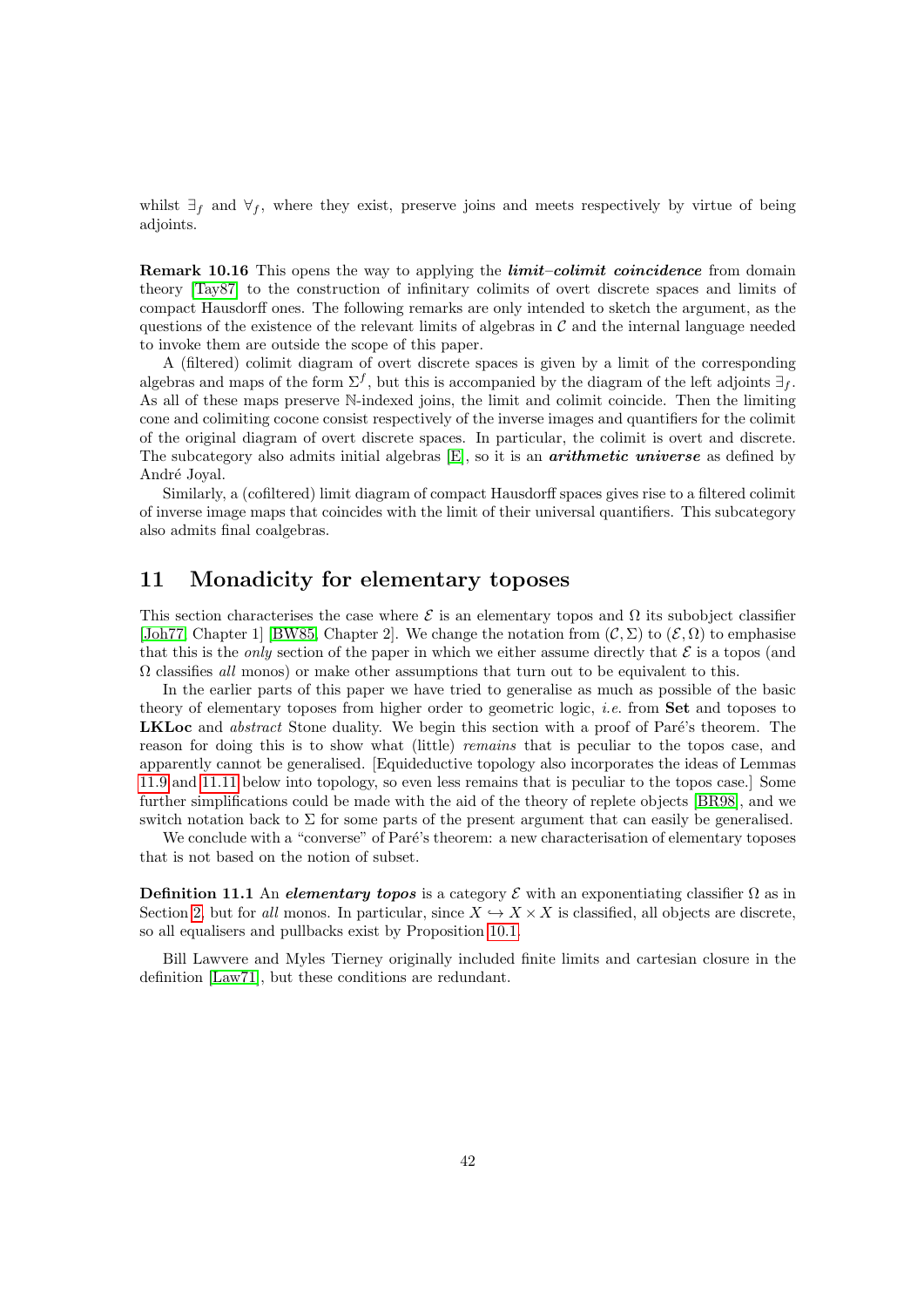**Remark 11.2** Anders Kock [\[KM74\]](#page-46-15) constructed function-types by applying  $(-)^Y$  to the pullback square on the left:



where  $\{\,\}_X$  is mono by Lemma [6.12](#page-24-0) and  $s_X(\phi)$  says that  $\phi$  is a singleton<sup>[5](#page-42-1)</sup>. Appealing though this observation is for its directness, it is only applicable to the topos situation, where  $\{\}_X$  is open. Corollary [11.5](#page-43-2) is available more generally.

Kock's student and co-author Christian Mikkelsen constructed finite colimits using the minimal topos axioms. However, their existence follows much more easily from the next result, due to Robert Paré [\[Par74\]](#page-47-21), which was the inspiration for the present work. (It is reproduced in Mikkelsen's thesis, [\[Mik76,](#page-47-17) p. 57].) Nevertheless, Mikkelsen's characterisation of  $X + Y \subset \Omega^X \times \Omega^Y$ is much simpler than the one obtained by unwinding the monadic result: [\[Tay99\]](#page-47-1) uses it in Example 2.1.7, before defining categories in Section 4.1 and monads in Section 7.5.

<span id="page-42-0"></span>**Theorem 11.3** For a topos,  $\Omega^{(-)} \dashv \Omega^{(-)}$  is monadic.

**Proof** Since every object X is discrete,  $\eta_X$  is mono by Lemma [6.12,](#page-24-0) so  $\Omega^{(-)}$  is faithful [\[Mac71,](#page-47-11) §IV 3]. But as  $\eta_X$  is classified (open), it is regular mono, so  $\Omega^{(-)}$  also reflects invertibility (and X is replete in the sense of synthetic domain theory).

We know that the equaliser

$$
X \longleftarrow i \longrightarrow \Omega^A \xrightarrow{\Omega^{\alpha}} \Omega^{\Omega^A}
$$

exists in any topos (since  $\Omega^{\Omega^A}$  is discrete), but we need to show that  $\Omega^i$  is also the coequaliser. In fact, there is a split coequaliser diagram with  $\exists_{\eta_{\Omega}A}$  as the other map.

Since  $\Omega^{\eta_A} \cdot \eta_{\Omega^A} = \Omega^{\eta_A} \cdot \Omega^{\alpha} = id_{\Omega^A}$  (it is called *coreflexive*), the square on the left is a pullback:

$$
\begin{array}{ccc}\nX & \xrightarrow{i} & \Omega^A & \Omega^X & \xrightarrow{\exists_i} & \Omega^{\Omega^A} \\
\downarrow \downarrow & & \downarrow \Omega^{\alpha} & & \Omega^i & \Omega^{\Omega^{\alpha}} \\
\Omega^A & \xrightarrow{\eta_{\Omega^A}} & \Omega^{\Omega^{\alpha^A}} & & \Omega^{\Omega^A} & \xrightarrow{\exists_{\eta_{\Omega^A}}} & \Omega^{\Omega^{\Omega^{A}}} \\
\end{array}
$$

As i and  $\eta_{\Omega^A}$  are mono, they're open and admit existential quantification satisfying the Beck– Chevalley condition on the right. This says that  $\Omega^i$  and  $\exists_i$  split the idempotent  $\Omega^{\Omega^{\alpha}}$ .  $\exists_{\eta_{\Omega^A}}$ , since also  $\Omega^i \cdot \exists_i = id$ . This idempotent is the one that arises from the split coequaliser diagram, since  $\Omega^{\eta_{\Omega}A} \cdot \exists_{\eta_{\Omega}A} = \text{id}$  and  $\Omega^{\alpha} \cdot i = \eta_{\Omega^A} \cdot i$ . Hence, by Beck's theorem, the adjunction is monadic.  $\square$ 

Remark 11.4 In the monadic situation,

$$
X \longleftarrow \eta_X \longrightarrow \Sigma^{\Sigma^X} \xrightarrow{\Sigma^{\Sigma^{\eta_X}} \Sigma^{\Sigma^{\Sigma^X}}}
$$

<span id="page-42-1"></span> $5$ Actually a *description* in the sense of Russell, *cf.* [\[Tay99,](#page-47-1) §1.2]. See also [Section A 9.](http://PaulTaylor.EU/ASD/sobsc/descriptions)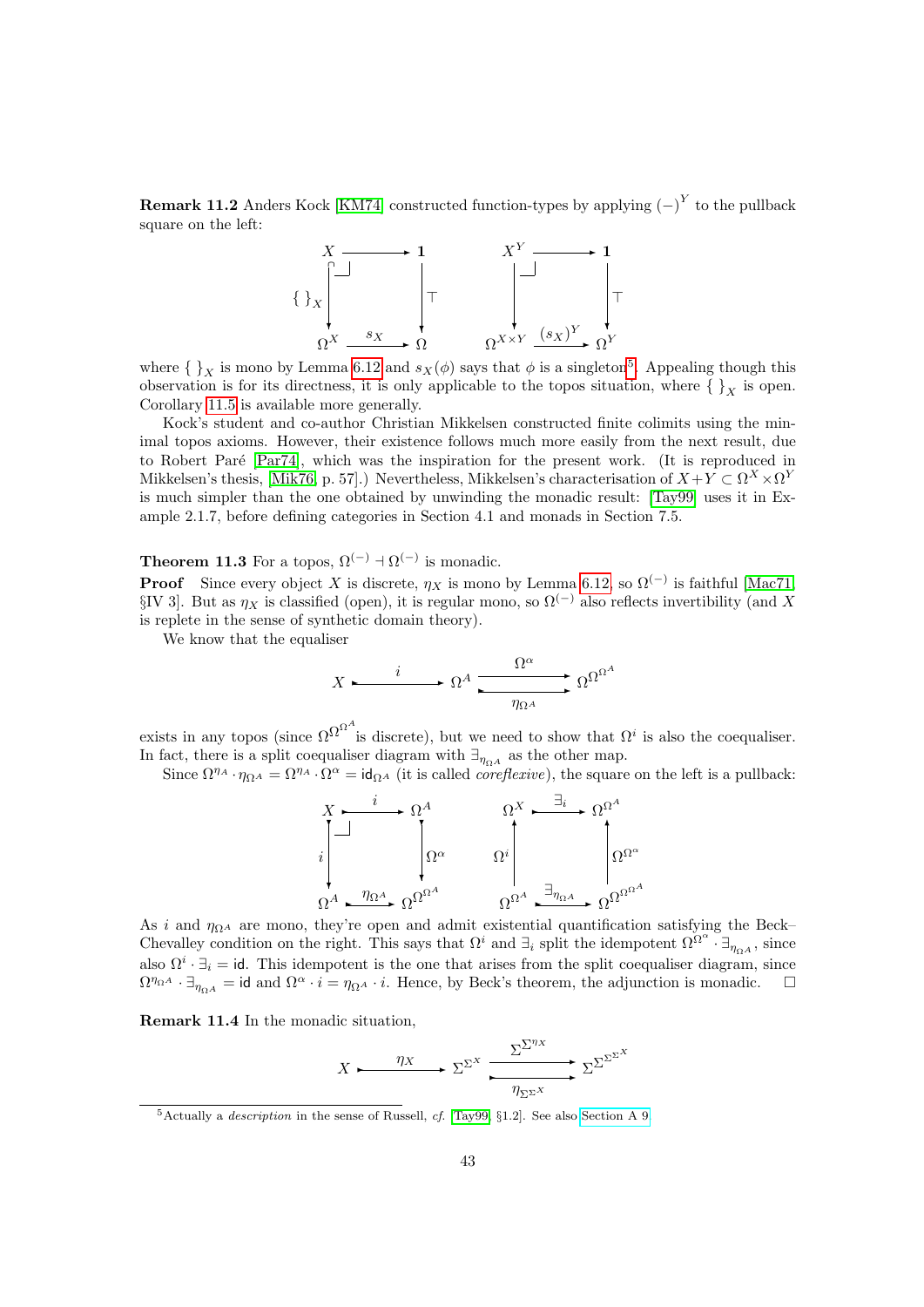is always an  $\Sigma$ -split equaliser. What is peculiar to the topos case is that the *quantifiers* exist and are splittings. In fact the universal quantifier could be used instead, and these are the least and greatest splittings:

$$
\exists_{\eta_{X}}\leqslant \eta_{\Omega^{X}}\leqslant \forall_{\eta_{X}}\qquad \exists_{\eta_{\Omega^{\Omega^{X}}}}\leqslant \Omega^{\Omega^{\eta_{\Omega^{X}}}}\leqslant \forall_{\eta_{\Omega^{\Omega^{X}}}}
$$

The dual of the Euclidean principle is not needed to use the universal quantifier, since the argument is based on the Beck–Chevalley condition rather than the Frobenius law, cf. Proposition [3.11.](#page-13-0)

### <span id="page-43-2"></span>Corollary 11.5 Any topos  $\mathcal E$  is cartesian closed.

**Proof** Since it is a right adjoint,  $(-)^Y$  preserves equalisers. More precisely, we first construct the equaliser

$$
X^{Y} \xrightarrow{\eta^{Y}_{X}} \Sigma^{(\Sigma^{X} \times Y)} \xrightarrow{\Sigma^{(\Sigma^{\eta_{X}} \times Y)}} \Sigma^{\Sigma^{\Sigma^{X}} \times Y}
$$

(since all finite limits exist in  $\mathcal{E}$ ), and then a little easy diagram chasing shows that it also has the required universal property of the exponential.

**Conjecture 11.6** If all  $\eta_X$  are open inclusions then  $\mathcal{E}$  is a topos. (If  $\exists_{\eta_1}$  exists then negation is definable; if  $\forall_{\eta_1}$  exists then implication appears to be definable.)

Now we shall look for a converse to Paré's theorem, *i.e.* given a monadic category, what further conditions would force it to be an elementary topos? These conditions will be in the form of the existence of quantifiers in higher order logic.

**Lemma 11.7** The object  $\Omega$  is discrete iff it is an internal Heyting algebra.

**Proof** Define  $x =_{\Omega} y$  as usual by  $(x \Rightarrow y) \land (y \Rightarrow x)$ , and conversely  $x \Rightarrow y$  by  $((x \land y) =_{\Omega} x)$ .

Although it follows that all powers of  $\Omega$  are Heyting algebras,  $(\Leftrightarrow) : \Omega^X \times \Omega^X \to \Omega^X$  has the wrong type to be the equality predicate.

<span id="page-43-3"></span>**Proposition 11.8** Every object of a topos is compact, *i.e.* it has a universal quantifier. [We do not mean the sense of Dubuc and Penon [\[DP86\]](#page-45-9), which also requires the dual Frobenius law.] **Proof** By Proposition [7.10,](#page-28-0) since the singleton  $\{\lambda x.\top\} \subset \Omega^X$  is classified.

<span id="page-43-0"></span>**Lemma 11.9** If  $\Omega$  is discrete and  $\Omega^X$  is compact then  $\Omega^{\Omega^X}$  is also discrete. **Proof** Leibnizian equality:  $F =_{\Omega^{\Omega^X}} G$  iff  $\forall \phi : \Omega^X$ .  $F\phi =_{\Omega} G\phi$ .

<span id="page-43-4"></span>**Lemma 11.10** If X is T<sub>0</sub> (*i.e.*  $\eta_X : X \to \Omega^{\Omega^X}$  is mono) and  $\Omega^{\Omega^X}$  is discrete then X is also discrete.

**Proof** Proposition [6.11.](#page-23-0)

There is another famous reduction amongst quantifiers in higher order logic:

<span id="page-43-1"></span>**Lemma 11.11** If  $\Omega$  is discrete and both  $\Omega$  and X are compact then X is overt. **Proof**  $\exists x. \phi[x]$  is  $\forall \sigma. (\forall x. (\phi[x] \Rightarrow \sigma))$  $\Rightarrow$   $\sigma$ .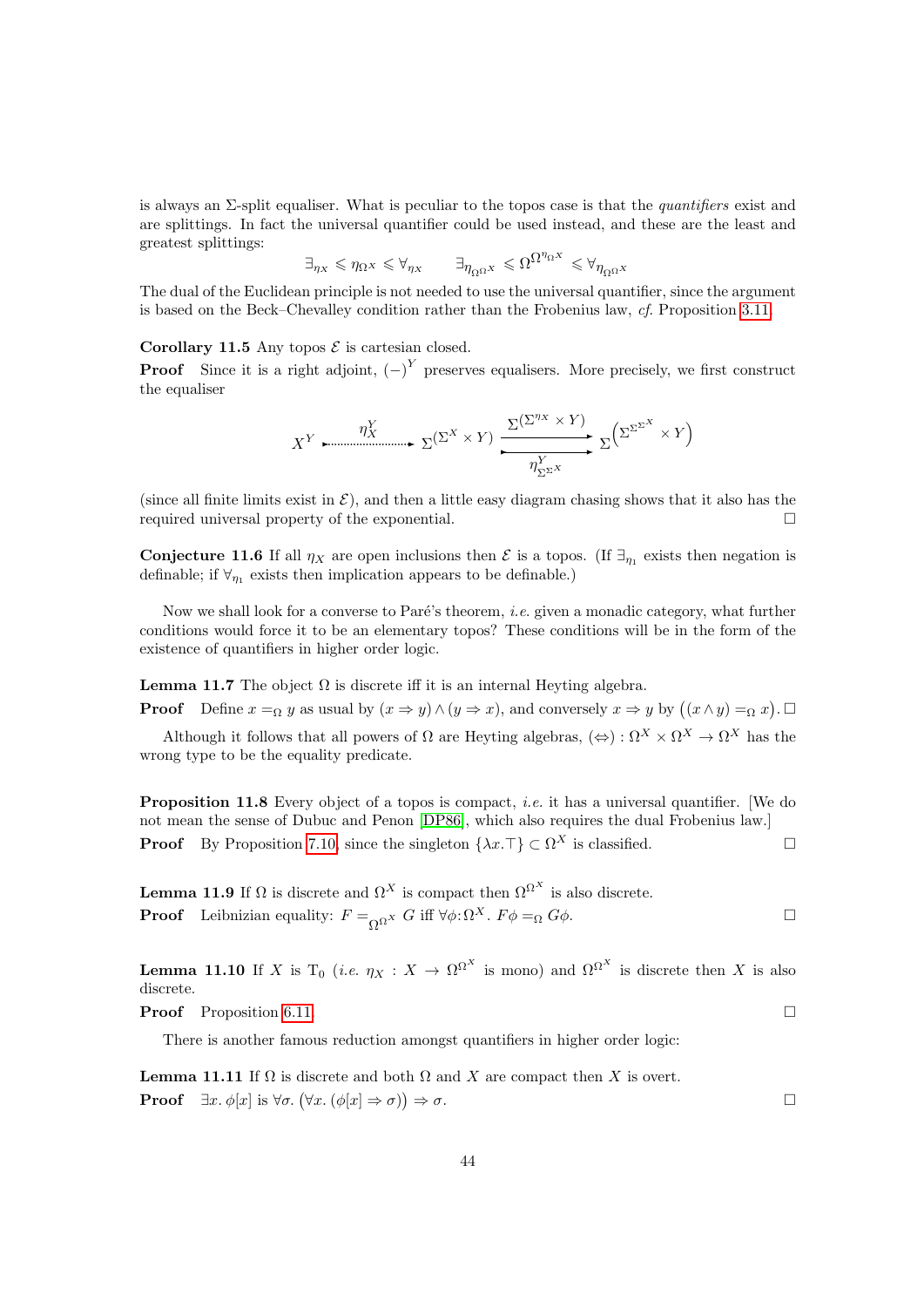**Theorem 11.12** Let  $\Omega$  be a Euclidean semilattice in a category  $\mathcal{E}$  such that the adjunction  $\Omega^{(-)}$  +  $\Omega^{(-)}$  is monadic. Then the following are equivalent:

- (a)  $\mathcal E$  is a topos with subobject classifier  $\Omega$ ;
- (b) all objects are overt and discrete;
- (c) all objects are overt,  $\Omega$  is discrete and all  $\Omega^X$  are compact;
- (d)  $\Omega$  is discrete and all objects are compact.

Hence  $\mathcal E$  is also a pretopos and cartesian closed.

**Proof** [a⇒d] Proposition [11.8;](#page-43-3) [d⇒c] Lemma [11.11;](#page-43-1) [c⇒b] Lemma [11.10.](#page-43-4)

[b⇒a] Condition (b) says that the pretopos of overt discrete objects that we discussed in the previous section is in fact the whole of  $\mathcal E$ . Hence all maps are open (Lemma [10.2\)](#page-37-2), and in particular  $\Omega$  classifies all monos by Theorem [3.10](#page-12-0) and Corollary [10.3,](#page-37-1) so  $\mathcal E$  is a topos.

**Remark 11.13** From this point of view, CDLat<sup>op</sup> falls short of being a topos in that  $\Upsilon$  is not discrete, but the discrete objects are sets (Examples [2.12](#page-8-3) and [6.14\)](#page-25-0).

Putting this Theorem together with Theorem [4.2](#page-14-1) and Remark [4.3,](#page-15-1) we have justified the claim that the monadicity property plays the role of comprehension, in the sense that it provides a new formalism for elementary toposes that makes no mention of subsets, and doesn't even need dependent types.

Corollary 11.14 The free category with an exponentiating Heyting algebra, such that the adjunction is monadic, all objects are overt and all algebras are compact, is a topos. [This suffers from the same error as Theorem [4.2.](#page-14-1)]

Remark 11.15 In terms of our common formulation of geometric and higher order logic, we have seen that the difference between them is measured by the availability of quantifiers of various kinds. I feel that some of these quantifiers (in particular  $\forall_{\Omega} x : \Omega^{\Omega^X} \to \Omega$ , from which we deduced discreteness of  $\Omega^{\Omega^X}$ ) take the atomic theory of matter beyond what is justified by our intuition of "collections" and other mathematical objects (such as Abelian groups with bases of formal triangulations, from which homology and category theory developed).

Whilst a great deal of the geometrical core of mathematics could potentially be developed within our geometric logic, there are some things that cannot be done in this logically weak scheme, notably questions of well-foundedness, termination, strong normalisation and consistency in recursion theory and proof theory. We might try to formulate an intermediate scheme of quantifiers to handle these matters, retaining the Euclidean and monadic conditions as the basic framework.

At first sight, the above results would appear to rule this out, if  $\Rightarrow$  is to be allowed and  $\forall_{\Omega}$ forbidden, but something similar to the latter is to be included. However, synthetic domain theory has already shown that a model may have two objects,  $\Sigma$  and  $\Omega$ , classifying weaker and stronger fragments of logic (Remark [2.13\)](#page-8-2). The extra quantifier could make use of both objects, but since all maps  $\Omega \to \Sigma$  are constant, we are left with

$$
\forall: \Pi^{\Sigma^X} \longrightarrow \Pi,
$$

where  $\Pi$  is the name of the intermediate classifier, with  $\Sigma \subset \Pi \subset \Omega$ . We might hope to use it to give a synthetic proof of the general recursion theorem, that the induction scheme suffices for recursion [\[Tay99,](#page-47-1) §6.3].

But what is already clear from these investigations is that our "synthetic" arguments in topology are much simpler and to the point than the traditional ones in point-set topology, locale theory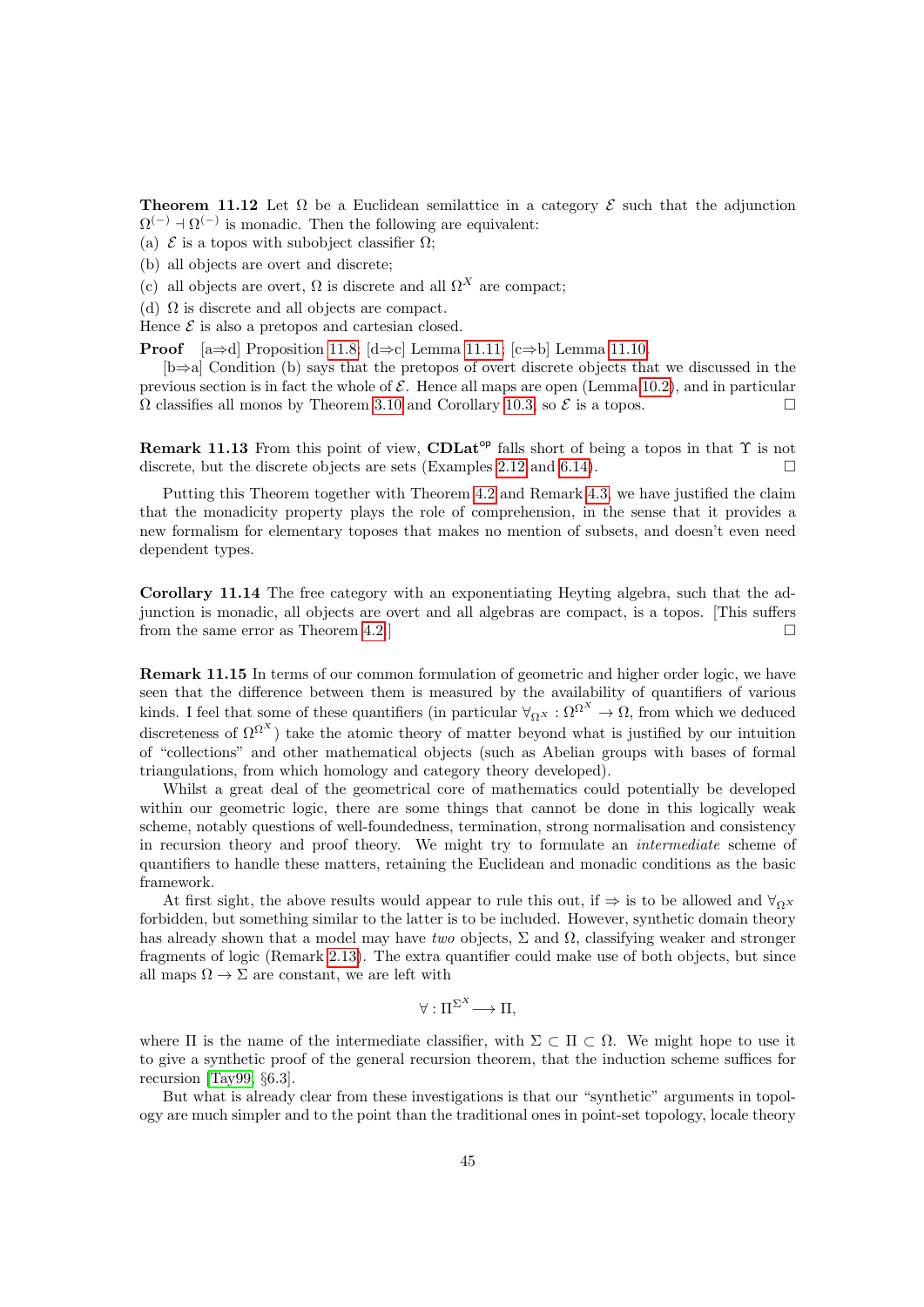and continuous lattices. So long as we give up trying to detect equality of predicates, they also have a programming interpretation.

ACKNOWLEDGEMENTS. The original inspiration for this work came while I was visiting Pino Rosolini at the Università degli Studi di Genova in March 1993, and many of the results were found during my second visit in October and November 1997; both visits were funded by the Italian Concilio Nazionale della Ricerca.

This paper was drafted during my visit to Macquarie University in August 1997.

The work has benefitted much from my discussions with Martín Escardó, Martin Hyland, Peter Johnstone, Anders Kock, Eugenio Moggi, Bob Paré, Bob Rosebrugh, Pino Rosolini, Andrea Schalk, Alex Simpson, Thomas Streicher, Steve Vickers, Graham White, Todd Wilson and Richard Wood.

The Euclidean principle was announced in the categories electronic mail forum on 29 June 1997, but I had first encountered this equation on 12 March 1997.

### References

- <span id="page-45-1"></span>[Bar88] Robert Barnhart. Chambers Dictionary of Etymology. 1988.
- <span id="page-45-2"></span>[Bar92] Henk Barendregt. Lambda calculi with types. In Samson Abramsky et al., editors, Handbook of Logic in Computer Science, volume 2, pages 117–309. Oxford University Press, 1992.
- <span id="page-45-6"></span>[Ber78] Gérard Berry. Stable models of typed  $\lambda$ -calculi. In *International Colloquium on* Automata, Languages and Programming, Lecture Notes in Computer Science, pages 72–89. Springer-Verlag, 1978.
- <span id="page-45-5"></span>[BFS03] Anna Bucalo, Carsten Führmann, and Alex Simpson. An equational notion of lifting monad. Theoretical Computer Science, 294:31–60, 2003.
- <span id="page-45-0"></span>[Bou66] Nicolas Bourbaki. Topologie Générale. Hermann, 1966. English translation, "General Topology", distrubuted by Springer-Verlag (1989).
- <span id="page-45-7"></span>[BP80] Michael Barr and Robert Paré. Molecular toposes. Journal of Pure and Applied Algebra, 17:127–132, 1980.
- <span id="page-45-4"></span>[BR98] Anna Bucalo and Giuseppe Rosolini. Repleteness and the associated sheaf. Journal of Pure and Applied Algebra, 127:147–151, 1998.
- <span id="page-45-3"></span>[BW85] Michael Barr and Charles Wells. Toposes, Triples, and Theories. Springer-Verlag, Berlin, Germany, Heidelberg, Germany, London, UK etc., 1985.
- <span id="page-45-11"></span>[CLW93] Aurelio Carboni, Steve Lack, and Robert Walters. Introduction to extensive and distributive categories. Journal of Pure and Applied Algebra, 84:145–158, 1993.
- <span id="page-45-10"></span>[Coc93] J. Robin B. Cockett. Introduction to distributive categories. Mathematical Structures in Computer Science, 3:277–307, 1993.
- <span id="page-45-12"></span>[CW87] Aurelio Carboni and Robert Walters. Cartesian bicategories. I. Journal of Pure and Applied Algebra, 49(1–2):11–32, 1987.
- <span id="page-45-9"></span>[DP86] Eduardo Dubuc and Jacques Penon. Objets compacts dans les topos. Journal of the Australian Mathematical Society Series A, 40:203–217, 1986.
- <span id="page-45-8"></span>[Esc99] Martín Escardó. On the compact regular coreflection of a stable compact locale. In Proceedings of the 15th conference on Mathematical Foundations of Programming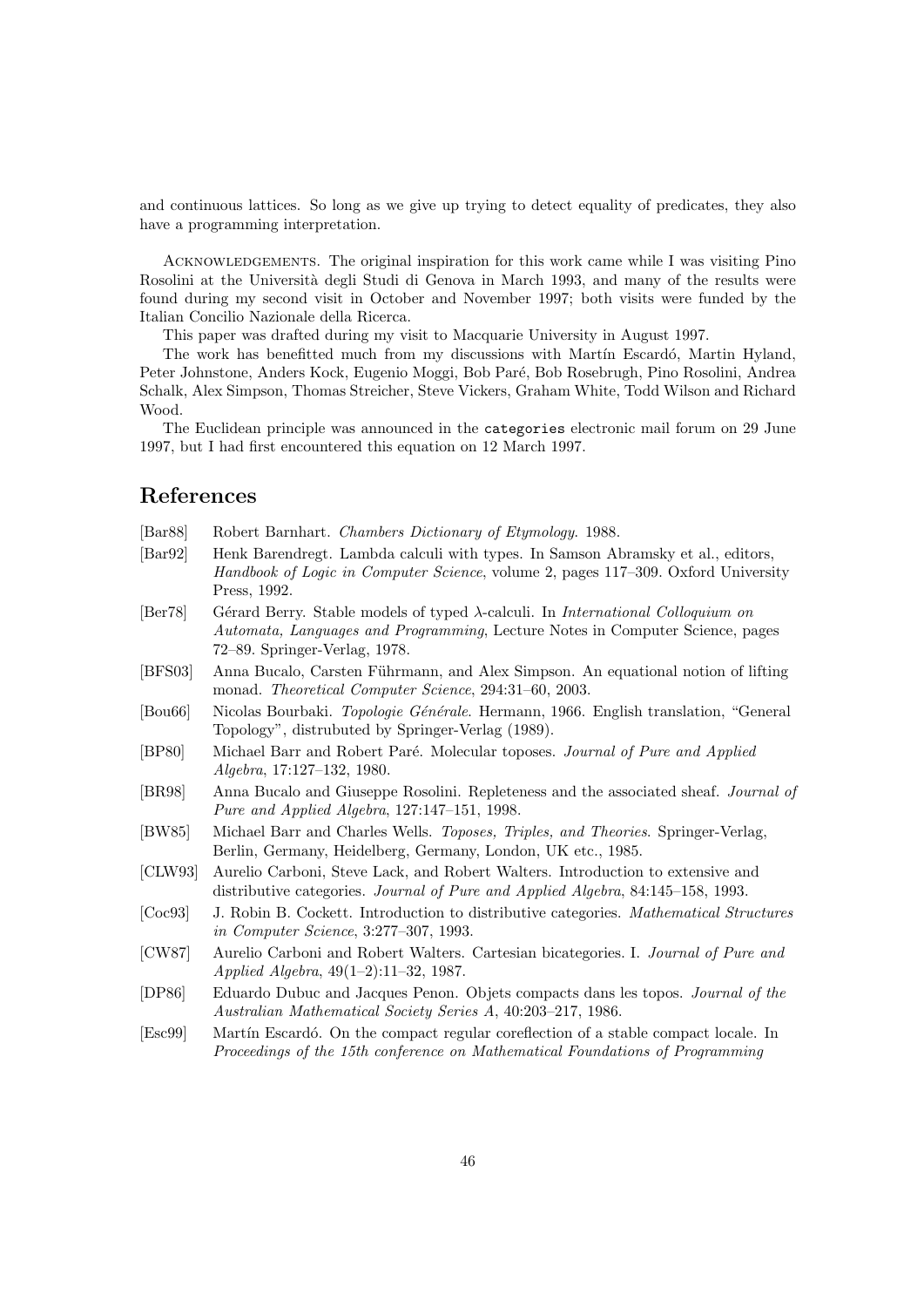Semantics (MFPS XV), volume 20 of Electronic Notes in Theoretical Computer Science. Elsevier, 1999.

- <span id="page-46-14"></span>[Esc04] Martín Escardó. Synthetic topology of data types and classical spaces. *Electronic* Notes in Theoretical Computer Science, 87:21–156, 2004.
- <span id="page-46-12"></span>[FR97] Marcelo Fiore and Giuseppe Rosolini. Two models of synthetic domain theory. Journal of Pure and Applied Algebra, 116:151–162, 1997.
- <span id="page-46-9"></span>[Fre66a] Peter Freyd. Algebra-valued functors in general and tensor products in particular. Colloq. Math., 14:89–106, 1966.
- <span id="page-46-3"></span>[Fre66b] Peter J. Freyd. The theory of functors and models. In Theory of Models — Proceedings of the 1963 International Symposium at Berkeley, pages 107–120. North Holland, 1966.
- <span id="page-46-8"></span>[FS90] Peter Freyd and Andre Scedrov. Categories, Allegories, volume 39 of North-Holland Mathematical Library. North-Holland, Amsterdam, 1990.
- <span id="page-46-11"></span>[FW90] Barry Fawcett and Richard Wood. Completely distributive lattices I. Mathematical Proceedings of the Cambridge Philosophical Society, 107:81–9, 1990.
- <span id="page-46-10"></span>[GHK+80] Gerhard Gierz, Karl Heinrich Hofmann, Klaus Keimel, Jimmie D. Lawson, Michael Mislove, and Dana S. Scott. A Compendium of Continuous Lattices. Springer-Verlag, 1980. Second edition, Continuous Lattices and Domains, published by Cambridge University Press, 2003.
- <span id="page-46-0"></span>[Hau14] Felix Hausdorff. Grundzüge der Mengenlehre. 1914. Chapters 7–9 of the first edition contain the material on topology, which was removed from later editions. Reprinted by Chelsea, 1949 and 1965; there is apparently no English translation.
- <span id="page-46-4"></span>[Hyl91] J. Martin E. Hyland. First steps in synthetic domain theory. In Aurelio Carboni, Maria-Cristina Pedicchio, and Giuseppe Rosolini, editors, Proceedings of the 1990 Como Category Conference, number 1488 in Lecture Notes in Mathematics, pages 131–156. Springer-Verlag, 1991.
- [Hyl10] Martin Hyland. Some reasons for generalising domain theory. Mathematical Structures in Computer Science, 20(02):239–265, 2010.
- [JM07] Achim Jung and Andrew Moshier. A Hofmann-=Mislove theorem for bitopological spaces. Electronic Notes in Theoretical Computer Science, 173:159–175, 2007.
- <span id="page-46-2"></span>[Joh77] Peter T. Johnstone. Topos Theory. Number 10 in London Mathematical Society Monographs. Academic Press, 1977.
- <span id="page-46-1"></span>[Joh82] Peter T. Johnstone. Stone Spaces. Number 3 in Cambridge Studies in Advanced Mathematics. Cambridge University Press, 1982.
- <span id="page-46-5"></span>[JT84] André Joyal and Myles Tierney. An extension of the Galois theory of Grothendieck. Memoirs of the American Mathematical Society, 51(309), 1984.
- <span id="page-46-15"></span>[KM74] Anders Kock and Christian Mikkelsen. Non-standard extensions in the theory of toposes. In Albert Hurd and Peter Loeb, editors, Victoria Symposium on Nonstandard Analysis, number 369 in Lecture Notes in Mathematics, pages 122–143. Springer-Verlag, 1974.
- <span id="page-46-13"></span>[Koc81] Anders Kock. Synthetic Differential Geometry. Number 51 in London Mathematical Society Lecture Notes. Cambridge University Press, 1981. Second edition, number 333, 2006.
- <span id="page-46-6"></span>[Law71] Bill Lawvere. Quantifiers and sheaves. In Actes du Congrès International des Mathématiciens, volume 1, pages 329–334. Gauthier-Villars, 1971.
- <span id="page-46-7"></span>[Law00] Bill Lawvere. Comments on the development of topos theory. In Jean-Paul Pier, editor, *Development of Mathematics, 1950–2000*. Birkhäuser, 2000.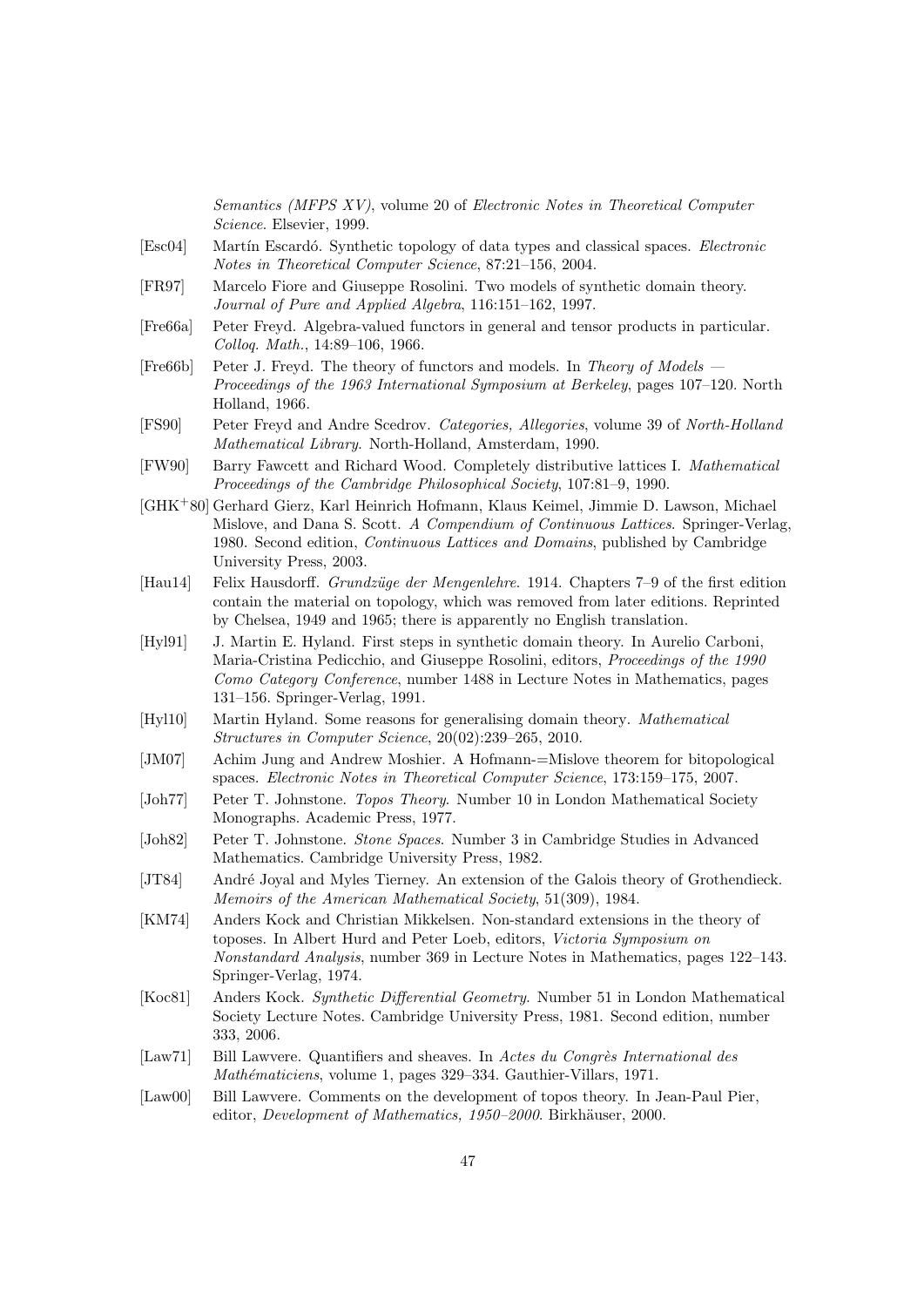- <span id="page-47-7"></span>[LR75] Joachim Lambek and Basil Rattray. Localizations and sheaf reflectors. Transactions of the American Mathematical Society, 210:275–293, 1975.
- <span id="page-47-11"></span>[Mac71] Saunders Mac Lane. Categories for the Working Mathematician. Springer-Verlag, Berlin, 1971.
- <span id="page-47-18"></span>[Mar47] Andrei Markov. On the representation of recursive functions. Doklady Akademii Nauk SSSR, 58:1891–2, 1947.
- <span id="page-47-17"></span>[Mik76] Christian Mikkelsen. Lattice-theoretic and Logical Aspects of Elementary Topoi. PhD thesis, Arhus Universitet, 1976. Various publications, number 25.
- <span id="page-47-0"></span>[ML84] Per Martin-Löf. *Intuitionistic Type Theory*. Bibliopolis, Naples, 1984.
- <span id="page-47-19"></span>[MR77] Michael Makkai and Gonzalo Reyes. First Order Categorical Logic: Model-Theoretical Methods in the Theory of Topoi and Related Categories. Number 611 in Lecture Notes in Mathematics. Springer-Verlag, 1977.
- <span id="page-47-8"></span>[MRW02] Francisco Marmolejo, Robert Rosebrugh, and Richard Wood. A basic distributive law. Journal of Pure and Applied Algebra, 168:209–226, 2002.
- <span id="page-47-21"></span>[Par74] Robert Paré. Colimits in topoi. Bulletin of the American Mathematical Society, 80(3):556–561, May 1974.
- <span id="page-47-4"></span>[Pho90a] Wesley Phoa. Domain Theory in Realizability Toposes. PhD thesis, University of Cambridge, 1990. University of Edinburgh Dept. of Computer Science report CST-82-91 and ECS-LFCS-91-171.
- <span id="page-47-9"></span>[Pho90b] Wesley Phoa. Effective domains and intrinsic structure. In Logic in Computer Science 5, pages 366–377. IEEE Computer Society Press, 1990.
- <span id="page-47-15"></span>[Ric56] Henry Rice. Recursive and recursively enumerable orders. Transactions of the American Mathematical Society, 83:277, 1956.
- <span id="page-47-6"></span>[Ros86] Giuseppe Rosolini. Continuity and Effectiveness in Topoi. D. phil. thesis, University of Oxford, 1986.
- <span id="page-47-10"></span>[RT98] Giuseppe Rosolini and Paul Taylor. Abstract stone duality in synthetic domain theory. In preparation, 1998.
- <span id="page-47-3"></span>[Sam87] Giovanni Sambin. Intuitionistic formal spaces: a first communication. In D. Skordev, editor, Mathematical Logic and its Applications, pages 187–204. Plenum, 1987.
- <span id="page-47-20"></span>[Tay87] Paul Taylor. Homomorphisms, bilimits and saturated domains — some very basic domain theory. 1987.
- <span id="page-47-14"></span>[Tay90] Paul Taylor. An algebraic approach to stable domains. Journal of Pure and Applied Algebra, 64:171–203, 1990.
- <span id="page-47-5"></span>[Tay91] Paul Taylor. The fixed point property in synthetic domain theory. In Gilles Kahn, editor, Logic in Computer Science 6, pages 152–160. IEEE, 1991.
- <span id="page-47-1"></span>[Tay99] Paul Taylor. Practical Foundations of Mathematics. Number 59 in Cambridge Studies in Advanced Mathematics. Cambridge University Press, 1999.
- <span id="page-47-16"></span>[Ver94] Japie J. C. Vermeulen. Proper maps of locales. Journal of Pure and Applied Algebra, 92:79–107, 1994.
- <span id="page-47-2"></span>[Vic98] Steven Vickers. Topical categories of domains. Mathematical Structures in Computer Science, 1998.
- <span id="page-47-12"></span>[Wil94] Todd Wilson. The Assembly Tower and some Categorical and Algebraic Aspects of Frame Theory. PhD thesis, Carnegie–Mellon University, May 1994.
- <span id="page-47-13"></span>[Woo04] Richard J. Wood. Ordered sets via adjunctions. In Maria-Cristina Pedicchio and Walter Tholen, editors, *Categorical Foundations*, number 97 in Encyclopedia of Mathematics and its Applications, pages 1–47. Cambridge University Press, 2004.